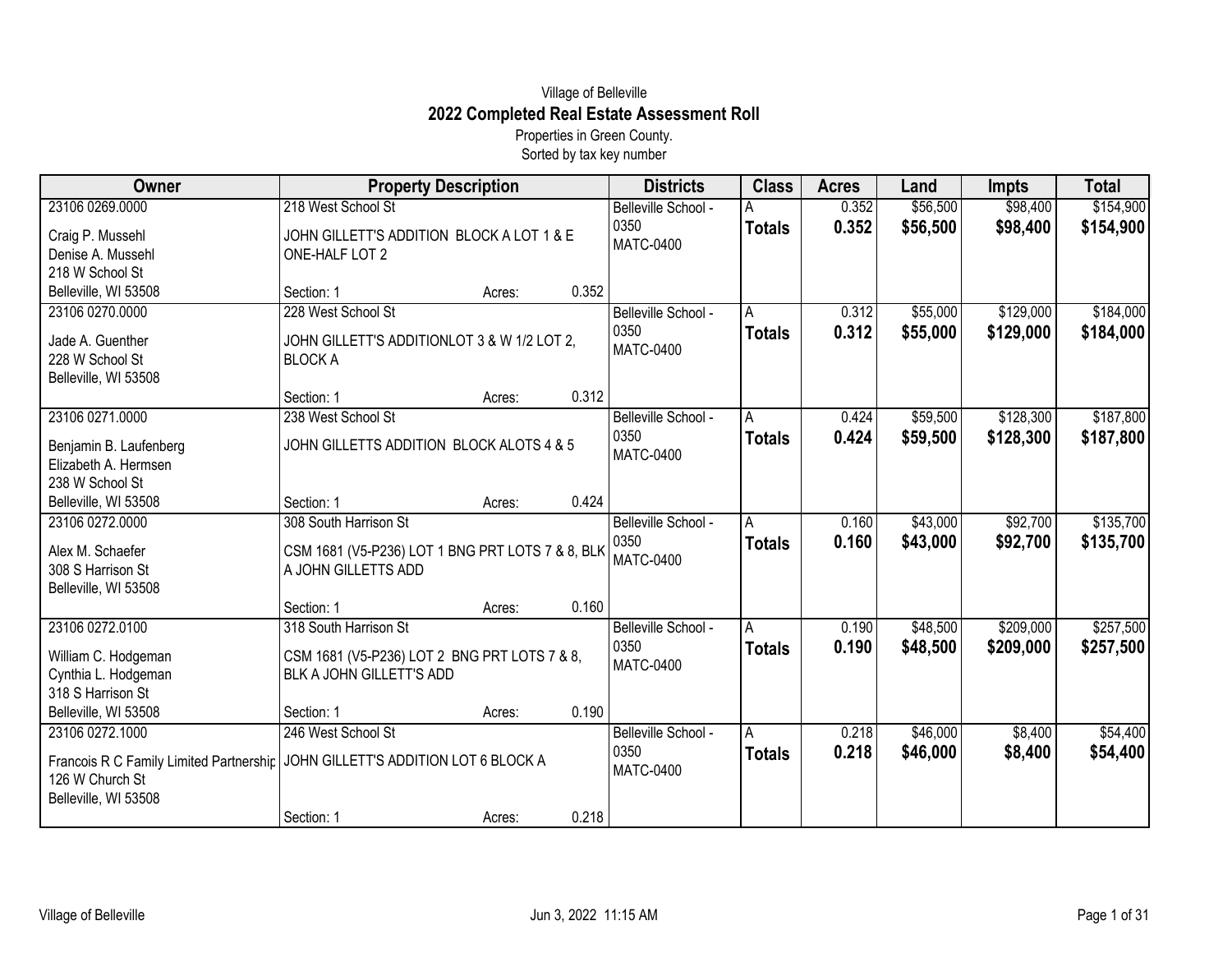| Owner                    | <b>Property Description</b>                      | <b>Districts</b>    | <b>Class</b>    | <b>Acres</b> | Land            | Impts           | <b>Total</b> |
|--------------------------|--------------------------------------------------|---------------------|-----------------|--------------|-----------------|-----------------|--------------|
| 23106 0273.0000          | 122 West School St                               | Belleville School - | $\overline{X5}$ | 0.820        | $\overline{60}$ | $\overline{50}$ | \$0          |
| Whpc-Shelter LLC         | CSM 100 (V1-P100) LOT 1 BNG PRT BLOCK B JOHN     | 0350                | <b>Totals</b>   | 0.820        | \$0             | \$0             | \$0          |
| c/o Whpc-Shelter, LLC    | <b>GILLETT'S ADDEXEMPT</b>                       | MATC-0400           |                 |              |                 |                 |              |
| 150 E Gilman St Ste 1500 |                                                  |                     |                 |              |                 |                 |              |
| Madison, WI 53703-1499   | 0.820<br>Section: 1<br>Acres:                    |                     |                 |              |                 |                 |              |
| 23106 0274.0000          | Green St                                         | Belleville School - | A               | 0.126        | \$3,500         | \$0             | \$3,500      |
| James A. Ehlert          | JOHN GILLETTS ADDITION COM NW COR BLK C TH       | 0350                | <b>Totals</b>   | 0.126        | \$3,500         | \$0             | \$3,500      |
| Erica S. Ehlert          | S 50 FT TH E TO RR ROW TH NWLY ALG ROW TO        | TID 5 - 3605        |                 |              |                 |                 |              |
| 106 W School St          | STAKE ON CO LN TH W ALG CTY LN 85 FT TO POB      | <b>MATC-0400</b>    |                 |              |                 |                 |              |
| Belleville, WI 53508     | 0.126<br>Section: 1<br>Acres:                    |                     |                 |              |                 |                 |              |
| 23106 0275.0000          | 317 South Vine St                                | Belleville School - | A               | 0.215        | \$51,000        | \$93,200        | \$144,200    |
|                          |                                                  | 0350                | <b>Totals</b>   | 0.215        | \$51,000        | \$93,200        | \$144,200    |
| James Myers              | JOHN GILLETTS ADDITION BLOCK C LOT 1 LYG E OF    | TID 5 - 3605        |                 |              |                 |                 |              |
| Kelsey Myers             | & ADJ RR ROW                                     | <b>MATC-0400</b>    |                 |              |                 |                 |              |
| 317 S Vine St            |                                                  |                     |                 |              |                 |                 |              |
| Belleville, WI 53508     | 0.215<br>Section: 1<br>Acres:                    |                     |                 |              |                 |                 |              |
| 23106 0276.0000          | Vine St                                          | Belleville School - | A               | 0.043        | \$8,500         | \$0             | \$8,500      |
| Susan L. Reis            | JOHN GILLETT'S ADDITION PRT BLOCK C 40 FT E &    | 0350                | <b>Totals</b>   | 0.043        | \$8,500         | \$0             | \$8,500      |
| 4 W School St            | WON COLN 75 FT N & S & 85 FT NELY                | TID 5 - 3605        |                 |              |                 |                 |              |
| Belleville, WI 53508     |                                                  | <b>MATC-0400</b>    |                 |              |                 |                 |              |
|                          | 0.043<br>Section: 1<br>Acres:                    |                     |                 |              |                 |                 |              |
| 23106 0277.0000          | Vine St                                          | Belleville School - |                 | 0.023        | \$1,000         | \$0             | \$1,000      |
| Ronald C. Pattinson      | GILLETTS ADD COM 38 FT W NE COR W LN LOT 1       | 0350                | <b>Totals</b>   | 0.023        | \$1,000         | \$0             | \$1,000      |
| Connie J. Pattinson      | BLK D TH W ALG N LN 109 FT TH S 9 FT TH E 109 FT | <b>MATC-0400</b>    |                 |              |                 |                 |              |
| 18 E School St           | TH N 9 FT POB PRT LOT 1 BLK D                    |                     |                 |              |                 |                 |              |
| Belleville, WI 53508     | 0.023<br>Section: 1<br>Acres:                    |                     |                 |              |                 |                 |              |
| 23106 0278.0000          | School St                                        | Belleville School - | A               | 0.008        | \$1,000         | $\sqrt{6}$      | \$1,000      |
|                          |                                                  | 0350                | <b>Totals</b>   | 0.008        | \$1,000         | \$0             | \$1,000      |
| Hassan Edmond            | GILLETTS ADDITION BLOCK DPRT LOT 1 COM NE        | MATC-0400           |                 |              |                 |                 |              |
| <b>Tiffany Prescott</b>  | CORLOT 1 BLK D TH W ALG N SIDE SD 38 FT TH S 9   |                     |                 |              |                 |                 |              |
| 34 E School St           | FT THE 38 FT THN 9 FT TO POB                     |                     |                 |              |                 |                 |              |
| Belleville, WI 53508     | 0.008<br>Section: 1<br>Acres:                    |                     |                 |              |                 |                 |              |
| 23106 0279.0000          | 312 Vine St                                      | Belleville School - | Α               | 0.492        | \$62,000        | \$177,100       | \$239,100    |
| Wayne H. Ruppert         | JOHN GILLETT'S ADDITION BLOCK D LOTS 1 & 2       | 0350                | <b>Totals</b>   | 0.492        | \$62,000        | \$177,100       | \$239,100    |
| Annette Ruppert          | EXC STRIP ON N SD LOT 1, 147 FT E & W BY 9 FT N  | <b>MATC-0400</b>    |                 |              |                 |                 |              |
| PO Box 335               | & S                                              |                     |                 |              |                 |                 |              |
| 312 Vine St              | Section: 1<br>0.492<br>Acres:                    |                     |                 |              |                 |                 |              |
| Belleville, WI 53508     |                                                  |                     |                 |              |                 |                 |              |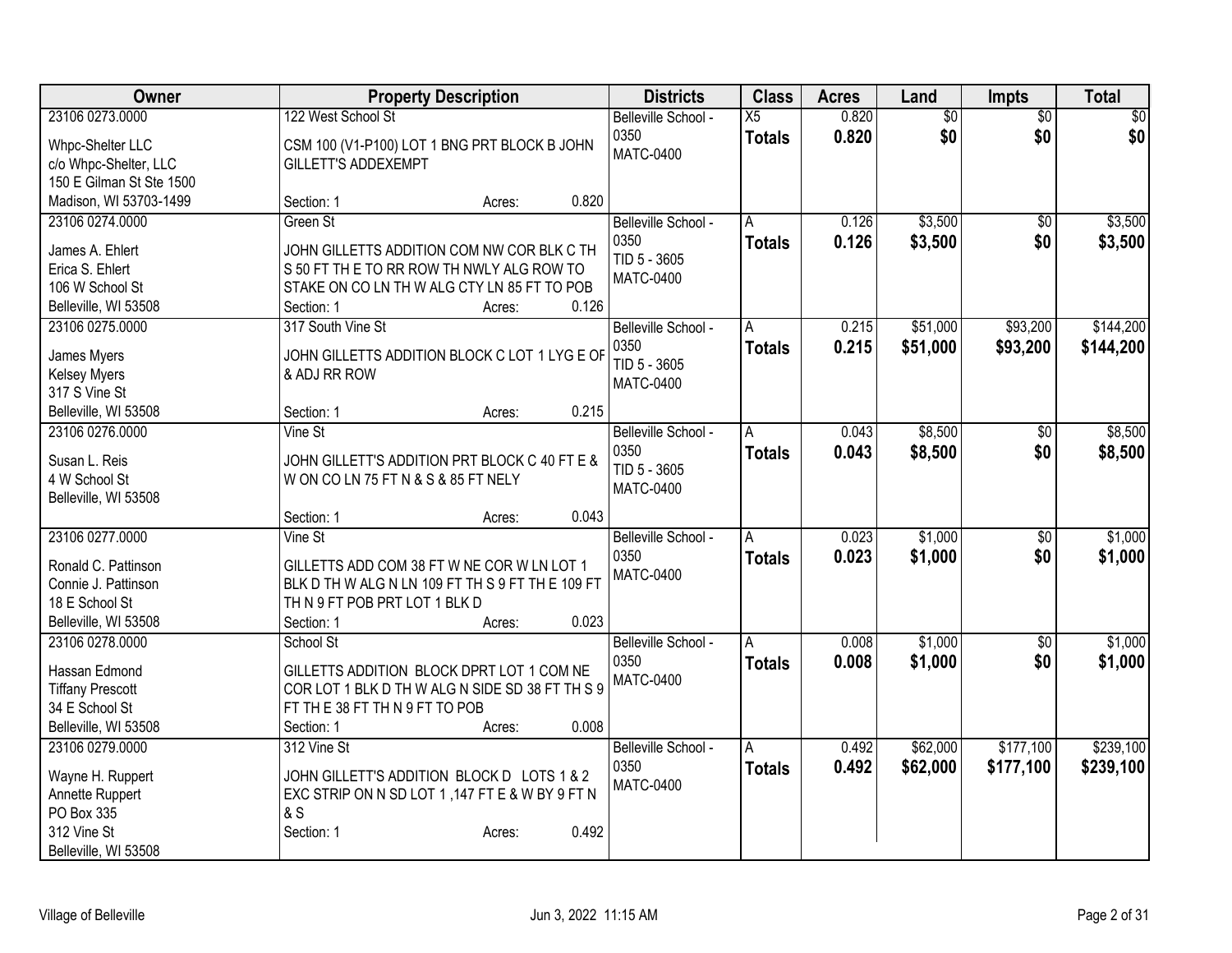| Owner                                                                                             |                               | <b>Property Description</b>                  |       |                                                 | <b>Class</b>       | <b>Acres</b>   | Land                 | Impts                  | <b>Total</b>           |
|---------------------------------------------------------------------------------------------------|-------------------------------|----------------------------------------------|-------|-------------------------------------------------|--------------------|----------------|----------------------|------------------------|------------------------|
| 23106 0280,0000<br>Dawn M. Marty<br>21 4th St<br>Belleville, WI 53508                             | $214th$ St<br>FT LOT 3        | JOHN GILLETT'S ADDITION BLOCK D LOT 4 & E 33 |       | Belleville School -<br>0350<br><b>MATC-0400</b> | <b>Totals</b>      | 0.300<br>0.300 | \$54,500<br>\$54,500 | \$139,500<br>\$139,500 | \$194,000<br>\$194,000 |
|                                                                                                   | Section: 1                    | Acres:                                       | 0.300 |                                                 |                    |                |                      |                        |                        |
| 23106 0280.1000<br>Wayne H. Ruppert<br>Annette G. Ruppert<br>PO Box 335                           | Fourth St<br>LOT <sub>3</sub> | JOHN GILLETT'S ADDITION BLOCK D W 33 FT OF   |       | Belleville School -<br>0350<br><b>MATC-0400</b> | A<br><b>Totals</b> | 0.100<br>0.100 | \$1,500<br>\$1,500   | $\sqrt{6}$<br>\$0      | \$1,500<br>\$1,500     |
| 312 Vine St                                                                                       | Section: 1                    | Acres:                                       | 0.100 |                                                 |                    |                |                      |                        |                        |
| Belleville, WI 53508<br>23106 0281.0000<br>Sara L. Crass<br>327 S Park St<br>Belleville, WI 53508 | 327 S Park St                 | T P BOWKERS ADDITION BLOCK D LOT 5           |       | Belleville School -<br>0350<br><b>MATC-0400</b> | A<br><b>Totals</b> | 0.160<br>0.160 | \$43,000<br>\$43,000 | \$118,700<br>\$118,700 | \$161,700<br>\$161,700 |
|                                                                                                   | Section: 2                    | Acres:                                       | 0.160 |                                                 |                    |                |                      |                        |                        |
| 23106 0281.1000<br>Kellie K. Bowen<br>319 S Park St<br>Belleville, WI 53508                       | 319 S Park St                 | T P BOWKERS ADDITION BLOCK D LOT 6           |       | Belleville School -<br>0350<br><b>MATC-0400</b> | A<br><b>Totals</b> | 0.160<br>0.160 | \$43,000<br>\$43,000 | \$130,200<br>\$130,200 | \$173,200<br>\$173,200 |
|                                                                                                   | Section: 2                    | Acres:                                       | 0.160 |                                                 |                    |                |                      |                        |                        |
| 23106 0282.0000<br>Pamela A. Heffron<br>c/o Pamela A. Clark (Heffron<br>5779 County Rd D          | 311 S Park St                 | T P BOWKERS ADDITION BLOCK D LOT 7           |       | Belleville School -<br>0350<br><b>MATC-0400</b> | A<br><b>Totals</b> | 0.160<br>0.160 | \$43,000<br>\$43,000 | \$78,500<br>\$78,500   | \$121,500<br>\$121,500 |
| Oregon, WI 53575-2523                                                                             | Section: 2                    | Acres:                                       | 0.160 |                                                 |                    |                |                      |                        |                        |
| 23106 0283.0000<br>Frederick Gochenaur<br>311 Mitchell<br>Belleville, WI 53508                    | 311 Mitchell St               | T P BOWKERS ADDITION BLOCK E LOTS 1 & 2      |       | Belleville School -<br>0350<br><b>MATC-0400</b> | A<br><b>Totals</b> | 0.400<br>0.400 | \$58,500<br>\$58,500 | \$128,900<br>\$128,900 | \$187,400<br>\$187,400 |
|                                                                                                   | Section: 2                    | Acres:                                       | 0.400 |                                                 |                    |                |                      |                        |                        |
| 23106 0284.0000<br>Corey D. Statz<br>129 4th St<br>Belleville, WI 53508                           | 129 4th St<br>Section: 2      | T P BOWKERS ADDITION BLOCK E LOT 3<br>Acres: | 0.200 | Belleville School -<br>0350<br><b>MATC-0400</b> | A<br><b>Totals</b> | 0.200<br>0.200 | \$50,000<br>\$50,000 | \$209,900<br>\$209,900 | \$259,900<br>\$259,900 |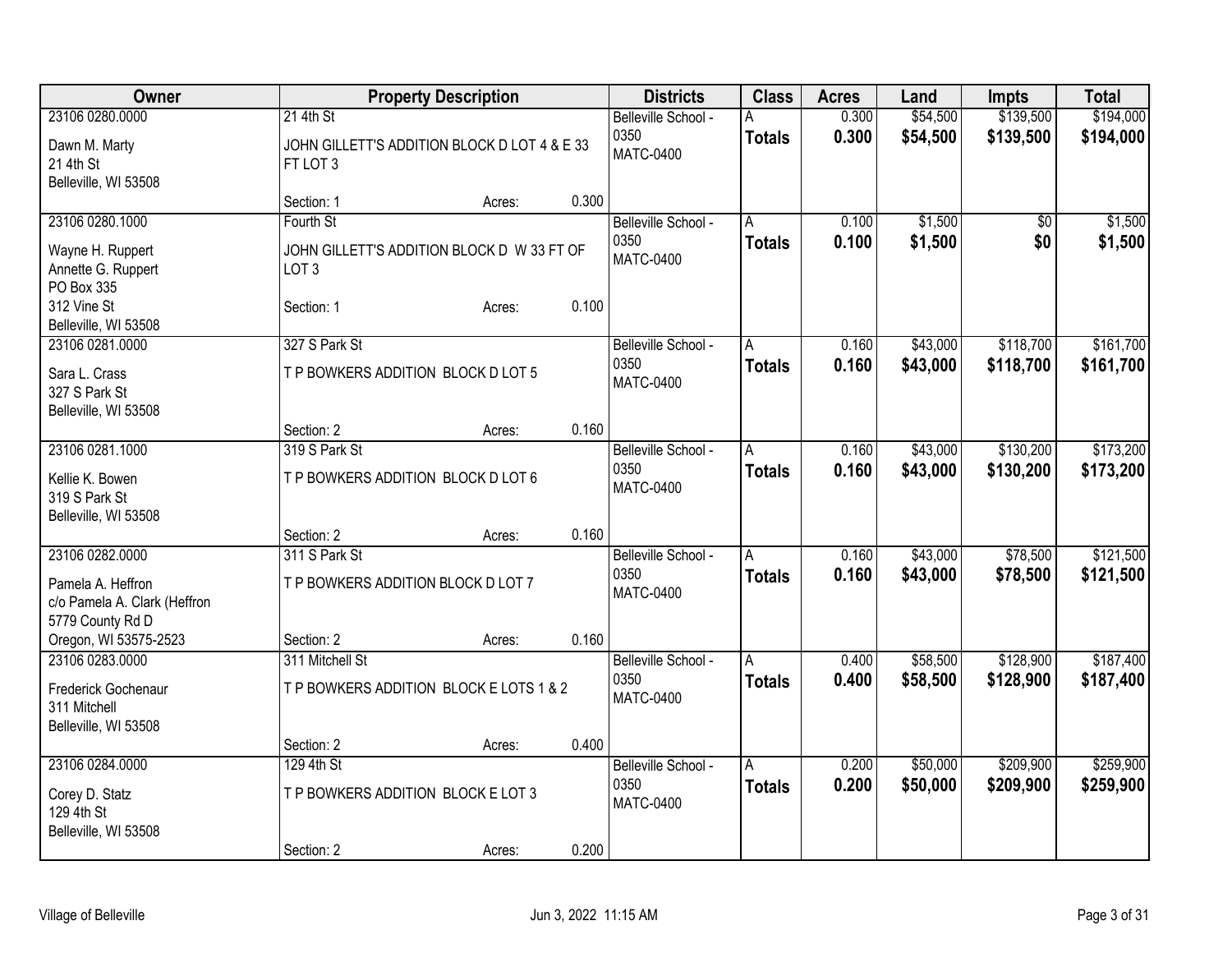| Owner                                  |                                    | <b>Property Description</b>             |       | <b>Districts</b>    | <b>Class</b>  | <b>Acres</b> | Land     | <b>Impts</b> | <b>Total</b> |
|----------------------------------------|------------------------------------|-----------------------------------------|-------|---------------------|---------------|--------------|----------|--------------|--------------|
| 23106 0285.0000                        | 328 S Park St                      |                                         |       | Belleville School - | А             | 0.200        | \$50,000 | \$98,900     | \$148,900    |
| Kaylin A. Retzlaff                     | T P BOWKERS ADDITION BLOCK E LOT 4 |                                         |       | 0350                | <b>Totals</b> | 0.200        | \$50,000 | \$98,900     | \$148,900    |
| Ryan A. Retzlaff                       |                                    |                                         |       | <b>MATC-0400</b>    |               |              |          |              |              |
| 328 S Park St                          |                                    |                                         |       |                     |               |              |          |              |              |
| Belleville, WI 53508                   | Section: 2                         | Acres:                                  | 0.200 |                     |               |              |          |              |              |
| 23106 0286.0000                        | 320 S Park St                      |                                         |       | Belleville School - | A             | 0.200        | \$50,000 | \$187,000    | \$237,000    |
| Duang Lor                              |                                    | T P BOWKERS ADDITION BLOCK E LOT 5      |       | 0350                | <b>Totals</b> | 0.200        | \$50,000 | \$187,000    | \$237,000    |
| Monique Khang                          |                                    |                                         |       | <b>MATC-0400</b>    |               |              |          |              |              |
| 320 S Park St                          |                                    |                                         |       |                     |               |              |          |              |              |
| Belleville, WI 53508                   | Section: 2                         | Acres:                                  | 0.200 |                     |               |              |          |              |              |
| 23106 0287.0000                        | 312 S Park St                      |                                         |       | Belleville School - | A             | 0.200        | \$50,000 | \$280,000    | \$330,000    |
| Justin J. Keifenheim                   |                                    | T P BOWKERS ADDITION BLOCK E LOT 6      |       | 0350                | <b>Totals</b> | 0.200        | \$50,000 | \$280,000    | \$330,000    |
| Zarlasht Keifenheim                    |                                    |                                         |       | <b>MATC-0400</b>    |               |              |          |              |              |
| 312 S Park St                          |                                    |                                         |       |                     |               |              |          |              |              |
| Belleville, WI 53508                   | Section: 2                         | Acres:                                  | 0.200 |                     |               |              |          |              |              |
| 23106 0288.0000                        | 307 Evarts St                      |                                         |       | Belleville School - | A             | 0.200        | \$50,000 | \$56,000     | \$106,000    |
| <b>Tim Faber</b>                       | T P BOWKERS ADDITION BLOCK F LOT 1 |                                         |       | 0350                | <b>Totals</b> | 0.200        | \$50,000 | \$56,000     | \$106,000    |
| W6065 Tuttle Ln                        |                                    |                                         |       | <b>MATC-0400</b>    |               |              |          |              |              |
| New Glarus, WI 53575                   |                                    |                                         |       |                     |               |              |          |              |              |
|                                        | Section: 2                         | Acres:                                  | 0.200 |                     |               |              |          |              |              |
| 23106 0288.1000                        | 317 Evarts St                      |                                         |       | Belleville School - | A             | 0.400        | \$58,500 | \$138,500    | \$197,000    |
| Claire A. Kuettner                     |                                    | T P BOWKERS ADDITION BLOCK F LOTS 2 & 3 |       | 0350                | <b>Totals</b> | 0.400        | \$58,500 | \$138,500    | \$197,000    |
| Michael Mulhaney                       |                                    |                                         |       | <b>MATC-0400</b>    |               |              |          |              |              |
| 317 Evarts St                          |                                    |                                         |       |                     |               |              |          |              |              |
| Belleville, WI 53508                   | Section: 2                         | Acres:                                  | 0.400 |                     |               |              |          |              |              |
| 23106 0289.0000                        | 209 4th St                         |                                         |       | Belleville School - | A             | 0.200        | \$50,000 | \$93,300     | \$143,300    |
| Andrea R. Faust et al                  | T P BOWKERS ADDITION BLOCK F LOT 4 |                                         |       | 0350                | <b>Totals</b> | 0.200        | \$50,000 | \$93,300     | \$143,300    |
| 209 4th St                             |                                    |                                         |       | <b>MATC-0400</b>    |               |              |          |              |              |
| Belleville, WI 53508                   |                                    |                                         |       |                     |               |              |          |              |              |
|                                        | Section: 2                         | Acres:                                  | 0.200 |                     |               |              |          |              |              |
| 23106 0290.0000                        | 312 Mitchell St                    |                                         |       | Belleville School - | A             | 0.400        | \$58,500 | \$126,000    | \$184,500    |
|                                        |                                    | T P BOWKERS ADDITION BLOCK F LOTS 5 & 6 |       | 0350                | <b>Totals</b> | 0.400        | \$58,500 | \$126,000    | \$184,500    |
| William Eichelkraut<br>312 Mitchell St |                                    |                                         |       | <b>MATC-0400</b>    |               |              |          |              |              |
| Belleville, WI 53508                   |                                    |                                         |       |                     |               |              |          |              |              |
|                                        | Section: 2                         | Acres:                                  | 0.400 |                     |               |              |          |              |              |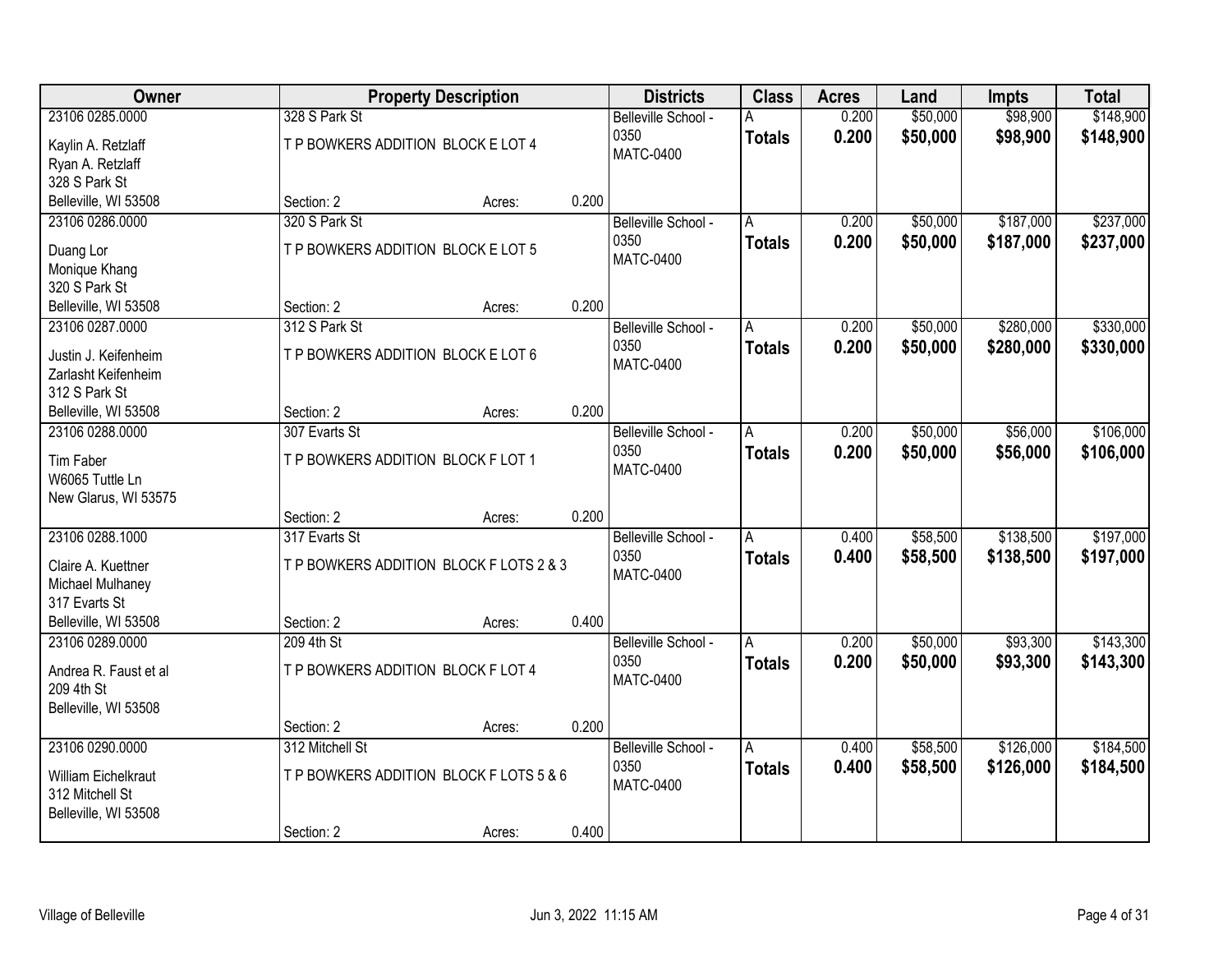| Owner                         | <b>Property Description</b>                       | <b>Districts</b>    | <b>Class</b>  | <b>Acres</b> | Land     | <b>Impts</b> | <b>Total</b> |
|-------------------------------|---------------------------------------------------|---------------------|---------------|--------------|----------|--------------|--------------|
| 23106 0291.0000               | 106 4th St                                        | Belleville School - | A             | 0.303        | \$54,500 | \$206,000    | \$260,500    |
| Susan A. Maurer               | PARC IN NW4 NE4 SEC 3N 100 FT OF FOLLOWING        | 0350                | <b>Totals</b> | 0.303        | \$54,500 | \$206,000    | \$260,500    |
| 106 4th St                    | COM SW COR BLK E BOWKERS ADD TH S 66 FT TO        | <b>MATC-0400</b>    |               |              |          |              |              |
| Belleville, WI 53508          | POB TH S 184.80 FT TH E 132 FT TH N 184.80 FT TH  |                     |               |              |          |              |              |
|                               | 0.303<br>Section: 3<br>Acres:                     |                     |               |              |          |              |              |
| 23106 0291.1000               | 440 S Park St                                     | Belleville School - | A             | 0.254        | \$52,500 | \$203,500    | \$256,000    |
|                               |                                                   | 0350                | <b>Totals</b> | 0.254        | \$52,500 | \$203,500    | \$256,000    |
| <b>Brent Kidman</b>           | PRT NW4 NE4 COM SW COR BOWKERS ADDITION           | <b>MATC-0400</b>    |               |              |          |              |              |
| April Kidman                  | TH S 66 FT TO POB TH S 184.80 FT TH E 132 FT TH   |                     |               |              |          |              |              |
| 440 S Park St                 | N 184.80 FT TH W 132 FT TO POB EXC N 100 FT       |                     |               |              |          |              |              |
| Belleville, WI 53508          | 0.254<br>Section: 3<br>Acres:                     |                     |               |              |          |              |              |
| 23106 0292.0000               | 32 4th St                                         | Belleville School - | A             | 0.431        | \$60,000 | \$76,000     | \$136,000    |
| Eugenia May                   | SECTION 3COM SW COR BLK E BOWKERS TH S 66         | 0350                | <b>Totals</b> | 0.431        | \$60,000 | \$76,000     | \$136,000    |
| 5807 Hewitt Ln                | FT TH W 66 FT TH W 101.64 FT TH S 184.8 FT TH E   | <b>MATC-0400</b>    |               |              |          |              |              |
| Spring Green, WI 53588        | 107.58 FT TH N 184.8 FT POB EXC S 66 FT           |                     |               |              |          |              |              |
|                               | 0.431<br>Section: 3<br>Acres:                     |                     |               |              |          |              |              |
| 23106 0293.0000               | 435 S Park St                                     | Belleville School - | X4            | 0.170        | \$0      | \$0          | \$0          |
|                               |                                                   | 0350                | <b>Totals</b> | 0.170        | \$0      | \$0          | \$0          |
| Village of Belleville         | SECTION 3 COM 231 FT S & 596 FT W OF NE COR       | <b>MATC-0400</b>    |               |              |          |              |              |
| L30 S Vine St                 | NW4 NE4 & S 158 FT W 108 FT S 66 FT E 108 FT N 66 |                     |               |              |          |              |              |
| Belleville, WI 53508          | FT POB CONT .17A EXEMPT                           |                     |               |              |          |              |              |
|                               | 0.170<br>Section: 3<br>Acres:                     |                     |               |              |          |              |              |
| 23106 0294.0000               | 22 4th St                                         | Belleville School - | A             | 0.327        | \$55,500 | \$114,700    | \$170,200    |
| James Myers                   | SECTION 3 PT NE4, COM PT 66 FT S OF SW COR        | 0350                | <b>Totals</b> | 0.327        | \$55,500 | \$114,700    | \$170,200    |
| <b>Kelsey Myers</b>           | LOT 2 BLK D GILLETT ADD TH E 90 FT POB TH E 108   | <b>MATC-0400</b>    |               |              |          |              |              |
| 317 S Vine St                 | FT TH S 132 FT TH W 108 FT TH N 132 FT POB        |                     |               |              |          |              |              |
| Belleville, WI 53508          | 0.327<br>Section: 3<br>Acres:                     |                     |               |              |          |              |              |
| 23106 0294.1000               | $64th$ St                                         | Belleville School - | A             | 0.273        | \$53,500 | \$208,100    | \$261,600    |
|                               |                                                   | 0350                | <b>Totals</b> | 0.273        | \$53,500 | \$208,100    | \$261,600    |
| Katrina E. Ruppert            | SECTION 3GILLETTS ADD COM 66 FT S OF SW COR       | <b>MATC-0400</b>    |               |              |          |              |              |
| PO Box 104                    | LOT 2 BLK D TH E 90 FT TH S 132 FT TH W 90 FT TH  |                     |               |              |          |              |              |
| Belleville, WI 53508          | N 132 FT POB PRT NW4                              |                     |               |              |          |              |              |
|                               | 0.273<br>Section: 3<br>Acres:                     |                     |               |              |          |              |              |
| 23106 0295.0000               | 128 W Main St                                     | Belleville School - | B             | 1.050        | \$66,000 | \$13,400     | \$79,400     |
| Francois Oil Company, Inc     | SECTION 3 PRT NE4 NW4 COM SW COR BLK D            | 0350                | <b>Totals</b> | 1.050        | \$66,000 | \$13,400     | \$79,400     |
| c/o Francois Oil Company, Inc | GILLETTS ADD S 201 FT W 277.2 FT N27*05'E NELY    | TID 5 - 3605        |               |              |          |              |              |
| 128 W Main St                 | 218.9 FT E 177.4 FT POB                           | MATC-0400           |               |              |          |              |              |
| Belleville, WI 53508          | 1.050<br>Section: 3<br>Acres:                     |                     |               |              |          |              |              |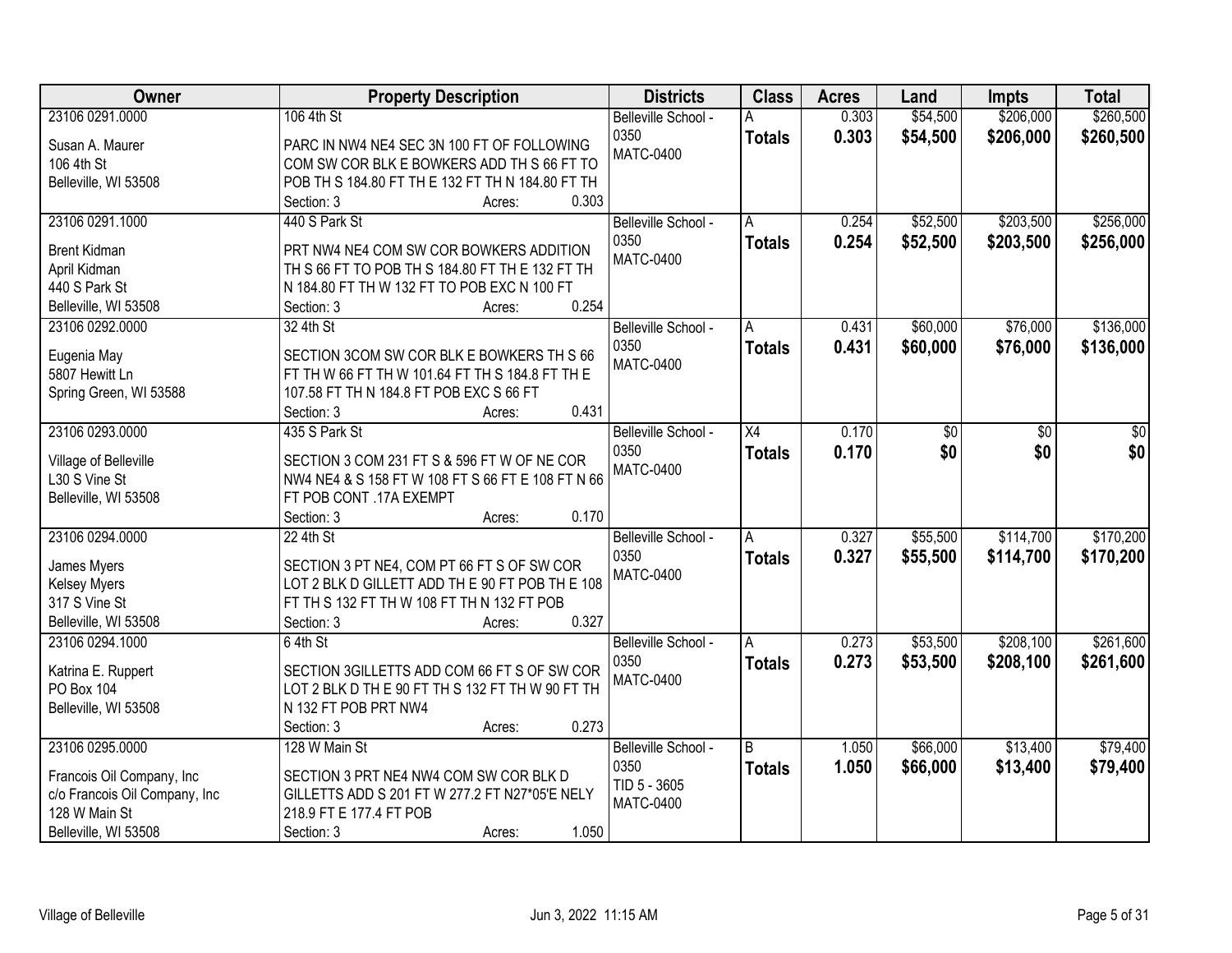| Owner                                          | <b>Property Description</b>                                                                 | <b>Districts</b>            | <b>Class</b>    | <b>Acres</b> | Land            | <b>Impts</b>    | <b>Total</b>     |
|------------------------------------------------|---------------------------------------------------------------------------------------------|-----------------------------|-----------------|--------------|-----------------|-----------------|------------------|
| 23106 0297.1000                                | 106 West School St                                                                          | Belleville School -         | Α               | 0.730        | \$66,000        | \$22,900        | \$88,900         |
| James A. Ehlert                                | CSM 1123 (V3-P458) LOT 1 BNG PRT BLKS B & C                                                 | 0350                        | <b>Totals</b>   | 0.730        | \$66,000        | \$22,900        | \$88,900         |
| Erica S. Ehlert                                | <b>JOHN GILLETT'S ADD</b>                                                                   | <b>MATC-0400</b>            |                 |              |                 |                 |                  |
| 106 W School St                                |                                                                                             |                             |                 |              |                 |                 |                  |
| Belleville, WI 53508                           | 0.730<br>Section: 3<br>Acres:                                                               |                             |                 |              |                 |                 |                  |
| 23106 0297.3000                                | 338 South Harrison St                                                                       | Belleville School -         | X5              | 8.360        | $\overline{50}$ | $\overline{50}$ | $\sqrt{50}$      |
|                                                |                                                                                             | 0350                        | <b>Totals</b>   | 8.360        | \$0             | \$0             | \$0              |
| St Francis of Assisi Congregation,             | SECTION 3 CSM 3984 (V15-P282) LOT 1 BNG PRT                                                 | <b>MATC-0400</b>            |                 |              |                 |                 |                  |
| Dane/Green Co, WI In                           | NE4 NW4 & NW4 NE4 & PRT JOHN GILLETTE ADD                                                   |                             |                 |              |                 |                 |                  |
| 221 Frederick St                               | (FKA LOT 1 CSM 3251)<br>8.360<br>Section: 3                                                 |                             |                 |              |                 |                 |                  |
| Belleville, WI 53508                           | Acres:                                                                                      |                             |                 |              |                 |                 |                  |
| 23106 0297.4000                                |                                                                                             | Belleville School -         | Е               | 0.177        | \$100           | \$0             | \$100            |
| Fahey Philip M Income Trust                    | CSM 5326 (V26-P19) PRT LOT 1 BNG PRT NW4 NE4                                                | 0350<br><b>MATC-0400</b>    | <b>Totals</b>   | 0.177        | \$100           | \$0             | \$100            |
| C/O Cheri Wells                                |                                                                                             |                             |                 |              |                 |                 |                  |
| <b>PO Box 155</b>                              |                                                                                             |                             |                 |              |                 |                 |                  |
| Browntown, WI 53522                            | 0.177<br>Section:<br>Acres:                                                                 |                             |                 |              |                 |                 |                  |
| 23106 0297.5000                                |                                                                                             | Belleville School -         | D               | 13.033       | \$3,000         | \$0             | \$3,000          |
|                                                |                                                                                             | 0350                        | $\mathsf E$     | 0.500        | \$300           | \$0             | \$300            |
| Fahey Philip M Income Trust<br>C/O Cheri Wells | PRT N2 N2 LYG S LN GILLETTS & BOWKERS ADD E<br>OF W LN HARRISON ST & W OF LN BTW LOTS 4 & 5 | <b>MATC-0400</b>            | <b>Totals</b>   | 13.533       | \$3,300         | \$0             | \$3,300          |
| PO Box 155                                     | BLK D EXC CSM 1123 & 1670- CONT 18.25A. ALSO                                                |                             |                 |              |                 |                 |                  |
| Browntown, WI 53522                            | 13.533<br>Section:                                                                          |                             |                 |              |                 |                 |                  |
| 23106 0298.0000                                | Acres:                                                                                      |                             | $\overline{X4}$ | 3.999        | $\overline{50}$ | $\overline{30}$ | $\overline{\$0}$ |
|                                                | Sugar Ave                                                                                   | Belleville School -<br>0350 |                 |              |                 |                 |                  |
| Village of Belleville                          | SECTION 3 GREEN VIEW PLACE OUTLOT 6 - CONT                                                  | <b>MATC-0400</b>            | <b>Totals</b>   | 3.999        | \$0             | \$0             | \$0              |
| PO Box 79                                      | 3.999A BNG PRT N1/2 NE4 EXEMPT                                                              |                             |                 |              |                 |                 |                  |
| Belleville, WI 53508                           |                                                                                             |                             |                 |              |                 |                 |                  |
|                                                | Section: 3<br>3.999<br>Acres:                                                               |                             |                 |              |                 |                 |                  |
| 23106 0298.0001                                | 355 Blaser Dr                                                                               | Belleville School -         | A               | 0.222        | \$59,500        | \$164,500       | \$224,000        |
| Daniel A. Endres                               | SECTION 3 GREEN VIEW PLACE LOT 1 BNG PRT                                                    | 0350                        | <b>Totals</b>   | 0.222        | \$59,500        | \$164,500       | \$224,000        |
| Sara J. Uptegraw                               | N1/2 NE4                                                                                    | <b>MATC-0400</b>            |                 |              |                 |                 |                  |
| 355 Blaser Dr                                  |                                                                                             |                             |                 |              |                 |                 |                  |
| Belleville, WI 53508                           | 0.222<br>Section: 3<br>Acres:                                                               |                             |                 |              |                 |                 |                  |
| 23106 0298.0002                                | 345 Blaser Dr                                                                               | Belleville School -         | A               | 0.236        | \$61,500        | \$184,000       | \$245,500        |
|                                                |                                                                                             | 0350                        | <b>Totals</b>   | 0.236        | \$61,500        | \$184,000       | \$245,500        |
| Justin C. Marschall                            | SECTION 3 GREEN VIEW PLACELOT 2 PRT N2 OF                                                   | <b>MATC-0400</b>            |                 |              |                 |                 |                  |
| Katelyn M. Marschall                           | NE4                                                                                         |                             |                 |              |                 |                 |                  |
| 345 Blaser Dr                                  |                                                                                             |                             |                 |              |                 |                 |                  |
| Belleville, WI 53508                           | 0.236<br>Section: 3<br>Acres:                                                               |                             |                 |              |                 |                 |                  |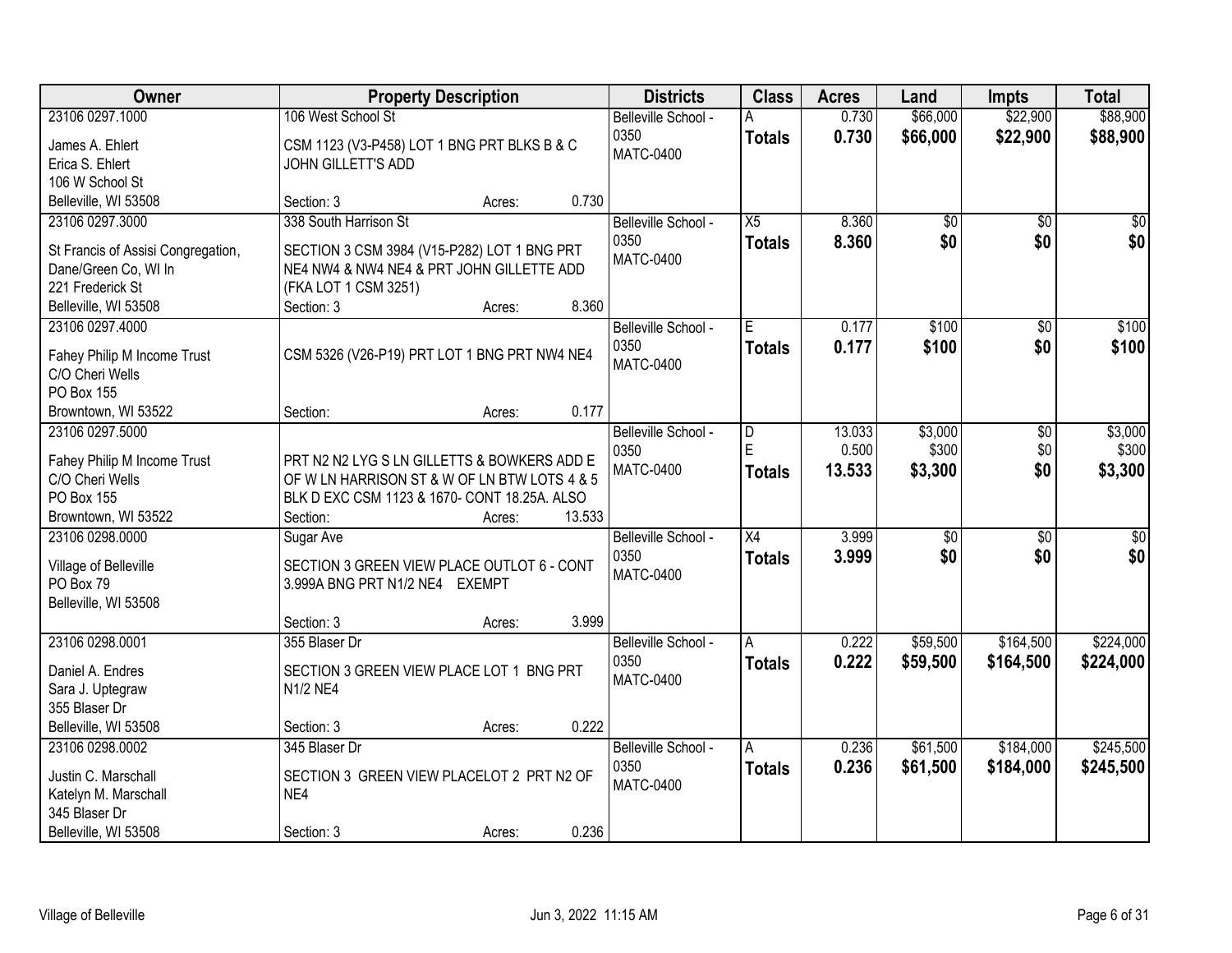| Owner                                   | <b>Property Description</b>                 | <b>Districts</b>         | <b>Class</b>  | <b>Acres</b> | Land     | <b>Impts</b> | <b>Total</b> |
|-----------------------------------------|---------------------------------------------|--------------------------|---------------|--------------|----------|--------------|--------------|
| 23106 0298.0003                         | 335 Blaser Dr                               | Belleville School -      | А             | 0.258        | \$64,000 | \$195,500    | \$259,500    |
| Gregory S. Schrader                     | SECTION 3 GREEN VIEW PLACE LOT 3 BNG PRT    | 0350                     | <b>Totals</b> | 0.258        | \$64,000 | \$195,500    | \$259,500    |
| Stephanie A. Hurley                     | N1/2 NE4                                    | MATC-0400                |               |              |          |              |              |
| 335 Blaser Dr                           |                                             |                          |               |              |          |              |              |
| Belleville, WI 53508                    | Section: 3<br>Acres:                        | 0.258                    |               |              |          |              |              |
| 23106 0298.0004                         | 568 Mitchell St                             | Belleville School -      | A             | 0.277        | \$64,500 | \$166,000    | \$230,500    |
| Aaron Burreson                          | GREEN VIEW PLACE LOT 4, BNG PRT N1/2 NE4    | 0350                     | <b>Totals</b> | 0.277        | \$64,500 | \$166,000    | \$230,500    |
| <b>Brittany Burreson</b>                |                                             | <b>MATC-0400</b>         |               |              |          |              |              |
| 568 Mitchell St                         |                                             |                          |               |              |          |              |              |
| Belleville, WI 53508                    | Section: 3<br>Acres:                        | 0.277                    |               |              |          |              |              |
| 23106 0298.0005                         | 567 Mitchell St                             | Belleville School -      | A             | 0.326        | \$66,000 | \$166,000    | \$232,000    |
|                                         |                                             | 0350                     | <b>Totals</b> | 0.326        | \$66,000 | \$166,000    | \$232,000    |
| Nicole Altman                           | GREEN VIEW PLACE LOT 5, BNG PRT N1/2 NE4    | <b>MATC-0400</b>         |               |              |          |              |              |
| <b>Taylor Meyers</b><br>567 Mitchell St |                                             |                          |               |              |          |              |              |
| Belleville, WI 53508                    | Section: 3<br>Acres:                        | 0.326                    |               |              |          |              |              |
| 23106 0298.0006                         | 235 Blaser Dr                               | Belleville School -      | A             | 0.301        | \$65,000 | \$148,000    | \$213,000    |
|                                         |                                             | 0350                     | <b>Totals</b> | 0.301        | \$65,000 | \$148,000    | \$213,000    |
| <b>Hector Gomez</b>                     | SECTION 3 GREEN VIEW PLACE LOT 6 BNG PRT    | MATC-0400                |               |              |          |              |              |
| Adriana Ortega                          | N1/2 NE4                                    |                          |               |              |          |              |              |
| 235 Blaser Dr                           |                                             |                          |               |              |          |              |              |
| Belleville, WI 53508                    | Section: 3<br>Acres:                        | 0.301                    |               |              |          |              |              |
| 23106 0298.0007                         | 225 Blaser Dr                               | Belleville School -      | A             | 0.241        | \$62,500 | \$188,500    | \$251,000    |
| Connor X. Ford                          | GREEN VIEW PLACELOT 7, BNG PRT N1/2 NE4 SEC | 0350<br><b>MATC-0400</b> | <b>Totals</b> | 0.241        | \$62,500 | \$188,500    | \$251,000    |
| Alyssa A. Urso                          | 3                                           |                          |               |              |          |              |              |
| 225 Blaser Dr                           |                                             |                          |               |              |          |              |              |
| Belleville, WI 53508                    | Section: 3<br>Acres:                        | 0.241                    |               |              |          |              |              |
| 23106 0298.0008                         | 215 Blaser Dr                               | Belleville School -      | A             | 0.221        | \$59,000 | \$178,500    | \$237,500    |
| Jana W. Paulson                         | SECTION 3 GREEN VIEW PLACE LOT 8 BNG PRT    | 0350                     | <b>Totals</b> | 0.221        | \$59,000 | \$178,500    | \$237,500    |
| Simon L. Hesch                          | N1/2 NE4                                    | <b>MATC-0400</b>         |               |              |          |              |              |
| 215 Blaser Dr                           |                                             |                          |               |              |          |              |              |
| Belleville, WI 53508                    | Section: 3<br>Acres:                        | 0.221                    |               |              |          |              |              |
| 23106 0298.0009                         | 665 Sugar Ave                               | Belleville School -      | A             | 0.238        | \$62,000 | \$148,000    | \$210,000    |
| Jeffrey A. Campbell                     | SECTION 3 GREEN VIEW PLACE LOT 9 BNG PRT    | 0350                     | <b>Totals</b> | 0.238        | \$62,000 | \$148,000    | \$210,000    |
| Mychal B. Schuster                      | N1/2 NE4                                    | <b>MATC-0400</b>         |               |              |          |              |              |
| 665 Sugar Ave                           |                                             |                          |               |              |          |              |              |
| Belleville, WI 53508                    | Section: 3<br>Acres:                        | 0.238                    |               |              |          |              |              |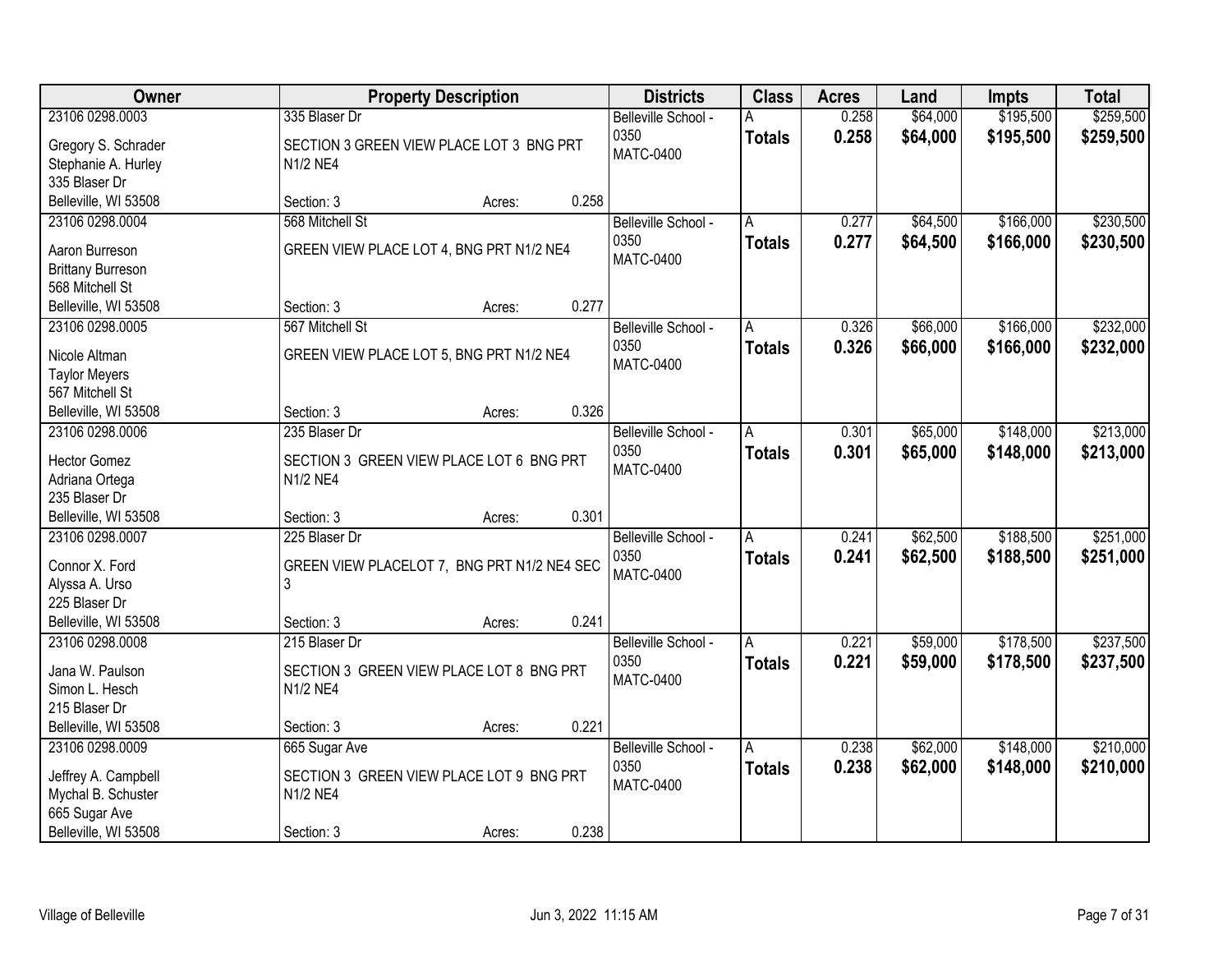| <b>Owner</b>                                                                                |                                                                        | <b>Property Description</b>              |       |                                                 | <b>Class</b>                    | <b>Acres</b>   | Land                 | <b>Impts</b>           | <b>Total</b>           |
|---------------------------------------------------------------------------------------------|------------------------------------------------------------------------|------------------------------------------|-------|-------------------------------------------------|---------------------------------|----------------|----------------------|------------------------|------------------------|
| 23106 0298.0010<br>Christin M. Blotz<br>457 Mitchell St<br>Belleville, WI 53508             | 457 Mitchell St                                                        | CSM 3451 (V13-P15) LOT 1 BNG PRT NW4 NE4 |       | Belleville School -<br>0350<br><b>MATC-0400</b> | A<br><b>Totals</b>              | 0.223<br>0.223 | \$59,500<br>\$59,500 | \$149,500<br>\$149,500 | \$209,000<br>\$209,000 |
|                                                                                             | Section: 3                                                             | Acres:                                   | 0.223 |                                                 |                                 |                |                      |                        |                        |
| 23106 0298.0011<br>Keith E. Lovejoy<br>Michele L. Lovejoy<br>685 Sugar Ave                  | 685 Sugar Ave<br>SECTION 3 GREEN VIEW PLACE LOT 11 BNG PRT<br>N1/2 NE4 |                                          |       | Belleville School -<br>0350<br><b>MATC-0400</b> | A<br><b>Totals</b>              | 0.264<br>0.264 | \$64,500<br>\$64,500 | \$166,500<br>\$166,500 | \$231,000<br>\$231,000 |
| Belleville, WI 53508                                                                        | Section: 3                                                             | Acres:                                   | 0.264 |                                                 |                                 |                |                      |                        |                        |
| 23106 0298.0012<br>Timothy A. Paskey<br>505 S Park St<br>Belleville, WI 53508               | 505 S Park St<br>SECTION 3 GREEN VIEW PLACE LOT 12 BNG PRT<br>N1/2 NE4 |                                          |       | Belleville School -<br>0350<br><b>MATC-0400</b> | A<br><b>Totals</b>              | 0.216<br>0.216 | \$58,500<br>\$58,500 | \$171,000<br>\$171,000 | \$229,500<br>\$229,500 |
|                                                                                             | Section: 3                                                             | Acres:                                   | 0.216 |                                                 |                                 |                |                      |                        |                        |
| 23106 0298.0013<br>Troy A. Showers<br>Elizabeth F. Showers<br>515 S Park St                 | 515 S Park St<br><b>GREEN VIEW PLACELOT 13</b>                         |                                          |       | Belleville School -<br>0350<br><b>MATC-0400</b> | A<br><b>Totals</b>              | 0.187<br>0.187 | \$53,500<br>\$53,500 | \$192,700<br>\$192,700 | \$246,200<br>\$246,200 |
| Belleville, WI 53508                                                                        | Section: 3                                                             | Acres:                                   | 0.187 |                                                 |                                 |                |                      |                        |                        |
| 23106 0298.0014<br>Keith R. Ziemba<br>Miranda R. Oehlke<br>525 S Park St                    | 525 S Park St<br>SECTION 3 GREEN VIEW PLACE LOT 14 BNG PRT<br>N1/2 NE4 |                                          |       | Belleville School -<br>0350<br><b>MATC-0400</b> | $\overline{A}$<br><b>Totals</b> | 0.189<br>0.189 | \$53,500<br>\$53,500 | \$179,500<br>\$179,500 | \$233,000<br>\$233,000 |
| Belleville, WI 53508                                                                        | Section: 3                                                             | Acres:                                   | 0.189 |                                                 |                                 |                |                      |                        |                        |
| 23106 0298.0015<br>Timothy R. Fleener II<br>Julia A. Fleener<br>535 S Park St               | 535 S Park St<br>SECTION 3 GREEN VIEW PLACELOT 15 BNG PRT<br>N1/2 NE4  |                                          |       | Belleville School -<br>0350<br><b>MATC-0400</b> | A<br><b>Totals</b>              | 0.191<br>0.191 | \$54,000<br>\$54,000 | \$204,500<br>\$204,500 | \$258,500<br>\$258,500 |
| Belleville, WI 53508                                                                        | Section: 3                                                             | Acres:                                   | 0.191 |                                                 |                                 |                |                      |                        |                        |
| 23106 0298.0016<br>Joel Moseman<br>Jena E. Moseman<br>545 S Park St<br>Belleville, WI 53508 | 545 S Park St<br><b>GREEN VIEW PLACELOT 16</b><br>Section: 3           | Acres:                                   | 0.248 | Belleville School -<br>0350<br><b>MATC-0400</b> | A<br><b>Totals</b>              | 0.248<br>0.248 | \$63,500<br>\$63,500 | \$182,500<br>\$182,500 | \$246,000<br>\$246,000 |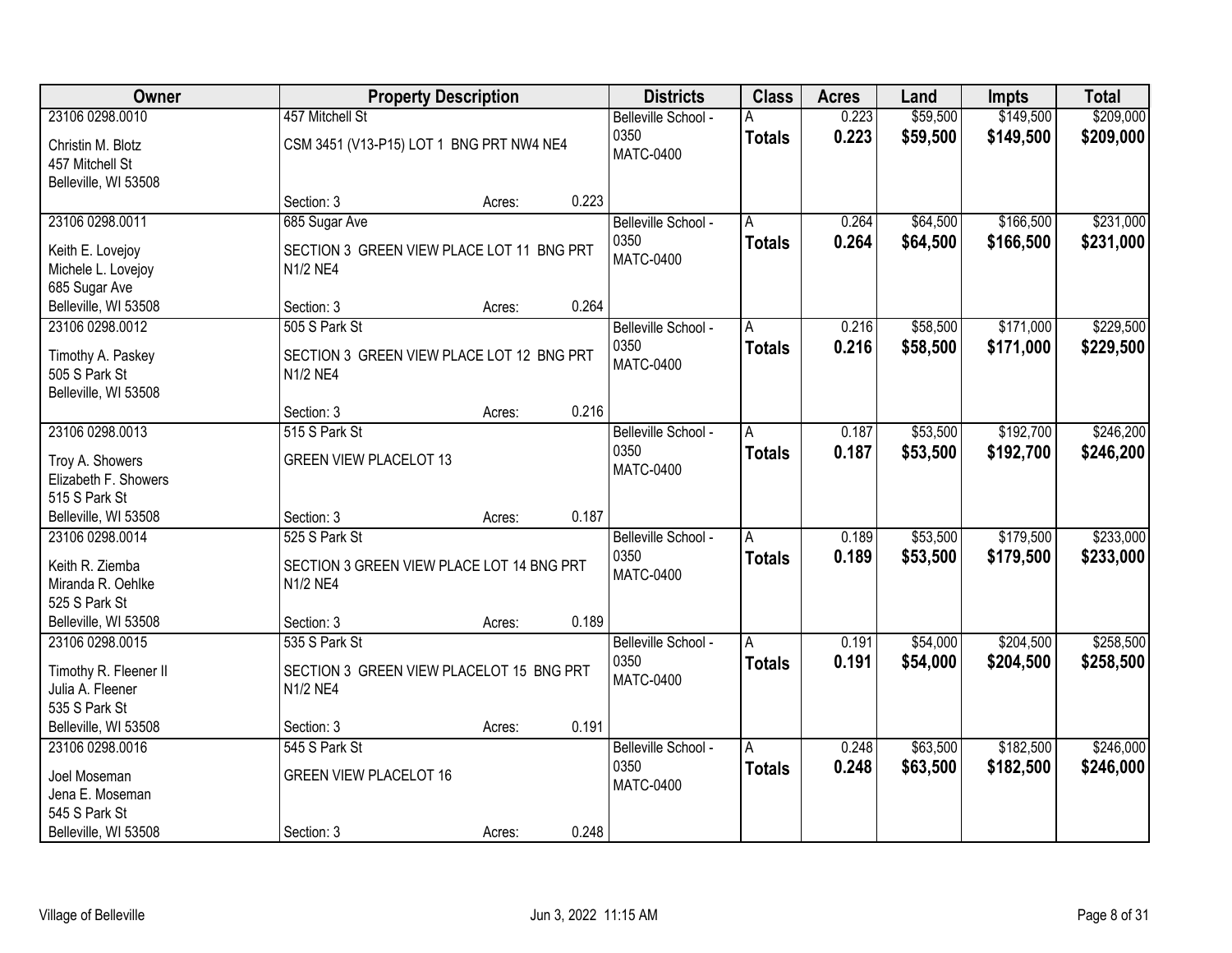| Owner                                                                                                  |                                                                                     | <b>Property Description</b> |       |                                                 | <b>Class</b>       | <b>Acres</b>   | Land                 | <b>Impts</b>           | <b>Total</b>           |
|--------------------------------------------------------------------------------------------------------|-------------------------------------------------------------------------------------|-----------------------------|-------|-------------------------------------------------|--------------------|----------------|----------------------|------------------------|------------------------|
| 23106 0298.0017                                                                                        | 226 Blaser Dr                                                                       |                             |       | Belleville School -                             | Α                  | 0.212          | \$57,500             | \$195,000              | \$252,500              |
| Christopher J. Griffin<br>Kathryn Griffin<br>226 Blaser Dr                                             | SECTION 3 GREEN VIEW PLACE LOT 17 BNG PRT<br>N1/2 NE4                               |                             |       | 0350<br><b>MATC-0400</b>                        | <b>Totals</b>      | 0.212          | \$57,500             | \$195,000              | \$252,500              |
| Belleville, WI 53508                                                                                   | Section: 3                                                                          | Acres:                      | 0.212 |                                                 |                    |                |                      |                        |                        |
| 23106 0298.0018                                                                                        | 236 Blaser Dr                                                                       |                             |       | Belleville School -                             | A                  | 0.199          | \$55,500             | \$209,000              | \$264,500              |
| Joshua Coyne<br><b>Brittany Neff</b><br>236 Blaser Dr                                                  | GREEN VIEW PLACELOT 18, BNG PRT N1/2 NE4                                            |                             |       | 0350<br><b>MATC-0400</b>                        | <b>Totals</b>      | 0.199          | \$55,500             | \$209,000              | \$264,500              |
| Belleville, WI 53508                                                                                   | Section: 3                                                                          | Acres:                      | 0.199 |                                                 |                    |                |                      |                        |                        |
| 23106 0298.0019                                                                                        | 246 Blaser Dr                                                                       |                             |       | Belleville School -                             | Α                  | 0.194          | \$54,500             | \$192,000              | \$246,500              |
| Anthony J. Kramer<br>Heather M. Kramer<br>246 Blaser Dr                                                | SECTION 3 GREEN VIEW PLACE LOT 19 BNG PRT<br>N1/2 NE4                               |                             |       | 0350<br><b>MATC-0400</b>                        | <b>Totals</b>      | 0.194          | \$54,500             | \$192,000              | \$246,500              |
| Belleville, WI 53508                                                                                   | Section: 3                                                                          | Acres:                      | 0.194 |                                                 |                    |                |                      |                        |                        |
| 23106 0298.0020                                                                                        | 467 Mitchell St                                                                     |                             |       | Belleville School -                             | A                  | 0.248          | \$63,500             | \$210,500              | \$274,000              |
| Riley Olson<br>Samantha Olson<br>467 Mitchell St                                                       | CSM 3451 (V13-P15) LOT 2 BNG PRT NW4 NE4                                            |                             |       | 0350<br><b>MATC-0400</b>                        | <b>Totals</b>      | 0.248          | \$63,500             | \$210,500              | \$274,000              |
| Belleville, WI 53508                                                                                   | Section: 3                                                                          | Acres:                      | 0.248 |                                                 |                    |                |                      |                        |                        |
| 23106 0298.0021<br>Jesse G. Richards<br>Michelle L. Richards<br>306 Blaser Dr                          | 306 Blaser Dr<br>SECTION 3 GREEN VIEW PLACE LOT 21 BNG PRT<br>N1/2 NE4              |                             |       | Belleville School -<br>0350<br><b>MATC-0400</b> | A<br><b>Totals</b> | 0.182<br>0.182 | \$52,500<br>\$52,500 | \$163,500<br>\$163,500 | \$216,000<br>\$216,000 |
| Belleville, WI 53508                                                                                   | Section: 3                                                                          | Acres:                      | 0.182 |                                                 |                    |                |                      |                        |                        |
| 23106 0298.0022                                                                                        | 316 Blaser Dr                                                                       |                             |       | Belleville School -                             | A                  | 0.179          | \$52,000             | \$187,500              | \$239,500              |
| Eric H. Jerome<br>Jodie A. Jerome<br>316 Blaser Dr                                                     | SECTION 3 GREEN VIEW PLACELOT 22 BNG PRT<br>N1/2 NE4                                |                             |       | 0350<br><b>MATC-0400</b>                        | <b>Totals</b>      | 0.179          | \$52,000             | \$187,500              | \$239,500              |
| Belleville, WI 53508                                                                                   | Section: 3                                                                          | Acres:                      | 0.179 |                                                 |                    |                |                      |                        |                        |
| 23106 0298.0023<br>Scott N. Borenstein<br>Diane L. Borenstein<br>326 Blaser Dr<br>Belleville, WI 53508 | 326 Blaser Dr<br>SECTION 3 GREEN VIEW PLACELOT 23 BNG PRT<br>N1/2 NE4<br>Section: 3 | Acres:                      | 0.170 | Belleville School -<br>0350<br><b>MATC-0400</b> | A<br><b>Totals</b> | 0.170<br>0.170 | \$50,500<br>\$50,500 | \$186,000<br>\$186,000 | \$236,500<br>\$236,500 |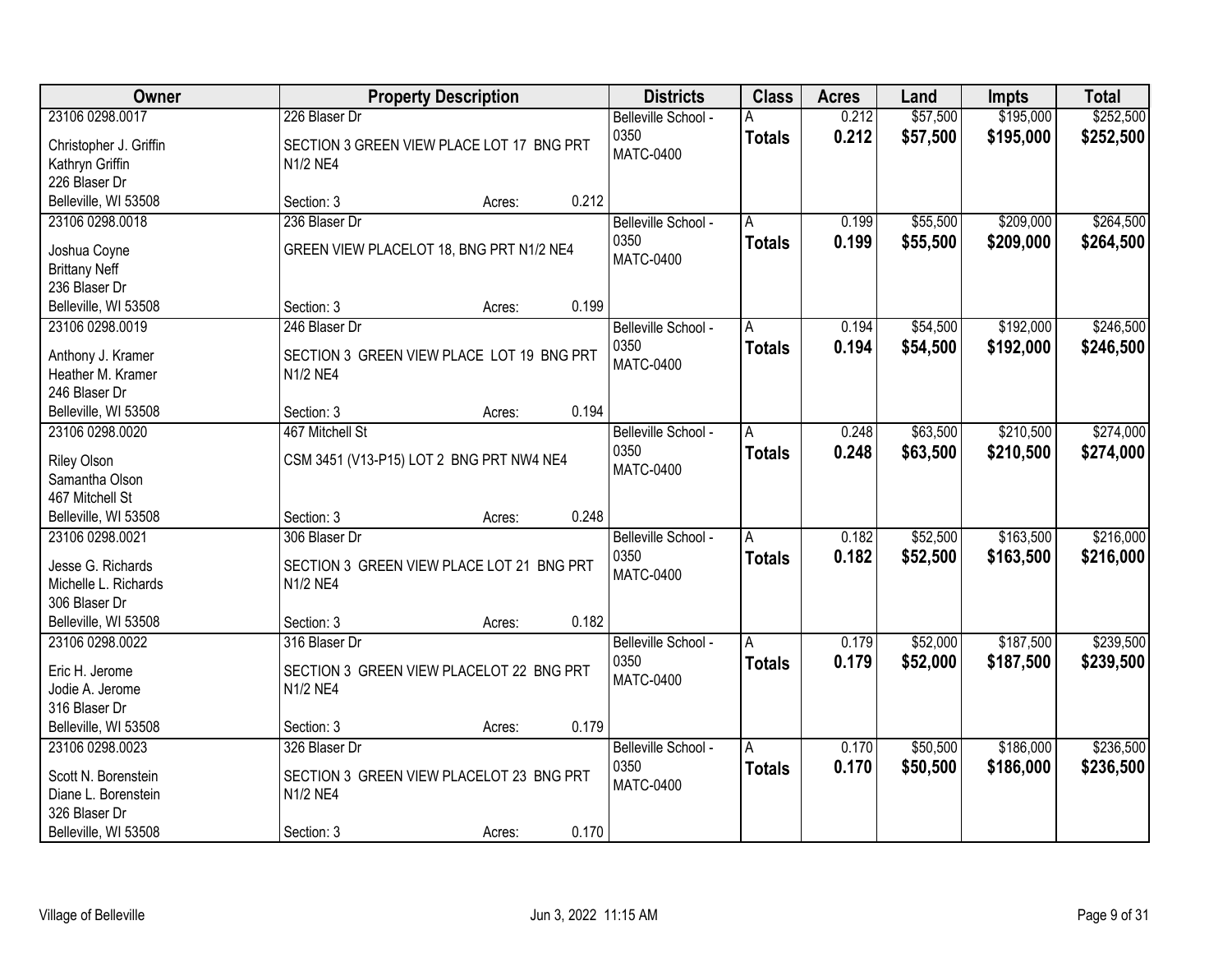| Owner                                |                                           | <b>Property Description</b> |       |                          | <b>Class</b>  | <b>Acres</b> | Land     | <b>Impts</b> | <b>Total</b> |
|--------------------------------------|-------------------------------------------|-----------------------------|-------|--------------------------|---------------|--------------|----------|--------------|--------------|
| 23106 0298.0024                      | 336 Blaser Dr                             |                             |       | Belleville School -      | Α             | 0.175        | \$51,000 | \$192,500    | \$243,500    |
| Brian K. Kaetterhenry                | SECTION 3 GREEN VIEW PLACE LOT 24 BNG PRT |                             |       | 0350<br><b>MATC-0400</b> | <b>Totals</b> | 0.175        | \$51,000 | \$192,500    | \$243,500    |
| Katie J. Kaetterhenry                | N1/2 NE4                                  |                             |       |                          |               |              |          |              |              |
| 336 Blaser Dr                        |                                           |                             |       |                          |               |              |          |              |              |
| Belleville, WI 53508                 | Section: 3                                | Acres:                      | 0.175 |                          |               |              |          |              |              |
| 23106 0298.0025                      | 346 Blaser Dr                             |                             |       | Belleville School -      | A             | 0.186        | \$53,000 | \$185,000    | \$238,000    |
| Jason M. Forner                      | GREEN VIEW PLACELOT 25 BNG PRT N1/2 NE4   |                             |       | 0350                     | <b>Totals</b> | 0.186        | \$53,000 | \$185,000    | \$238,000    |
| Julie A. Forner                      |                                           |                             |       | <b>MATC-0400</b>         |               |              |          |              |              |
| 346 Blaser Dr                        |                                           |                             |       |                          |               |              |          |              |              |
| Belleville, WI 53508                 | Section: 3                                | Acres:                      | 0.186 |                          |               |              |          |              |              |
| 23106 0298.0026                      | 356 Blaser Dr                             |                             |       | Belleville School -      | A             | 0.191        | \$54,000 | \$185,500    | \$239,500    |
| Melissa Bussan                       | GREEN VIEW PLACELOT 26 BNG PRT N1/2 NE4   |                             |       | 0350                     | <b>Totals</b> | 0.191        | \$54,000 | \$185,500    | \$239,500    |
| James Bussan                         |                                           |                             |       | <b>MATC-0400</b>         |               |              |          |              |              |
| 356 Blaser Dr                        |                                           |                             |       |                          |               |              |          |              |              |
| Belleville, WI 53508                 | Section: 3                                | Acres:                      | 0.191 |                          |               |              |          |              |              |
| 23106 0298.0027                      | 366 Blaser Dr                             |                             |       | Belleville School -      | Α             | 0.191        | \$54,000 | \$194,000    | \$248,000    |
|                                      |                                           |                             |       | 0350                     | <b>Totals</b> | 0.191        | \$54,000 | \$194,000    | \$248,000    |
| Donald Bronson                       | SECTION 3 GREEN VIEW PLACE LOT 27         |                             |       | <b>MATC-0400</b>         |               |              |          |              |              |
| Christina Bronson                    |                                           |                             |       |                          |               |              |          |              |              |
| 366 Blaser Dr                        |                                           |                             |       |                          |               |              |          |              |              |
| Belleville, WI 53508                 | Section: 3                                | Acres:                      | 0.191 |                          |               |              |          |              |              |
| 23106 0298.0028                      | 408 Blaser Dr                             |                             |       | Belleville School -      | A             | 0.190        | \$54,000 | \$195,100    | \$249,100    |
| Daniel L. Durni                      | GREEN VIEW PLACE LOT 28 BNG PRT N1/2 NE4  |                             |       | 0350                     | <b>Totals</b> | 0.190        | \$54,000 | \$195,100    | \$249,100    |
| Karen M. Durni                       |                                           |                             |       | <b>MATC-0400</b>         |               |              |          |              |              |
| 408 Blaser Dr                        |                                           |                             |       |                          |               |              |          |              |              |
| Belleville, WI 53508                 | Section: 3                                | Acres:                      | 0.190 |                          |               |              |          |              |              |
| 23106 0298.0029                      | 418 Blaser Dr                             |                             |       | Belleville School -      | A             | 0.189        | \$53,500 | \$171,500    | \$225,000    |
| Brian J. Gauger                      | SECTION 3 GREEN VIEW PLACE LOT 29 BNG PRT |                             |       | 0350                     | <b>Totals</b> | 0.189        | \$53,500 | \$171,500    | \$225,000    |
| Amber K. Gauger                      | N1/2 NE4                                  |                             |       | <b>MATC-0400</b>         |               |              |          |              |              |
| 418 Blaser Dr                        |                                           |                             |       |                          |               |              |          |              |              |
| Belleville, WI 53508                 | Section: 3                                | Acres:                      | 0.189 |                          |               |              |          |              |              |
| 23106 0298.0030                      | 458 Mitchell St                           |                             |       | Belleville School -      | A             | 0.264        | \$64,500 | \$165,000    | \$229,500    |
|                                      |                                           |                             |       | 0350                     | <b>Totals</b> | 0.264        | \$64,500 | \$165,000    | \$229,500    |
| Kyle J. Holverson<br>458 Mitchell St | CSM 3451 (V13-P15) LOT 3 BNG PRT NW4 NE4  |                             |       | <b>MATC-0400</b>         |               |              |          |              |              |
| Belleville, WI 53508                 |                                           |                             |       |                          |               |              |          |              |              |
|                                      | Section: 3                                | Acres:                      | 0.264 |                          |               |              |          |              |              |
|                                      |                                           |                             |       |                          |               |              |          |              |              |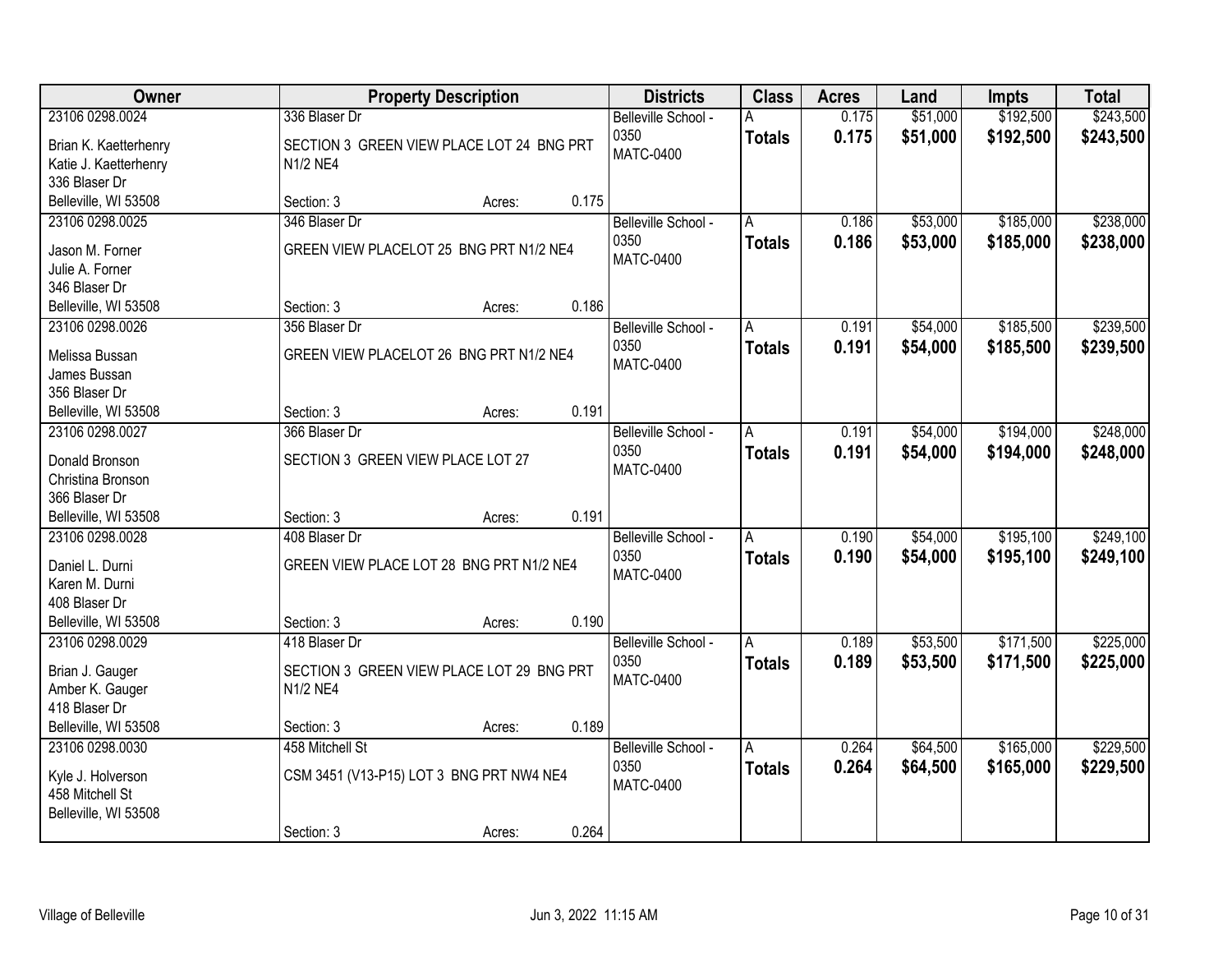| Owner                                 |               | <b>Property Description</b>              |       |                     | <b>Class</b>  | <b>Acres</b> | Land     | <b>Impts</b> | <b>Total</b> |
|---------------------------------------|---------------|------------------------------------------|-------|---------------------|---------------|--------------|----------|--------------|--------------|
| 23106 0298.0031                       | 445 Sugar Ave |                                          |       | Belleville School - | Α             | 0.303        | \$65,500 | \$182,500    | \$248,000    |
| Kyle J. Howard                        |               | GREEN VIEW PLACELOT 31 BNG PRT N1/2 NE4  |       | 0350                | <b>Totals</b> | 0.303        | \$65,500 | \$182,500    | \$248,000    |
| Codi M. Howard                        |               |                                          |       | <b>MATC-0400</b>    |               |              |          |              |              |
| 445 Sugar Ave                         |               |                                          |       |                     |               |              |          |              |              |
| Belleville, WI 53508                  | Section: 3    | Acres:                                   | 0.303 |                     |               |              |          |              |              |
| 23106 0298.0032                       | 455 Sugar Ave |                                          |       | Belleville School - | A             | 0.187        | \$53,500 | \$185,000    | \$238,500    |
|                                       |               | GREEN VIEW PLACELOT 32 BNG PRT N1/2 NE4  |       | 0350                | <b>Totals</b> | 0.187        | \$53,500 | \$185,000    | \$238,500    |
| Marvin Pusey<br>Latasha Johnson       |               |                                          |       | <b>MATC-0400</b>    |               |              |          |              |              |
| 455 Sugar Ave                         |               |                                          |       |                     |               |              |          |              |              |
| Belleville, WI 53508                  | Section: 3    | Acres:                                   | 0.187 |                     |               |              |          |              |              |
| 23106 0298.0033                       | 465 Sugar Ave |                                          |       | Belleville School - | Α             | 0.186        | \$53,000 | \$175,500    | \$228,500    |
|                                       |               |                                          |       | 0350                |               | 0.186        | \$53,000 | \$175,500    | \$228,500    |
| Holly L. Ritschard                    |               | SECTION 3 GREEN VIEW PLACELOT 33 BNG PRT |       | <b>MATC-0400</b>    | <b>Totals</b> |              |          |              |              |
| 465 Sugar Ave                         | N1/2 NE4      |                                          |       |                     |               |              |          |              |              |
| Belleville, WI 53508                  |               |                                          |       |                     |               |              |          |              |              |
|                                       | Section: 3    | Acres:                                   | 0.186 |                     |               |              |          |              |              |
| 23106 0298.0034                       | 505 Sugar Ave |                                          |       | Belleville School - | Α             | 0.185        | \$53,000 | \$185,000    | \$238,000    |
| Amy L. Heidenreich                    |               | SECTION 3 GREEN VIEW PLACELOT 34 BNG PRT |       | 0350                | <b>Totals</b> | 0.185        | \$53,000 | \$185,000    | \$238,000    |
| Christopher J. Orren                  | N1/2 NE4      |                                          |       | <b>MATC-0400</b>    |               |              |          |              |              |
| 505 Sugar Ave                         |               |                                          |       |                     |               |              |          |              |              |
| Belleville, WI 53508                  | Section: 3    | Acres:                                   | 0.185 |                     |               |              |          |              |              |
| 23106 0298.0035                       | 515 Sugar Ave |                                          |       | Belleville School - | A             | 0.184        | \$53,000 | \$178,000    | \$231,000    |
|                                       |               |                                          |       | 0350                | <b>Totals</b> | 0.184        | \$53,000 | \$178,000    | \$231,000    |
| Jared C. Smith                        |               | GREEN VIEW PLACE LOT 35 BNG PRT N1/2 NE4 |       | <b>MATC-0400</b>    |               |              |          |              |              |
| Nicole M. Smith                       |               |                                          |       |                     |               |              |          |              |              |
| 515 Sugar Ave<br>Belleville, WI 53508 | Section: 3    |                                          | 0.184 |                     |               |              |          |              |              |
| 23106 0298.0036                       |               | Acres:                                   |       | Belleville School - | A             | 0.183        | \$52,500 | \$186,000    | \$238,500    |
|                                       | 525 Sugar Ave |                                          |       | 0350                |               |              |          |              |              |
| Wendi D. Wenger                       |               | GREEN VIEW PLACELOT 36 BNG PRT N1/2 NE4  |       | <b>MATC-0400</b>    | <b>Totals</b> | 0.183        | \$52,500 | \$186,000    | \$238,500    |
| 525 Sugar Ave                         |               |                                          |       |                     |               |              |          |              |              |
| Belleville, WI 53508                  |               |                                          |       |                     |               |              |          |              |              |
|                                       | Section: 3    | Acres:                                   | 0.183 |                     |               |              |          |              |              |
| 23106 0298.0037                       | 535 Sugar Ave |                                          |       | Belleville School - | A             | 0.176        | \$51,500 | \$215,500    | \$267,000    |
| John W. Shaft                         |               | GREEN VIEW PLACELOT 37, BNG PRT N1/2 NE4 |       | 0350                | <b>Totals</b> | 0.176        | \$51,500 | \$215,500    | \$267,000    |
| <b>Sydney Shaft</b>                   |               |                                          |       | <b>MATC-0400</b>    |               |              |          |              |              |
| 535 Sugar Ave                         |               |                                          |       |                     |               |              |          |              |              |
| Belleville, WI 53508                  | Section: 3    | Acres:                                   | 0.176 |                     |               |              |          |              |              |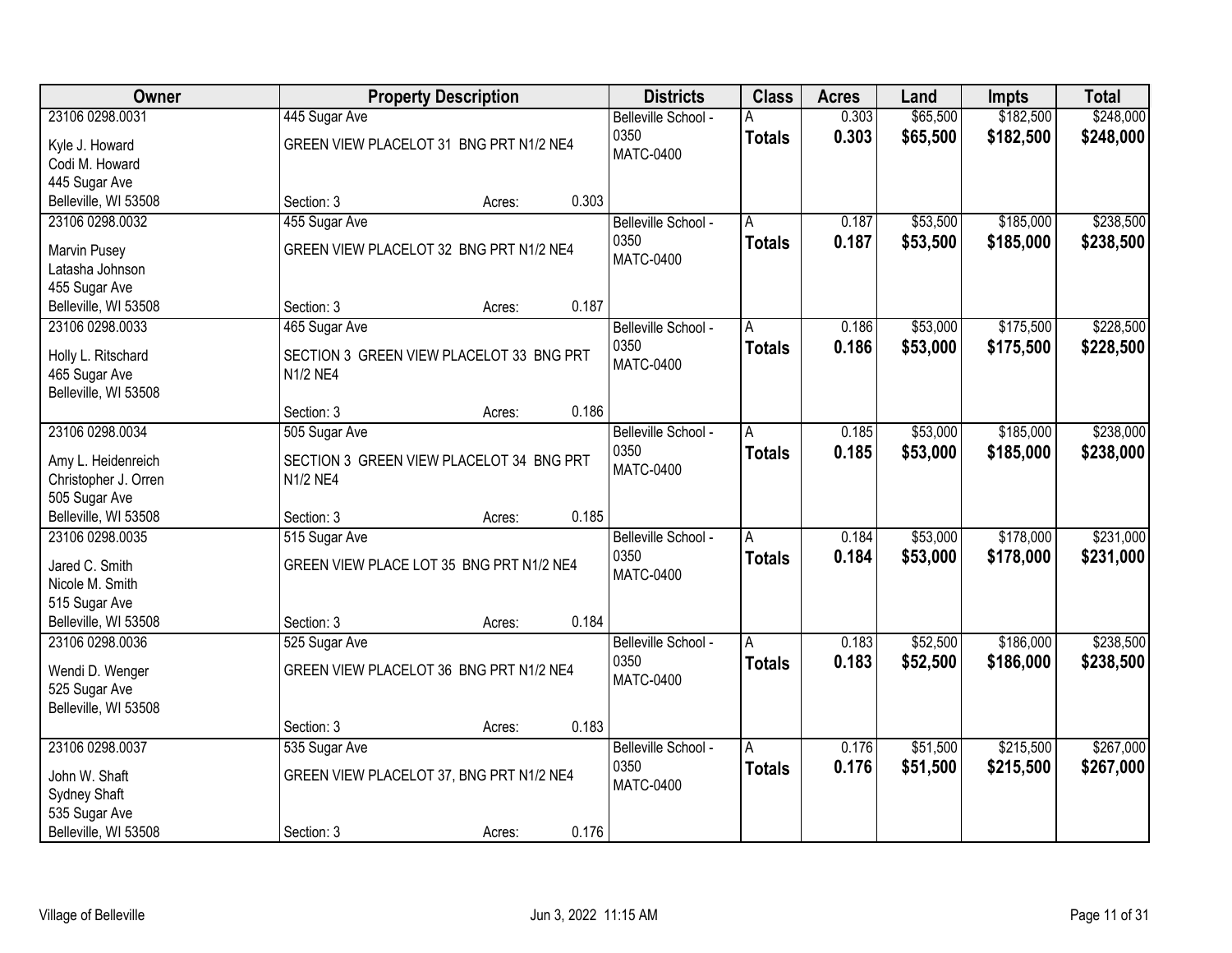| Owner                                 |                                           | <b>Property Description</b> |       |                     | <b>Class</b>  | <b>Acres</b> | Land     | <b>Impts</b> | <b>Total</b> |
|---------------------------------------|-------------------------------------------|-----------------------------|-------|---------------------|---------------|--------------|----------|--------------|--------------|
| 23106 0298.0038                       | 545 Sugar Ave                             |                             |       | Belleville School - | Α             | 0.171        | \$50,500 | \$186,500    | \$237,000    |
| Eric T. Niemi                         | SECTION 3 GREEN VIEW PLACELOT 38 BNG PRT  |                             |       | 0350                | <b>Totals</b> | 0.171        | \$50,500 | \$186,500    | \$237,000    |
| Jenna R. Schmitt                      | N1/2 NE4                                  |                             |       | <b>MATC-0400</b>    |               |              |          |              |              |
| 545 Sugar Ave                         |                                           |                             |       |                     |               |              |          |              |              |
| Belleville, WI 53508                  | Section: 3                                | Acres:                      | 0.171 |                     |               |              |          |              |              |
| 23106 0298.0039                       | 555 Sugar Ave                             |                             |       | Belleville School - | A             | 0.169        | \$50,500 | \$175,000    | \$225,500    |
|                                       |                                           |                             |       | 0350                | <b>Totals</b> | 0.169        | \$50,500 | \$175,000    | \$225,500    |
| Daniel T. Haack                       | SECTION 3 GREEN VIEW PLACELOT 39 BNG PRT  |                             |       | <b>MATC-0400</b>    |               |              |          |              |              |
| Alison L. Haack                       | N1/2 NE4                                  |                             |       |                     |               |              |          |              |              |
| 555 Sugar Ave<br>Belleville, WI 53508 | Section: 3                                | Acres:                      | 0.169 |                     |               |              |          |              |              |
| 23106 0298.0040                       | 468 Mitchell St                           |                             |       | Belleville School - |               | 0.277        | \$64,500 | \$192,000    | \$256,500    |
|                                       |                                           |                             |       | 0350                | А             |              |          |              |              |
| Adam M. Askey                         | CSM 3451 (V13-P15) LOT 4 BNG PRT NW4 NE4  |                             |       | <b>MATC-0400</b>    | <b>Totals</b> | 0.277        | \$64,500 | \$192,000    | \$256,500    |
| Dana C. Askey                         |                                           |                             |       |                     |               |              |          |              |              |
| 468 Mitchell St                       |                                           |                             |       |                     |               |              |          |              |              |
| Belleville, WI 53508                  | Section: 3                                | Acres:                      | 0.277 |                     |               |              |          |              |              |
| 23106 0298.0041                       | 615 Sugar Ave                             |                             |       | Belleville School - | Α             | 0.179        | \$52,000 | \$187,400    | \$239,400    |
| Kenneth M. Miyamoto                   | SECTION 3 GREEN VIEW PLACE LOT 41 BNG PRT |                             |       | 0350                | <b>Totals</b> | 0.179        | \$52,000 | \$187,400    | \$239,400    |
| Amy J. Miyamoto                       | N1/2 NE4                                  |                             |       | <b>MATC-0400</b>    |               |              |          |              |              |
| 615 Sugar Ave                         |                                           |                             |       |                     |               |              |          |              |              |
| Belleville, WI 53508                  | Section: 3                                | Acres:                      | 0.179 |                     |               |              |          |              |              |
| 23106 0298.0042                       | 625 Sugar Ave                             |                             |       | Belleville School - | Α             | 0.184        | \$53,000 | \$175,500    | \$228,500    |
|                                       |                                           |                             |       | 0350                |               | 0.184        |          |              |              |
| Kyle R. Hach                          | GREEN VIEW PLACE LOT 42 BNG PRT N1/2 NE4  |                             |       | <b>MATC-0400</b>    | <b>Totals</b> |              | \$53,000 | \$175,500    | \$228,500    |
| 625 Sugar Ave                         |                                           |                             |       |                     |               |              |          |              |              |
| Belleville, WI 53508                  |                                           |                             |       |                     |               |              |          |              |              |
|                                       | Section: 3                                | Acres:                      | 0.184 |                     |               |              |          |              |              |
| 23106 0298.0043                       | 635 Sugar Ave                             |                             |       | Belleville School - | A             | 0.242        | \$62,500 | \$190,000    | \$252,500    |
| Philip G. Kehler                      | SECTION 3 GREEN VIEW PLACE LOT 43 BNG PRT |                             |       | 0350                | <b>Totals</b> | 0.242        | \$62,500 | \$190,000    | \$252,500    |
| Donna P. Kehler                       | N1/2 NE4                                  |                             |       | <b>MATC-0400</b>    |               |              |          |              |              |
| 635 Sugar Ave                         |                                           |                             |       |                     |               |              |          |              |              |
| Belleville, WI 53508                  | Section: 3                                | Acres:                      | 0.242 |                     |               |              |          |              |              |
| 23106 0298.0044                       | 686 Sugar Ave                             |                             |       | Belleville School - | A             | 0.254        | \$64,000 | \$178,500    | \$242,500    |
|                                       |                                           |                             |       | 0350                | <b>Totals</b> | 0.254        | \$64,000 | \$178,500    | \$242,500    |
| Patrick J. Gustafson                  | SECTION 3 GREEN VIEW PLACE LOT 44 BNG PRT |                             |       | <b>MATC-0400</b>    |               |              |          |              |              |
| Stephanie K. Gustafson                | N1/2 NE4                                  |                             |       |                     |               |              |          |              |              |
| 686 Sugar Ave                         |                                           |                             |       |                     |               |              |          |              |              |
| Belleville, WI 53508                  | Section: 3                                | Acres:                      | 0.254 |                     |               |              |          |              |              |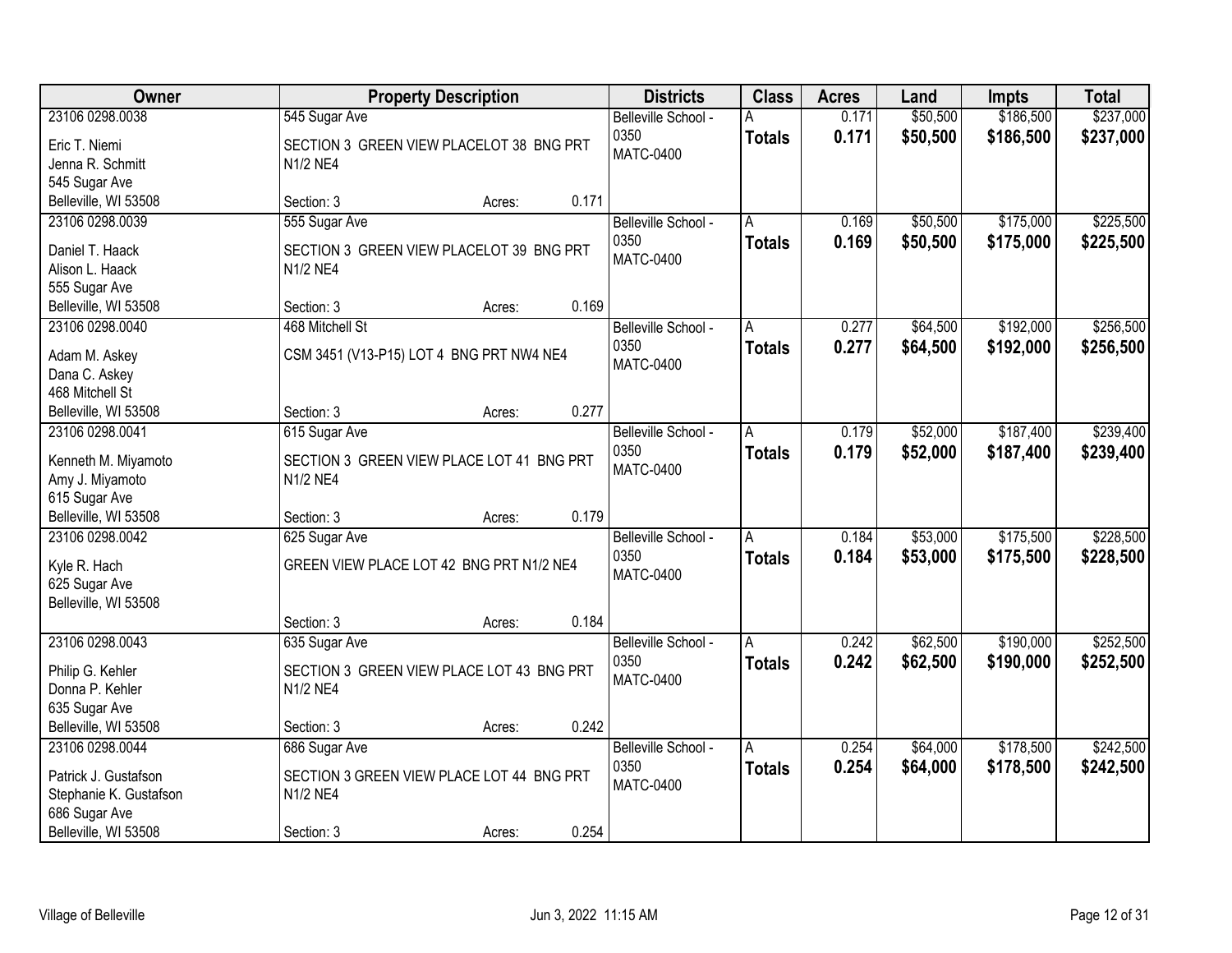| <b>Owner</b>                          |                                           | <b>Property Description</b> |       | <b>Districts</b>    | <b>Class</b>  | <b>Acres</b> | Land     | <b>Impts</b> | <b>Total</b> |
|---------------------------------------|-------------------------------------------|-----------------------------|-------|---------------------|---------------|--------------|----------|--------------|--------------|
| 23106 0298.0045                       | 676 Sugar Ave                             |                             |       | Belleville School - | А             | 0.191        | \$54,000 | \$183,000    | \$237,000    |
| Christopher D. Michaels               | SECTION 3 GREEN VIEW PLACELOT 45 BNG PRT  |                             |       | 0350                | <b>Totals</b> | 0.191        | \$54,000 | \$183,000    | \$237,000    |
| Rachel A. Michaels                    | N1/2 NE4                                  |                             |       | <b>MATC-0400</b>    |               |              |          |              |              |
| 676 Sugar Ave                         |                                           |                             |       |                     |               |              |          |              |              |
| Belleville, WI 53508                  | Section: 3                                | Acres:                      | 0.191 |                     |               |              |          |              |              |
| 23106 0298.0046                       | 664 Sugar Ave                             |                             |       | Belleville School - | A             | 0.181        | \$52,500 | \$190,000    | \$242,500    |
| Francesco Muzzi                       | SECTION 3 GREEN VIEW PLACELOT 46 BNG PRT  |                             |       | 0350                | <b>Totals</b> | 0.181        | \$52,500 | \$190,000    | \$242,500    |
| Sandra A. Topper                      | N1/2 NE4                                  |                             |       | <b>MATC-0400</b>    |               |              |          |              |              |
| 664 Sugar Ave                         |                                           |                             |       |                     |               |              |          |              |              |
| Belleville, WI 53508                  | Section: 3                                | Acres:                      | 0.181 |                     |               |              |          |              |              |
| 23106 0298.0047                       | 656 Sugar Ave                             |                             |       | Belleville School - | A             | 0.174        | \$51,000 | \$204,500    | \$255,500    |
| Thomas L. Petro                       | GREEN VIEW PLACELOT 47 BNG PRT N1/2 NE4   |                             |       | 0350                | <b>Totals</b> | 0.174        | \$51,000 | \$204,500    | \$255,500    |
| 656 Sugar Ave                         |                                           |                             |       | <b>MATC-0400</b>    |               |              |          |              |              |
| Belleville, WI 53508                  |                                           |                             |       |                     |               |              |          |              |              |
|                                       | Section: 3                                | Acres:                      | 0.174 |                     |               |              |          |              |              |
| 23106 0298.0048                       | 646 Sugar Ave                             |                             |       | Belleville School - | A             | 0.174        | \$51,000 | \$194,000    | \$245,000    |
|                                       | GREEN VIEW PLACE LOT 48 BNG PRT N1/2 NE4  |                             |       | 0350                | <b>Totals</b> | 0.174        | \$51,000 | \$194,000    | \$245,000    |
| Brian J. Gile<br>Ashley A. Gile       |                                           |                             |       | <b>MATC-0400</b>    |               |              |          |              |              |
| 646 Sugar Ave                         |                                           |                             |       |                     |               |              |          |              |              |
| Belleville, WI 53508                  | Section: 3                                | Acres:                      | 0.174 |                     |               |              |          |              |              |
| 23106 0298.0049                       | 636 Sugar Ave                             |                             |       | Belleville School - |               | 0.174        | \$51,000 | \$198,500    | \$249,500    |
|                                       |                                           |                             |       | 0350                | <b>Totals</b> | 0.174        | \$51,000 | \$198,500    | \$249,500    |
| Paul J. Nowak                         | SECTION 3 REEN VIEW PLACE LOT 49 BNG PRT  |                             |       | <b>MATC-0400</b>    |               |              |          |              |              |
| Rebecca S. Nowak                      | N1/2 NE4                                  |                             |       |                     |               |              |          |              |              |
| 636 Sugar Ave<br>Belleville, WI 53508 | Section: 3                                | Acres:                      | 0.174 |                     |               |              |          |              |              |
| 23106 0298.0050                       | 626 Sugar Ave                             |                             |       | Belleville School - | A             | 0.174        | \$51,000 | \$180,500    | \$231,500    |
|                                       |                                           |                             |       | 0350                | <b>Totals</b> | 0.174        | \$51,000 | \$180,500    | \$231,500    |
| Jason M. Smith                        | SECTION 3 GREEN VIEW PLACE LOT 50 BNG PRT |                             |       | <b>MATC-0400</b>    |               |              |          |              |              |
| 626 Sugar Ave                         | N1/2 NE4                                  |                             |       |                     |               |              |          |              |              |
| Belleville, WI 53508                  |                                           |                             | 0.174 |                     |               |              |          |              |              |
| 23106 0298.0051                       | Section: 3<br>616 Sugar Ave               | Acres:                      |       | Belleville School - | A             | 0.174        | \$51,000 | \$211,500    | \$262,500    |
|                                       |                                           |                             |       | 0350                | <b>Totals</b> | 0.174        | \$51,000 | \$211,500    | \$262,500    |
| Wendy D. Myers                        | GREEN VIEW PLACE LOT 51 BNG PRT N1/2 NE4  |                             |       | <b>MATC-0400</b>    |               |              |          |              |              |
| 616 Sugar Ave                         |                                           |                             |       |                     |               |              |          |              |              |
| Belleville, WI 53508                  |                                           |                             |       |                     |               |              |          |              |              |
|                                       | Section: 3                                | Acres:                      | 0.174 |                     |               |              |          |              |              |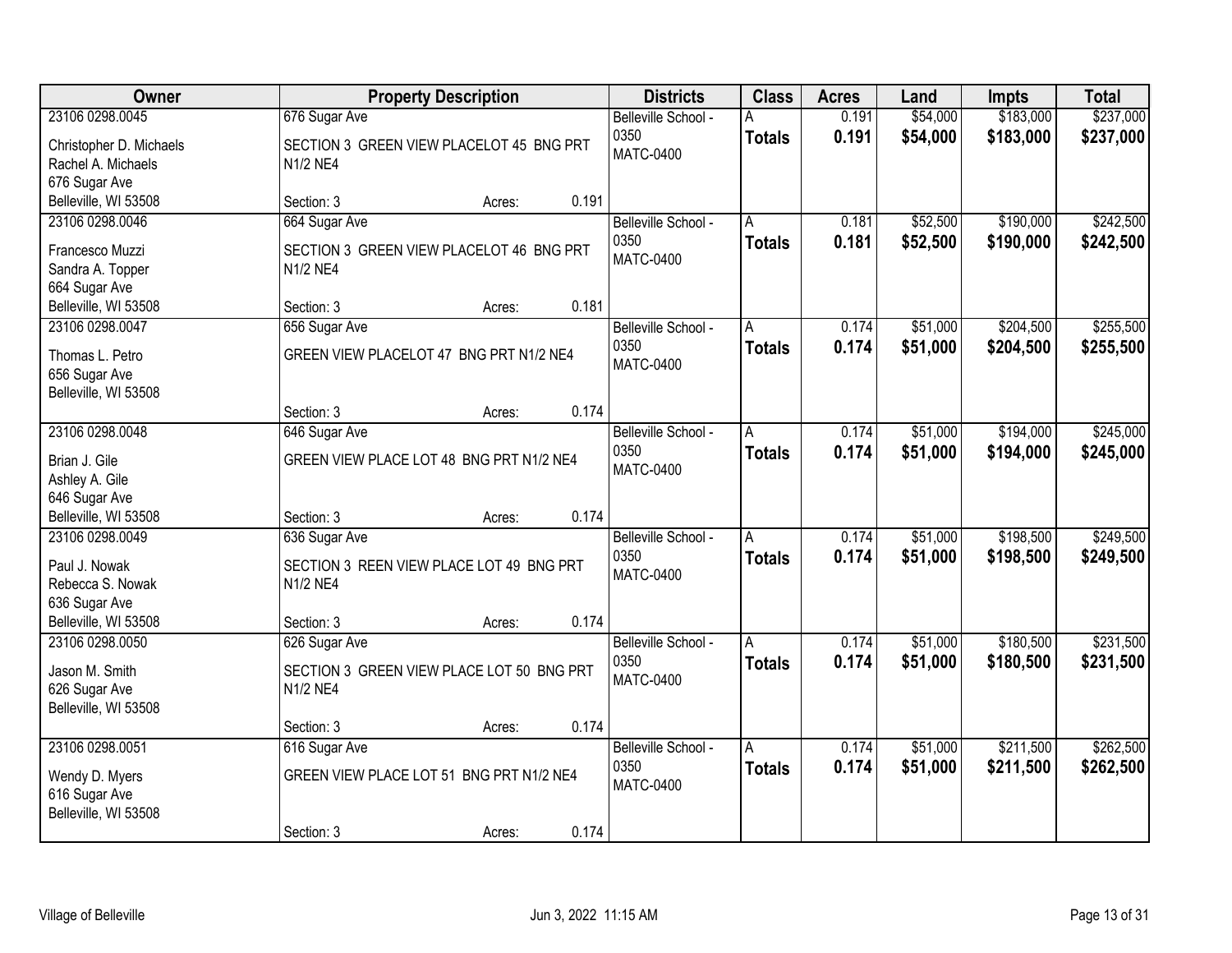| Owner                                 |                                                        | <b>Property Description</b> |       | <b>Districts</b>    | <b>Class</b>  | <b>Acres</b> | Land     | <b>Impts</b> | <b>Total</b> |
|---------------------------------------|--------------------------------------------------------|-----------------------------|-------|---------------------|---------------|--------------|----------|--------------|--------------|
| 23106 0298.0052                       | 606 Sugar Ave                                          |                             |       | Belleville School - | Α             | 0.174        | \$51,000 | \$201,000    | \$252,000    |
| Matthew R. Doyle                      | GREEN VIEW PLACE LOT 52 BNG PRT N1/2 NE4               |                             |       | 0350                | <b>Totals</b> | 0.174        | \$51,000 | \$201,000    | \$252,000    |
| Gayle L. Doyle                        |                                                        |                             |       | <b>MATC-0400</b>    |               |              |          |              |              |
| 606 Sugar Ave                         |                                                        |                             |       |                     |               |              |          |              |              |
| Belleville, WI 53508                  | Section: 3                                             | Acres:                      | 0.174 |                     |               |              |          |              |              |
| 23106 0298.0053                       | 556 Sugar Ave                                          |                             |       | Belleville School - | A             | 0.178        | \$52,000 | \$201,500    | \$253,500    |
|                                       |                                                        |                             |       | 0350                | <b>Totals</b> | 0.178        | \$52,000 | \$201,500    | \$253,500    |
| Kyle J. Hansen<br>Lisa M. Hansen      | SECTION 3 GREEN VIEW PLACE LOT 53 BNG PRT<br>N1/2 NE4  |                             |       | <b>MATC-0400</b>    |               |              |          |              |              |
| 556 Sugar Ave                         |                                                        |                             |       |                     |               |              |          |              |              |
| Belleville, WI 53508                  | Section: 3                                             | Acres:                      | 0.178 |                     |               |              |          |              |              |
| 23106 0298.0054                       | 546 Sugar Ave                                          |                             |       | Belleville School - | Α             | 0.177        | \$51,500 | \$201,000    | \$252,500    |
|                                       |                                                        |                             |       | 0350                | <b>Totals</b> | 0.177        | \$51,500 | \$201,000    | \$252,500    |
| Ethan L. Kilkelly                     | GREEN VIEW PLACELOT 54 BNG PRT N1/2 NE4                |                             |       | <b>MATC-0400</b>    |               |              |          |              |              |
| Melissa E. Kilkelly                   |                                                        |                             |       |                     |               |              |          |              |              |
| 546 Sugar Ave                         |                                                        |                             |       |                     |               |              |          |              |              |
| Belleville, WI 53508                  | Section: 3                                             | Acres:                      | 0.177 |                     |               |              |          |              |              |
| 23106 0298.0055                       | 536 Sugar Ave                                          |                             |       | Belleville School - | Α             | 0.186        | \$53,000 | \$185,000    | \$238,000    |
| David A. Myers                        | SECTION 3 GREEN VIEW PLACELOT 55 BNG PRT               |                             |       | 0350                | <b>Totals</b> | 0.186        | \$53,000 | \$185,000    | \$238,000    |
| Amanda M. Myers                       | N1/2 NE4                                               |                             |       | <b>MATC-0400</b>    |               |              |          |              |              |
| 536 Sugar Ave                         |                                                        |                             |       |                     |               |              |          |              |              |
| Belleville, WI 53508                  | Section: 3                                             | Acres:                      | 0.186 |                     |               |              |          |              |              |
| 23106 0298.0056                       | 526 Sugar Ave                                          |                             |       | Belleville School - | A             | 0.191        | \$54,000 | \$209,200    | \$263,200    |
|                                       |                                                        |                             |       | 0350                | <b>Totals</b> | 0.191        | \$54,000 | \$209,200    | \$263,200    |
| Chadi M. Hayek                        | SECTION 3 GREEN VIEW PLACE LOT 56, BNG PRT<br>N1/2 NE4 |                             |       | <b>MATC-0400</b>    |               |              |          |              |              |
| 526 Sugar Ave<br>Belleville, WI 53508 |                                                        |                             |       |                     |               |              |          |              |              |
|                                       | Section: 3                                             | Acres:                      | 0.191 |                     |               |              |          |              |              |
| 23106 0298.0057                       | 516 Sugar Ave                                          |                             |       | Belleville School - | A             | 0.191        | \$54,000 | \$180,000    | \$234,000    |
|                                       |                                                        |                             |       | 0350                | <b>Totals</b> | 0.191        | \$54,000 | \$180,000    | \$234,000    |
| Jason C. Lentz                        | GREEN VIEW PLACELOT 57 BNG PRT N1/2 NE4                |                             |       | <b>MATC-0400</b>    |               |              |          |              |              |
| Kristen T. Lentz                      |                                                        |                             |       |                     |               |              |          |              |              |
| 516 Sugar Ave                         |                                                        |                             |       |                     |               |              |          |              |              |
| Belleville, WI 53508                  | Section: 3                                             | Acres:                      | 0.191 |                     |               |              |          |              |              |
| 23106 0298.0058                       | 506 Sugar Ave                                          |                             |       | Belleville School - | A             | 0.235        | \$61,500 | \$202,000    | \$263,500    |
| <b>Russell Hefty</b>                  | SECTION 3 GREEN VIEW PLACELOT 58 BNG PRT               |                             |       | 0350                | <b>Totals</b> | 0.235        | \$61,500 | \$202,000    | \$263,500    |
| 506 Sugar Ave                         | N1/2 NE4                                               |                             |       | <b>MATC-0400</b>    |               |              |          |              |              |
| Belleville, WI 53508                  |                                                        |                             |       |                     |               |              |          |              |              |
|                                       | Section: 3                                             | Acres:                      | 0.235 |                     |               |              |          |              |              |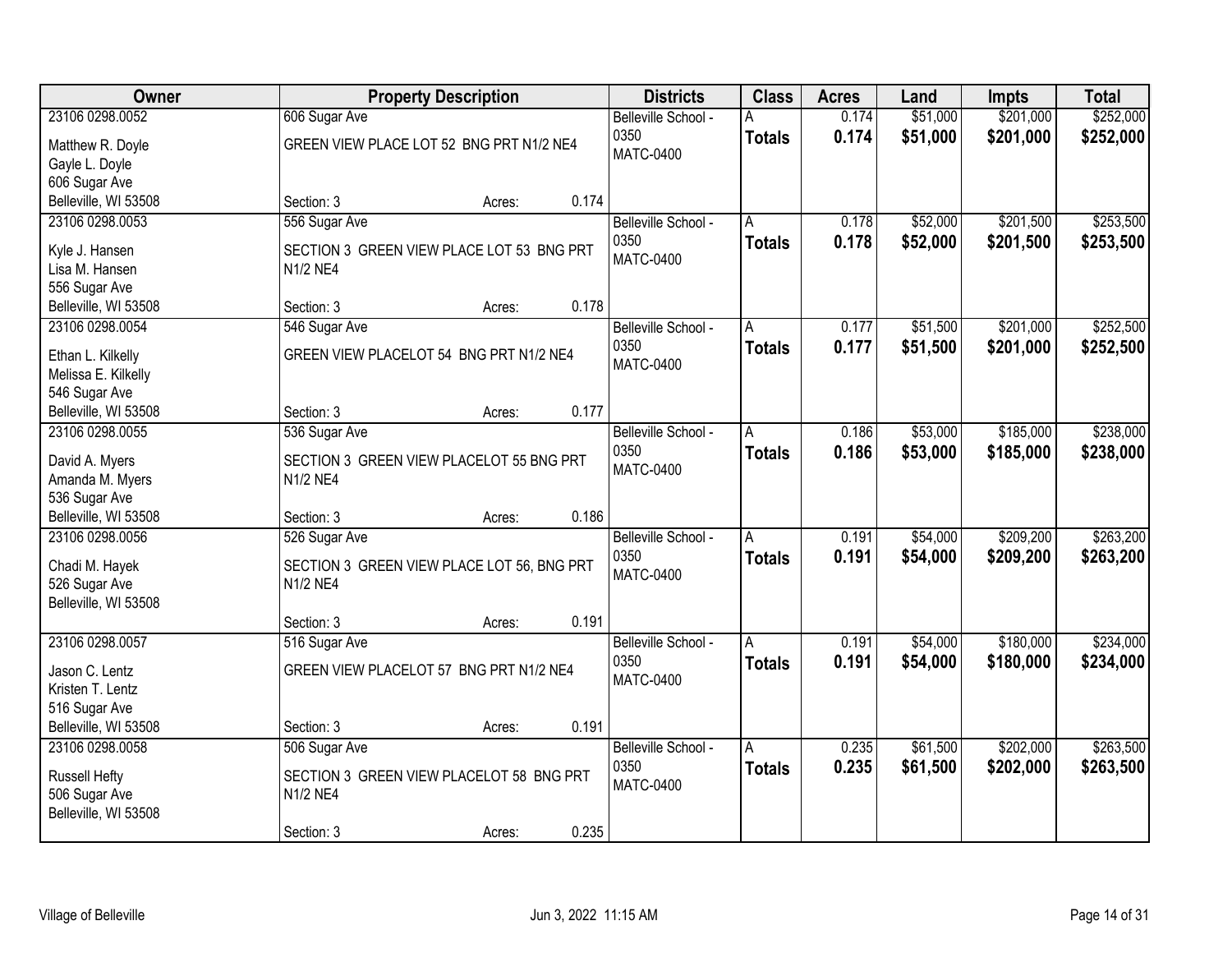| Owner                                                                                                        |                                                                           | <b>Property Description</b> |       |                                                 |                    | <b>Acres</b>   | Land                 | <b>Impts</b>           | <b>Total</b>           |
|--------------------------------------------------------------------------------------------------------------|---------------------------------------------------------------------------|-----------------------------|-------|-------------------------------------------------|--------------------|----------------|----------------------|------------------------|------------------------|
| 23106 0298.0059<br>Terry A. Askey<br>245 Green View Dr<br>Belleville, WI 53508                               | 245 Green Vw Dr<br>GREEN VIEW PLACELOT 59 BNG PRT N1/2 NE4                |                             |       | Belleville School -<br>0350<br>MATC-0400        | Α<br><b>Totals</b> | 0.270<br>0.270 | \$64,500<br>\$64,500 | \$210,500<br>\$210,500 | \$275,000<br>\$275,000 |
|                                                                                                              | Section: 3                                                                | Acres:                      | 0.270 |                                                 |                    |                |                      |                        |                        |
| 23106 0298.0060<br>Stacy L. Rendmeister<br>235 Green View Dr<br>Belleville, WI 53508                         | 235 Green Vw Dr<br>SECTION 3 GREEN VIEW PLACELOT 60 BNG PRT<br>N1/2 NE4   |                             |       | Belleville School -<br>0350<br><b>MATC-0400</b> | A<br><b>Totals</b> | 0.216<br>0.216 | \$58,500<br>\$58,500 | \$195,000<br>\$195,000 | \$253,500<br>\$253,500 |
|                                                                                                              | Section: 3                                                                | Acres:                      | 0.216 |                                                 |                    |                |                      |                        |                        |
| 23106 0298.0061<br>Shane D. Waskosky<br>Breanna J. Waskosky<br>225 Green View Dr                             | 225 Green Vw Dr<br><b>GREEN VIEW PLACELOT 61</b>                          |                             |       | Belleville School -<br>0350<br><b>MATC-0400</b> | Α<br><b>Totals</b> | 0.217<br>0.217 | \$58,500<br>\$58,500 | \$195,000<br>\$195,000 | \$253,500<br>\$253,500 |
| Belleville, WI 53508                                                                                         | Section: 3                                                                | Acres:                      | 0.217 |                                                 |                    |                |                      |                        |                        |
| 23106 0298.0062<br>Maday Lynn M Living Trust<br>215 Green View Dr<br>Belleville, WI 53508                    | 215 Green Vw Dr<br>SECTION 3 GREEN VIEW PLACE LOT 62 BNG PRT<br>N1/2 NE4  |                             |       | Belleville School -<br>0350<br><b>MATC-0400</b> | Α<br><b>Totals</b> | 0.215<br>0.215 | \$58,000<br>\$58,000 | \$218,000<br>\$218,000 | \$276,000<br>\$276,000 |
|                                                                                                              | Section: 3                                                                | Acres:                      | 0.215 |                                                 |                    |                |                      |                        |                        |
| 23106 0298.0063<br>Curtis J. Finberg<br>Rebekah L. Finberg<br>205 Green View Dr<br>Belleville, WI 53508      | 205 Green Vw Dr<br>GREEN VIEW PLACELOT 63 BNG PRT N1/2 NE4<br>Section: 3  | Acres:                      | 0.172 | Belleville School -<br>0350<br><b>MATC-0400</b> | A<br><b>Totals</b> | 0.172<br>0.172 | \$50,500<br>\$50,500 | \$200,000<br>\$200,000 | \$250,500<br>\$250,500 |
| 23106 0298.0064                                                                                              | 185 Green Vw Dr                                                           |                             |       | Belleville School -                             | A                  | 0.169          | \$50,500             | \$167,500              | \$218,000              |
| Mary D. Roelke<br>185 Green View Dr<br>Belleville, WI 53508                                                  | SECTION 3 GREEN VIEW PLACELOT 64 BNG PRT<br>N1/2 NE4                      |                             |       | 0350<br><b>MATC-0400</b>                        | <b>Totals</b>      | 0.169          | \$50,500             | \$167,500              | \$218,000              |
|                                                                                                              | Section: 3                                                                | Acres:                      | 0.169 |                                                 |                    |                |                      |                        |                        |
| 23106 0298.0065<br>Stephen D. Mckeon Jr<br>Jacquelyne A. Mckeon<br>175 Green View Dr<br>Belleville, WI 53508 | 175 Green Vw Dr<br>GREEN VIEW PLACE LOT 65 BNG PRT N1/2 NE4<br>Section: 3 | Acres:                      | 0.174 | Belleville School -<br>0350<br><b>MATC-0400</b> | A<br><b>Totals</b> | 0.174<br>0.174 | \$51,000<br>\$51,000 | \$188,000<br>\$188,000 | \$239,000<br>\$239,000 |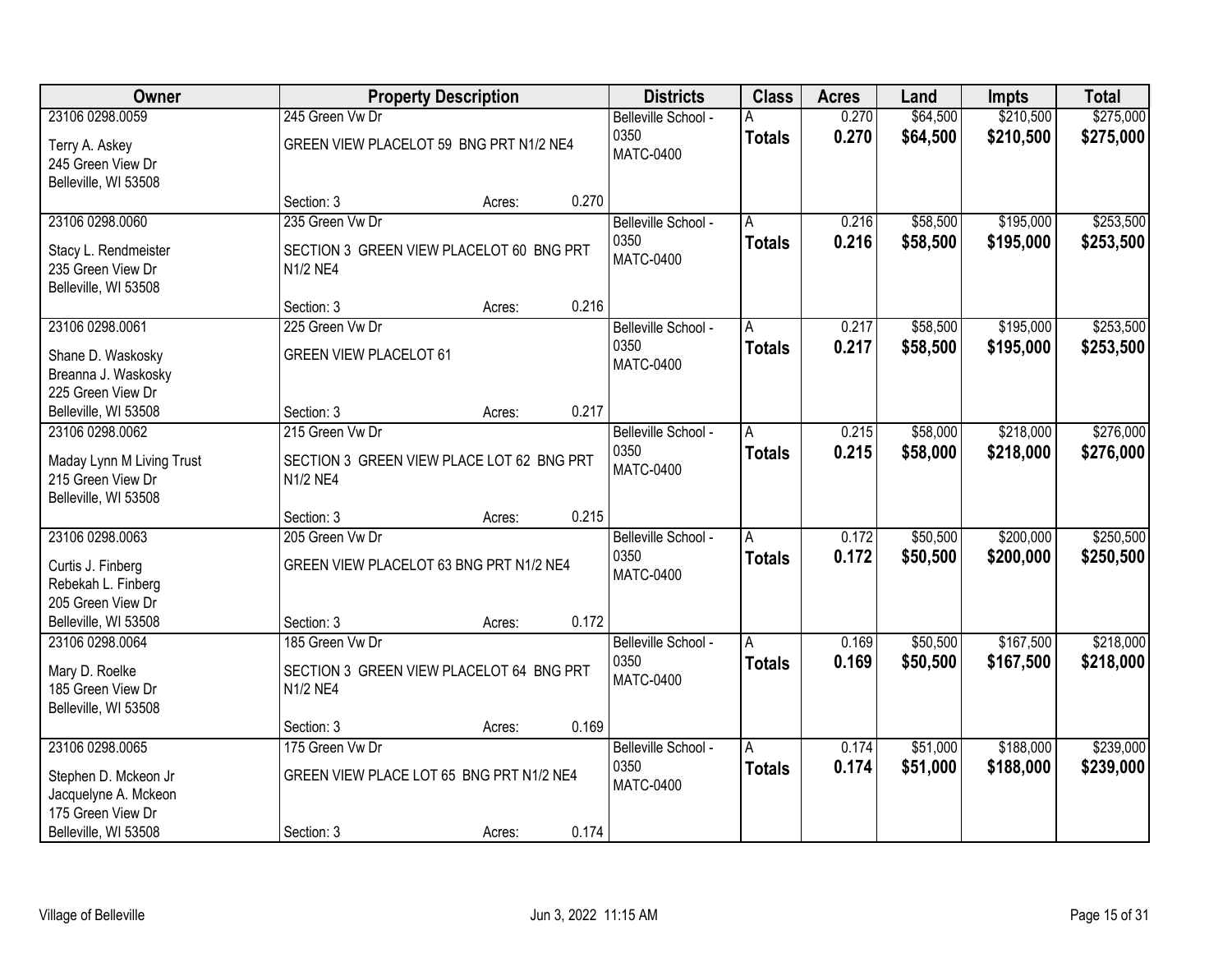| Owner                    | <b>Property Description</b>               |       | <b>Districts</b>    | <b>Class</b>  | <b>Acres</b> | Land     | <b>Impts</b> | <b>Total</b> |
|--------------------------|-------------------------------------------|-------|---------------------|---------------|--------------|----------|--------------|--------------|
| 23106 0298.0066          | 165 Green Vw Dr                           |       | Belleville School - | Α             | 0.178        | \$52,000 | \$170,500    | \$222,500    |
| David Perttunen          | SECTION 3 GREEN VIEW PLACELOT 66 BNG PRT  |       | 0350                | <b>Totals</b> | 0.178        | \$52,000 | \$170,500    | \$222,500    |
| Amanda Perttunen         | <b>N2 NE4</b>                             |       | <b>MATC-0400</b>    |               |              |          |              |              |
| 165 Green View Dr        |                                           |       |                     |               |              |          |              |              |
| Belleville, WI 53508     | Section: 3<br>Acres:                      | 0.178 |                     |               |              |          |              |              |
| 23106 0298.0067          | 155 Green Vw Dr                           |       | Belleville School - | A             | 0.182        | \$52,500 | \$178,500    | \$231,000    |
| Aaron R. Mcfarlin        | SECTION 3 GREEN VIEW PLACE LOT 67 BNG PRT |       | 0350                | <b>Totals</b> | 0.182        | \$52,500 | \$178,500    | \$231,000    |
| Teri L. Mcfarlin         | N1/2 NE4                                  |       | <b>MATC-0400</b>    |               |              |          |              |              |
| 155 Green View Dr        |                                           |       |                     |               |              |          |              |              |
| Belleville, WI 53508     | Section: 3<br>Acres:                      | 0.182 |                     |               |              |          |              |              |
| 23106 0298.0068          | 145 Green Vw Dr                           |       | Belleville School - | A             | 0.185        | \$53,000 | \$179,500    | \$232,500    |
|                          |                                           |       | 0350                | <b>Totals</b> | 0.185        | \$53,000 | \$179,500    | \$232,500    |
| David M. Jozefowicz      | SECTION 3 GREEN VIEW PLACELOT 68 BNG PRT  |       | <b>MATC-0400</b>    |               |              |          |              |              |
| April S. Garwick         | N1/2 NE4                                  |       |                     |               |              |          |              |              |
| 145 Green View Dr        |                                           |       |                     |               |              |          |              |              |
| Belleville, WI 53508     | Section: 3<br>Acres:                      | 0.185 |                     |               |              |          |              |              |
| 23106 0298.0069          | 135 Green Vw Dr                           |       | Belleville School - | A             | 0.180        | \$52,000 | \$194,300    | \$246,300    |
| Brandon D. Grotelueschen | GREEN VIEW PLACELOT 69 BNG PRT N1/2 NE4   |       | 0350                | <b>Totals</b> | 0.180        | \$52,000 | \$194,300    | \$246,300    |
| 135 Green View Dr        |                                           |       | MATC-0400           |               |              |          |              |              |
| Belleville, WI 53508     |                                           |       |                     |               |              |          |              |              |
|                          | Section: 3<br>Acres:                      | 0.180 |                     |               |              |          |              |              |
| 23106 0298.0070          | 125 Green Vw Dr                           |       | Belleville School - | A             | 0.181        | \$52,500 | \$186,000    | \$238,500    |
| Tamara K. Gunwall        | GREEN VIEW PLACE LOT 70 BNG PRT N1/2 NE4  |       | 0350                | <b>Totals</b> | 0.181        | \$52,500 | \$186,000    | \$238,500    |
| 125 Green View Dr        |                                           |       | <b>MATC-0400</b>    |               |              |          |              |              |
| Belleville, WI 53508     |                                           |       |                     |               |              |          |              |              |
|                          | Section: 3<br>Acres:                      | 0.181 |                     |               |              |          |              |              |
| 23106 0298.0071          | 115 Green Vw Dr                           |       | Belleville School - | A             | 0.181        | \$52,500 | \$211,000    | \$263,500    |
|                          |                                           |       | 0350                | <b>Totals</b> | 0.181        | \$52,500 | \$211,000    | \$263,500    |
| Ryan L. Vandeberg        | SECTION 3 GREEN VIEW PLACELOT 71 BNG PRT  |       | <b>MATC-0400</b>    |               |              |          |              |              |
| Noel D. Vandeberg        | N1/2 NE4                                  |       |                     |               |              |          |              |              |
| 115 Green View Dr        |                                           |       |                     |               |              |          |              |              |
| Belleville, WI 53508     | Section: 3<br>Acres:                      | 0.181 |                     |               |              |          |              |              |
| 23106 0298.0072          | 105 Green Vw Dr                           |       | Belleville School - | A             | 0.240        | \$62,500 | \$191,500    | \$254,000    |
| Scott A. Eith            | SECTION 3 GREEN VIEW PLACE LOT 72 BNG PRT |       | 0350                | <b>Totals</b> | 0.240        | \$62,500 | \$191,500    | \$254,000    |
| 105 Green View Dr        | N1/2 NE4                                  |       | <b>MATC-0400</b>    |               |              |          |              |              |
| Belleville, WI 53508     |                                           |       |                     |               |              |          |              |              |
|                          | Section: 3<br>Acres:                      | 0.240 |                     |               |              |          |              |              |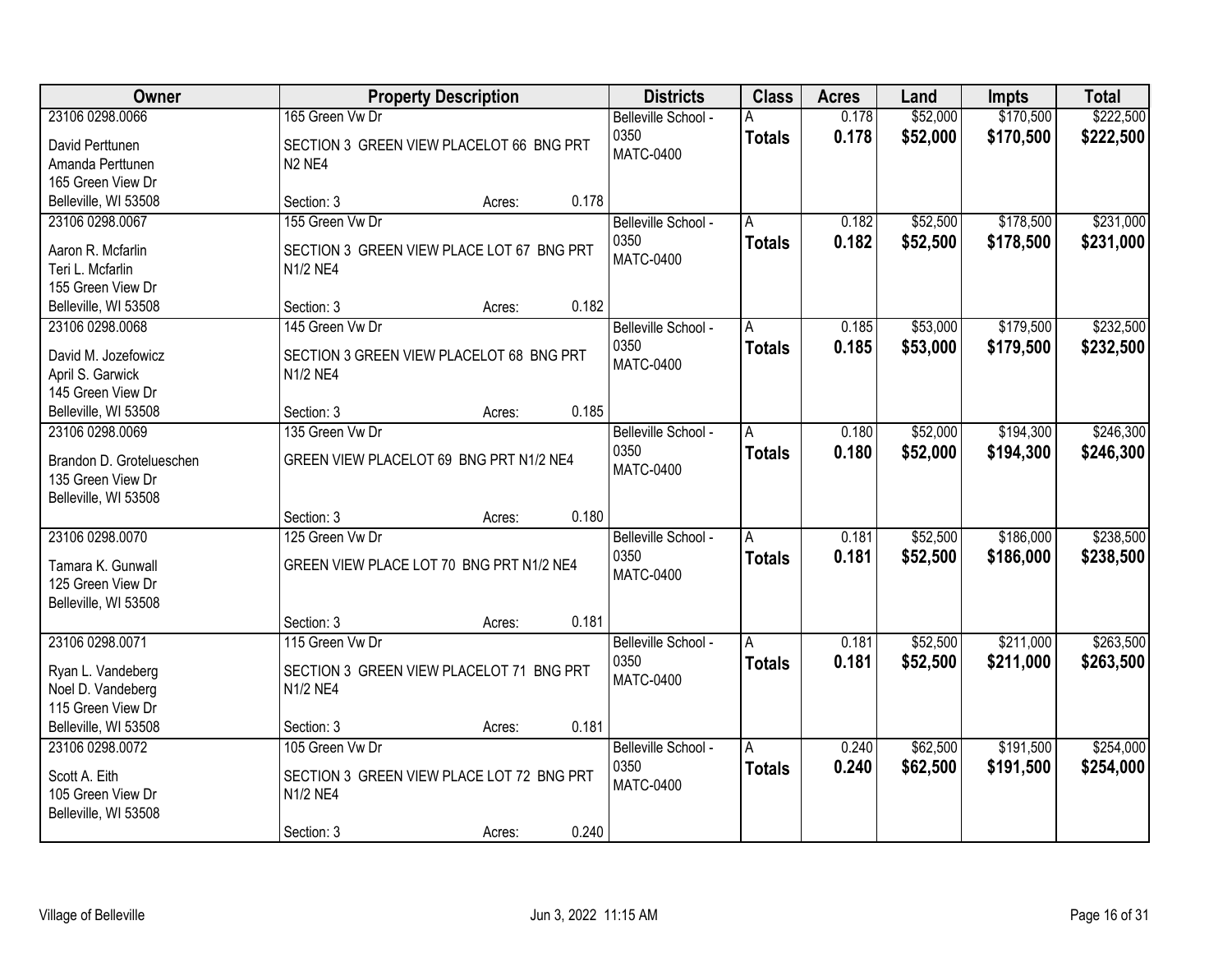| Owner                |                                           | <b>Property Description</b> |       | <b>Districts</b>         | <b>Class</b>  | <b>Acres</b> | Land     | <b>Impts</b> | <b>Total</b> |
|----------------------|-------------------------------------------|-----------------------------|-------|--------------------------|---------------|--------------|----------|--------------|--------------|
| 23106 0298.0073      | 86 Green Vw Dr                            |                             |       | Belleville School -      | Α             | 0.224        | \$59,500 | \$210,500    | \$270,000    |
| Nicholas J. Baer     | SECTION 3 GREEN VIEW PLACE LOT 73 BNG PRT |                             |       | 0350<br><b>MATC-0400</b> | <b>Totals</b> | 0.224        | \$59,500 | \$210,500    | \$270,000    |
| Michelle L. Baer     | N1/2 NE4                                  |                             |       |                          |               |              |          |              |              |
| 86 Green View Dr     |                                           |                             |       |                          |               |              |          |              |              |
| Belleville, WI 53508 | Section: 3                                | Acres:                      | 0.224 |                          |               |              |          |              |              |
| 23106 0298.0074      | 96 Green Vw Dr                            |                             |       | Belleville School -      | A             | 0.237        | \$62,000 | \$218,000    | \$280,000    |
| Sarah M. Sanon       | SECTION 3 GREEN VIEW PLACE LOT 74 BNG PRT |                             |       | 0350                     | <b>Totals</b> | 0.237        | \$62,000 | \$218,000    | \$280,000    |
| Pierre G. Sanon      | N1/2 NE4                                  |                             |       | <b>MATC-0400</b>         |               |              |          |              |              |
| 96 Green View Dr     |                                           |                             |       |                          |               |              |          |              |              |
| Belleville, WI 53508 | Section: 3                                | Acres:                      | 0.237 |                          |               |              |          |              |              |
| 23106 0298.0075      | 106 Green Vw Dr                           |                             |       | Belleville School -      | A             | 0.247        | \$63,500 | \$187,500    | \$251,000    |
| Kyle Woerpel et al   | SECTION 3 GREEN VIEW PLACELOT 75, BNG PRT |                             |       | 0350                     | <b>Totals</b> | 0.247        | \$63,500 | \$187,500    | \$251,000    |
| c/o Kirsten Woerpel  | N1/2 NE4                                  |                             |       | <b>MATC-0400</b>         |               |              |          |              |              |
| 106 Green View Dr    |                                           |                             |       |                          |               |              |          |              |              |
| Belleville, WI 53508 | Section: 3                                | Acres:                      | 0.247 |                          |               |              |          |              |              |
| 23106 0298.0076      | 116 Green Vw Dr                           |                             |       | Belleville School -      | Α             | 0.270        | \$64,500 | \$205,500    | \$270,000    |
|                      |                                           |                             |       | 0350                     | <b>Totals</b> | 0.270        | \$64,500 | \$205,500    | \$270,000    |
| R R. Geier           | SECTION 3 GREEN VIEW PLACE LOT 76 BNG PRT |                             |       | MATC-0400                |               |              |          |              |              |
| 116 Green View Dr    | N1/2 NE4                                  |                             |       |                          |               |              |          |              |              |
| Belleville, WI 53508 |                                           |                             |       |                          |               |              |          |              |              |
|                      | Section: 3                                | Acres:                      | 0.270 |                          |               |              |          |              |              |
| 23106 0298.0077      | 126 Green Vw Dr                           |                             |       | Belleville School -      | A             | 0.244        | \$63,000 | \$230,500    | \$293,500    |
| Jeffrey J. Gocht     | SECTION 3 GREEN VIEW PLACELOT 77 BNG PRT  |                             |       | 0350                     | <b>Totals</b> | 0.244        | \$63,000 | \$230,500    | \$293,500    |
| Brenda M. Gocht      | <b>N2 NE4</b>                             |                             |       | <b>MATC-0400</b>         |               |              |          |              |              |
| 126 Green View Dr    |                                           |                             |       |                          |               |              |          |              |              |
| Belleville, WI 53508 | Section: 3                                | Acres:                      | 0.244 |                          |               |              |          |              |              |
| 23106 0298.0078      | 246 Green Vw Dr                           |                             |       | Belleville School -      | A             | 0.242        | \$63,000 | \$235,500    | \$298,500    |
| Mark S. Smith        | SECTION 3 GREEN VIEW PLACE LOT 78 BNG PRT |                             |       | 0350                     | <b>Totals</b> | 0.242        | \$63,000 | \$235,500    | \$298,500    |
| Deborah B. Smith     | N1/2 NE4                                  |                             |       | <b>MATC-0400</b>         |               |              |          |              |              |
| 246 Green View Dr    |                                           |                             |       |                          |               |              |          |              |              |
| Belleville, WI 53508 | Section: 3                                | Acres:                      | 0.242 |                          |               |              |          |              |              |
| 23106 0298.0079      | 456 Sugar Ave                             |                             |       | Belleville School -      | A             | 0.231        | \$61,000 | \$188,000    | \$249,000    |
|                      |                                           |                             |       | 0350                     | <b>Totals</b> | 0.231        | \$61,000 | \$188,000    | \$249,000    |
| Zachary T. Hilliger  | <b>GREEN VIEW PLACELOT 79</b>             |                             |       | <b>MATC-0400</b>         |               |              |          |              |              |
| 456 Sugar Ave        |                                           |                             |       |                          |               |              |          |              |              |
| Belleville, WI 53508 |                                           |                             |       |                          |               |              |          |              |              |
|                      | Section: 3                                | Acres:                      | 0.231 |                          |               |              |          |              |              |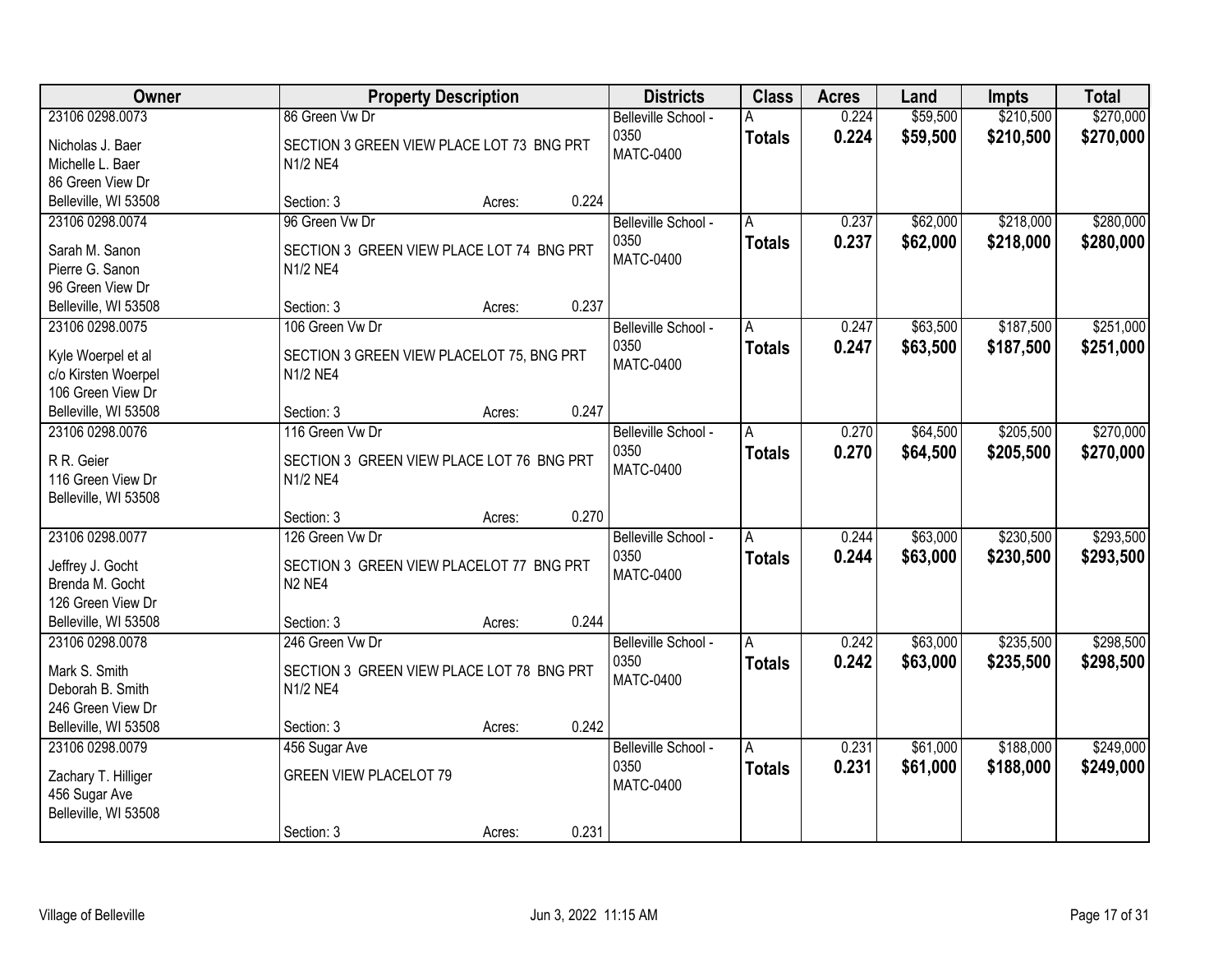| \$223,500<br>\$281,500<br>23106 0298.0080<br>446 Sugar Ave<br>0.215<br>\$58,000<br>Belleville School -<br>А<br>0.215<br>0350<br>\$58,000<br>\$223,500<br>\$281,500<br><b>Totals</b><br>GREEN VIEW PLACE LOT 80, BNG PRT N1/2 NE4<br>Craig A. Dopf<br><b>MATC-0400</b><br>Sarah N. Dopf<br>446 Sugar Ave<br>Belleville, WI 53508<br>0.215<br>Section: 3<br>Acres:<br>\$215,500<br>\$278,000<br>436 Sugar Ave<br>0.240<br>\$62,500<br>23106 0298.0081<br>Belleville School -<br>A<br>0350<br>0.240<br>\$62,500<br>\$215,500<br>\$278,000<br><b>Totals</b><br>GREEN VIEW PLACE LOT 81, BNG PRT N1/2 NE4<br>Dwight R. Wise<br><b>MATC-0400</b><br>Rita K. Wise<br>436 Sugar Ave<br>Section: 3<br>0.240<br>Belleville, WI 53508<br>Acres:<br>\$262,500<br>\$327,000<br>23106 0298.0082<br>510 Blaser Dr<br>Belleville School -<br>0.276<br>\$64,500<br>Α<br>0.276<br>0350<br>\$64,500<br>\$262,500<br>\$327,000<br><b>Totals</b><br>SECTION 3 GREEN VIEW PLACELOT 82 BNG PRT<br>Donald J. Cosgrove<br><b>MATC-0400</b><br>3837 Cosgrove Dr<br>N1/2 NE4<br>Madison, WI 53719<br>0.276<br>Section: 3<br>Acres:<br>23106 0298.0083<br>520 Blaser Dr<br>\$64,000<br>\$266,000<br>\$330,000<br>Belleville School -<br>0.250<br>A<br>0.250<br>0350<br>\$64,000<br>\$266,000<br>\$330,000<br><b>Totals</b><br>SECTION 3 GREEN VIEW PLACE LOT 83 BNG PRT<br>Donald J. Cosgrove<br><b>MATC-0400</b><br>3837 Cosgrove Dr<br>N1/2 NE4<br>Madison, WI 53719<br>0.250<br>Section: 3<br>Acres:<br>23106 0298.0084<br>\$56,000<br>\$179,000<br>\$235,000<br>425 Vorndran Dr<br>0.203<br>Belleville School -<br>A<br>0350<br>0.203<br>\$56,000<br>\$179,000<br>\$235,000<br><b>Totals</b><br>Anna M. Carlson<br>SECTION 3 GREEN VIEW PLACELOT 84 BNG PRT<br><b>MATC-0400</b><br>425 Vorndran Dr<br>N1/2 NE4<br>Belleville, WI 53508<br>0.203<br>Section: 3<br>Acres:<br>23106 0298.0085<br>\$56,500<br>\$233,000<br>\$289,500<br>435 Vorndran Dr<br>Belleville School -<br>0.206<br>A<br>0350<br>0.206<br>\$56,500<br>\$233,000<br>\$289,500<br><b>Totals</b><br>Chad C. Koch<br>SECTION 3 GREEN VIEW PLACELOT 85 BNG PRT<br><b>MATC-0400</b><br>Julie M. Koch<br>N1/2 NE4<br>435 Vorndran Dr<br>Belleville, WI 53508<br>0.206<br>Section: 3<br>Acres:<br>\$198,900<br>\$263,400<br>23106 0298.0086<br>445 Vorndran Dr<br>\$64,500<br>Belleville School -<br>0.266<br>Α<br>0.266<br>0350<br>\$198,900<br>\$64,500<br>\$263,400<br><b>Totals</b><br>SECTION 3 GREEN VIEW PLACE LOT 86 BNG PRT<br>Timothy J. Smith<br>MATC-0400<br>Carmen N. Smith<br>N1/2 NE4<br>445 Vorndran Dr | Owner                |            | <b>Property Description</b> |       | <b>Districts</b> | <b>Class</b> | <b>Acres</b> | Land | <b>Impts</b> | <b>Total</b> |
|------------------------------------------------------------------------------------------------------------------------------------------------------------------------------------------------------------------------------------------------------------------------------------------------------------------------------------------------------------------------------------------------------------------------------------------------------------------------------------------------------------------------------------------------------------------------------------------------------------------------------------------------------------------------------------------------------------------------------------------------------------------------------------------------------------------------------------------------------------------------------------------------------------------------------------------------------------------------------------------------------------------------------------------------------------------------------------------------------------------------------------------------------------------------------------------------------------------------------------------------------------------------------------------------------------------------------------------------------------------------------------------------------------------------------------------------------------------------------------------------------------------------------------------------------------------------------------------------------------------------------------------------------------------------------------------------------------------------------------------------------------------------------------------------------------------------------------------------------------------------------------------------------------------------------------------------------------------------------------------------------------------------------------------------------------------------------------------------------------------------------------------------------------------------------------------------------------------------------------------------------------------------------------------------------------------------------------------------------------------------------------------------------------------------------------------------------------------------------------------------------------------------------------------------------------|----------------------|------------|-----------------------------|-------|------------------|--------------|--------------|------|--------------|--------------|
|                                                                                                                                                                                                                                                                                                                                                                                                                                                                                                                                                                                                                                                                                                                                                                                                                                                                                                                                                                                                                                                                                                                                                                                                                                                                                                                                                                                                                                                                                                                                                                                                                                                                                                                                                                                                                                                                                                                                                                                                                                                                                                                                                                                                                                                                                                                                                                                                                                                                                                                                                            |                      |            |                             |       |                  |              |              |      |              |              |
|                                                                                                                                                                                                                                                                                                                                                                                                                                                                                                                                                                                                                                                                                                                                                                                                                                                                                                                                                                                                                                                                                                                                                                                                                                                                                                                                                                                                                                                                                                                                                                                                                                                                                                                                                                                                                                                                                                                                                                                                                                                                                                                                                                                                                                                                                                                                                                                                                                                                                                                                                            |                      |            |                             |       |                  |              |              |      |              |              |
|                                                                                                                                                                                                                                                                                                                                                                                                                                                                                                                                                                                                                                                                                                                                                                                                                                                                                                                                                                                                                                                                                                                                                                                                                                                                                                                                                                                                                                                                                                                                                                                                                                                                                                                                                                                                                                                                                                                                                                                                                                                                                                                                                                                                                                                                                                                                                                                                                                                                                                                                                            |                      |            |                             |       |                  |              |              |      |              |              |
|                                                                                                                                                                                                                                                                                                                                                                                                                                                                                                                                                                                                                                                                                                                                                                                                                                                                                                                                                                                                                                                                                                                                                                                                                                                                                                                                                                                                                                                                                                                                                                                                                                                                                                                                                                                                                                                                                                                                                                                                                                                                                                                                                                                                                                                                                                                                                                                                                                                                                                                                                            |                      |            |                             |       |                  |              |              |      |              |              |
|                                                                                                                                                                                                                                                                                                                                                                                                                                                                                                                                                                                                                                                                                                                                                                                                                                                                                                                                                                                                                                                                                                                                                                                                                                                                                                                                                                                                                                                                                                                                                                                                                                                                                                                                                                                                                                                                                                                                                                                                                                                                                                                                                                                                                                                                                                                                                                                                                                                                                                                                                            |                      |            |                             |       |                  |              |              |      |              |              |
|                                                                                                                                                                                                                                                                                                                                                                                                                                                                                                                                                                                                                                                                                                                                                                                                                                                                                                                                                                                                                                                                                                                                                                                                                                                                                                                                                                                                                                                                                                                                                                                                                                                                                                                                                                                                                                                                                                                                                                                                                                                                                                                                                                                                                                                                                                                                                                                                                                                                                                                                                            |                      |            |                             |       |                  |              |              |      |              |              |
|                                                                                                                                                                                                                                                                                                                                                                                                                                                                                                                                                                                                                                                                                                                                                                                                                                                                                                                                                                                                                                                                                                                                                                                                                                                                                                                                                                                                                                                                                                                                                                                                                                                                                                                                                                                                                                                                                                                                                                                                                                                                                                                                                                                                                                                                                                                                                                                                                                                                                                                                                            |                      |            |                             |       |                  |              |              |      |              |              |
|                                                                                                                                                                                                                                                                                                                                                                                                                                                                                                                                                                                                                                                                                                                                                                                                                                                                                                                                                                                                                                                                                                                                                                                                                                                                                                                                                                                                                                                                                                                                                                                                                                                                                                                                                                                                                                                                                                                                                                                                                                                                                                                                                                                                                                                                                                                                                                                                                                                                                                                                                            |                      |            |                             |       |                  |              |              |      |              |              |
|                                                                                                                                                                                                                                                                                                                                                                                                                                                                                                                                                                                                                                                                                                                                                                                                                                                                                                                                                                                                                                                                                                                                                                                                                                                                                                                                                                                                                                                                                                                                                                                                                                                                                                                                                                                                                                                                                                                                                                                                                                                                                                                                                                                                                                                                                                                                                                                                                                                                                                                                                            |                      |            |                             |       |                  |              |              |      |              |              |
|                                                                                                                                                                                                                                                                                                                                                                                                                                                                                                                                                                                                                                                                                                                                                                                                                                                                                                                                                                                                                                                                                                                                                                                                                                                                                                                                                                                                                                                                                                                                                                                                                                                                                                                                                                                                                                                                                                                                                                                                                                                                                                                                                                                                                                                                                                                                                                                                                                                                                                                                                            |                      |            |                             |       |                  |              |              |      |              |              |
|                                                                                                                                                                                                                                                                                                                                                                                                                                                                                                                                                                                                                                                                                                                                                                                                                                                                                                                                                                                                                                                                                                                                                                                                                                                                                                                                                                                                                                                                                                                                                                                                                                                                                                                                                                                                                                                                                                                                                                                                                                                                                                                                                                                                                                                                                                                                                                                                                                                                                                                                                            |                      |            |                             |       |                  |              |              |      |              |              |
|                                                                                                                                                                                                                                                                                                                                                                                                                                                                                                                                                                                                                                                                                                                                                                                                                                                                                                                                                                                                                                                                                                                                                                                                                                                                                                                                                                                                                                                                                                                                                                                                                                                                                                                                                                                                                                                                                                                                                                                                                                                                                                                                                                                                                                                                                                                                                                                                                                                                                                                                                            |                      |            |                             |       |                  |              |              |      |              |              |
|                                                                                                                                                                                                                                                                                                                                                                                                                                                                                                                                                                                                                                                                                                                                                                                                                                                                                                                                                                                                                                                                                                                                                                                                                                                                                                                                                                                                                                                                                                                                                                                                                                                                                                                                                                                                                                                                                                                                                                                                                                                                                                                                                                                                                                                                                                                                                                                                                                                                                                                                                            |                      |            |                             |       |                  |              |              |      |              |              |
|                                                                                                                                                                                                                                                                                                                                                                                                                                                                                                                                                                                                                                                                                                                                                                                                                                                                                                                                                                                                                                                                                                                                                                                                                                                                                                                                                                                                                                                                                                                                                                                                                                                                                                                                                                                                                                                                                                                                                                                                                                                                                                                                                                                                                                                                                                                                                                                                                                                                                                                                                            |                      |            |                             |       |                  |              |              |      |              |              |
|                                                                                                                                                                                                                                                                                                                                                                                                                                                                                                                                                                                                                                                                                                                                                                                                                                                                                                                                                                                                                                                                                                                                                                                                                                                                                                                                                                                                                                                                                                                                                                                                                                                                                                                                                                                                                                                                                                                                                                                                                                                                                                                                                                                                                                                                                                                                                                                                                                                                                                                                                            |                      |            |                             |       |                  |              |              |      |              |              |
|                                                                                                                                                                                                                                                                                                                                                                                                                                                                                                                                                                                                                                                                                                                                                                                                                                                                                                                                                                                                                                                                                                                                                                                                                                                                                                                                                                                                                                                                                                                                                                                                                                                                                                                                                                                                                                                                                                                                                                                                                                                                                                                                                                                                                                                                                                                                                                                                                                                                                                                                                            |                      |            |                             |       |                  |              |              |      |              |              |
|                                                                                                                                                                                                                                                                                                                                                                                                                                                                                                                                                                                                                                                                                                                                                                                                                                                                                                                                                                                                                                                                                                                                                                                                                                                                                                                                                                                                                                                                                                                                                                                                                                                                                                                                                                                                                                                                                                                                                                                                                                                                                                                                                                                                                                                                                                                                                                                                                                                                                                                                                            |                      |            |                             |       |                  |              |              |      |              |              |
|                                                                                                                                                                                                                                                                                                                                                                                                                                                                                                                                                                                                                                                                                                                                                                                                                                                                                                                                                                                                                                                                                                                                                                                                                                                                                                                                                                                                                                                                                                                                                                                                                                                                                                                                                                                                                                                                                                                                                                                                                                                                                                                                                                                                                                                                                                                                                                                                                                                                                                                                                            |                      |            |                             |       |                  |              |              |      |              |              |
|                                                                                                                                                                                                                                                                                                                                                                                                                                                                                                                                                                                                                                                                                                                                                                                                                                                                                                                                                                                                                                                                                                                                                                                                                                                                                                                                                                                                                                                                                                                                                                                                                                                                                                                                                                                                                                                                                                                                                                                                                                                                                                                                                                                                                                                                                                                                                                                                                                                                                                                                                            |                      |            |                             |       |                  |              |              |      |              |              |
|                                                                                                                                                                                                                                                                                                                                                                                                                                                                                                                                                                                                                                                                                                                                                                                                                                                                                                                                                                                                                                                                                                                                                                                                                                                                                                                                                                                                                                                                                                                                                                                                                                                                                                                                                                                                                                                                                                                                                                                                                                                                                                                                                                                                                                                                                                                                                                                                                                                                                                                                                            |                      |            |                             |       |                  |              |              |      |              |              |
|                                                                                                                                                                                                                                                                                                                                                                                                                                                                                                                                                                                                                                                                                                                                                                                                                                                                                                                                                                                                                                                                                                                                                                                                                                                                                                                                                                                                                                                                                                                                                                                                                                                                                                                                                                                                                                                                                                                                                                                                                                                                                                                                                                                                                                                                                                                                                                                                                                                                                                                                                            |                      |            |                             |       |                  |              |              |      |              |              |
|                                                                                                                                                                                                                                                                                                                                                                                                                                                                                                                                                                                                                                                                                                                                                                                                                                                                                                                                                                                                                                                                                                                                                                                                                                                                                                                                                                                                                                                                                                                                                                                                                                                                                                                                                                                                                                                                                                                                                                                                                                                                                                                                                                                                                                                                                                                                                                                                                                                                                                                                                            |                      |            |                             |       |                  |              |              |      |              |              |
|                                                                                                                                                                                                                                                                                                                                                                                                                                                                                                                                                                                                                                                                                                                                                                                                                                                                                                                                                                                                                                                                                                                                                                                                                                                                                                                                                                                                                                                                                                                                                                                                                                                                                                                                                                                                                                                                                                                                                                                                                                                                                                                                                                                                                                                                                                                                                                                                                                                                                                                                                            |                      |            |                             |       |                  |              |              |      |              |              |
|                                                                                                                                                                                                                                                                                                                                                                                                                                                                                                                                                                                                                                                                                                                                                                                                                                                                                                                                                                                                                                                                                                                                                                                                                                                                                                                                                                                                                                                                                                                                                                                                                                                                                                                                                                                                                                                                                                                                                                                                                                                                                                                                                                                                                                                                                                                                                                                                                                                                                                                                                            |                      |            |                             |       |                  |              |              |      |              |              |
|                                                                                                                                                                                                                                                                                                                                                                                                                                                                                                                                                                                                                                                                                                                                                                                                                                                                                                                                                                                                                                                                                                                                                                                                                                                                                                                                                                                                                                                                                                                                                                                                                                                                                                                                                                                                                                                                                                                                                                                                                                                                                                                                                                                                                                                                                                                                                                                                                                                                                                                                                            |                      |            |                             |       |                  |              |              |      |              |              |
|                                                                                                                                                                                                                                                                                                                                                                                                                                                                                                                                                                                                                                                                                                                                                                                                                                                                                                                                                                                                                                                                                                                                                                                                                                                                                                                                                                                                                                                                                                                                                                                                                                                                                                                                                                                                                                                                                                                                                                                                                                                                                                                                                                                                                                                                                                                                                                                                                                                                                                                                                            |                      |            |                             |       |                  |              |              |      |              |              |
|                                                                                                                                                                                                                                                                                                                                                                                                                                                                                                                                                                                                                                                                                                                                                                                                                                                                                                                                                                                                                                                                                                                                                                                                                                                                                                                                                                                                                                                                                                                                                                                                                                                                                                                                                                                                                                                                                                                                                                                                                                                                                                                                                                                                                                                                                                                                                                                                                                                                                                                                                            |                      |            |                             |       |                  |              |              |      |              |              |
|                                                                                                                                                                                                                                                                                                                                                                                                                                                                                                                                                                                                                                                                                                                                                                                                                                                                                                                                                                                                                                                                                                                                                                                                                                                                                                                                                                                                                                                                                                                                                                                                                                                                                                                                                                                                                                                                                                                                                                                                                                                                                                                                                                                                                                                                                                                                                                                                                                                                                                                                                            |                      |            |                             |       |                  |              |              |      |              |              |
|                                                                                                                                                                                                                                                                                                                                                                                                                                                                                                                                                                                                                                                                                                                                                                                                                                                                                                                                                                                                                                                                                                                                                                                                                                                                                                                                                                                                                                                                                                                                                                                                                                                                                                                                                                                                                                                                                                                                                                                                                                                                                                                                                                                                                                                                                                                                                                                                                                                                                                                                                            |                      |            |                             |       |                  |              |              |      |              |              |
|                                                                                                                                                                                                                                                                                                                                                                                                                                                                                                                                                                                                                                                                                                                                                                                                                                                                                                                                                                                                                                                                                                                                                                                                                                                                                                                                                                                                                                                                                                                                                                                                                                                                                                                                                                                                                                                                                                                                                                                                                                                                                                                                                                                                                                                                                                                                                                                                                                                                                                                                                            |                      |            |                             |       |                  |              |              |      |              |              |
|                                                                                                                                                                                                                                                                                                                                                                                                                                                                                                                                                                                                                                                                                                                                                                                                                                                                                                                                                                                                                                                                                                                                                                                                                                                                                                                                                                                                                                                                                                                                                                                                                                                                                                                                                                                                                                                                                                                                                                                                                                                                                                                                                                                                                                                                                                                                                                                                                                                                                                                                                            |                      |            |                             |       |                  |              |              |      |              |              |
|                                                                                                                                                                                                                                                                                                                                                                                                                                                                                                                                                                                                                                                                                                                                                                                                                                                                                                                                                                                                                                                                                                                                                                                                                                                                                                                                                                                                                                                                                                                                                                                                                                                                                                                                                                                                                                                                                                                                                                                                                                                                                                                                                                                                                                                                                                                                                                                                                                                                                                                                                            |                      |            |                             |       |                  |              |              |      |              |              |
|                                                                                                                                                                                                                                                                                                                                                                                                                                                                                                                                                                                                                                                                                                                                                                                                                                                                                                                                                                                                                                                                                                                                                                                                                                                                                                                                                                                                                                                                                                                                                                                                                                                                                                                                                                                                                                                                                                                                                                                                                                                                                                                                                                                                                                                                                                                                                                                                                                                                                                                                                            |                      |            |                             |       |                  |              |              |      |              |              |
|                                                                                                                                                                                                                                                                                                                                                                                                                                                                                                                                                                                                                                                                                                                                                                                                                                                                                                                                                                                                                                                                                                                                                                                                                                                                                                                                                                                                                                                                                                                                                                                                                                                                                                                                                                                                                                                                                                                                                                                                                                                                                                                                                                                                                                                                                                                                                                                                                                                                                                                                                            |                      |            |                             |       |                  |              |              |      |              |              |
|                                                                                                                                                                                                                                                                                                                                                                                                                                                                                                                                                                                                                                                                                                                                                                                                                                                                                                                                                                                                                                                                                                                                                                                                                                                                                                                                                                                                                                                                                                                                                                                                                                                                                                                                                                                                                                                                                                                                                                                                                                                                                                                                                                                                                                                                                                                                                                                                                                                                                                                                                            |                      |            |                             |       |                  |              |              |      |              |              |
|                                                                                                                                                                                                                                                                                                                                                                                                                                                                                                                                                                                                                                                                                                                                                                                                                                                                                                                                                                                                                                                                                                                                                                                                                                                                                                                                                                                                                                                                                                                                                                                                                                                                                                                                                                                                                                                                                                                                                                                                                                                                                                                                                                                                                                                                                                                                                                                                                                                                                                                                                            | Belleville, WI 53508 | Section: 3 | Acres:                      | 0.266 |                  |              |              |      |              |              |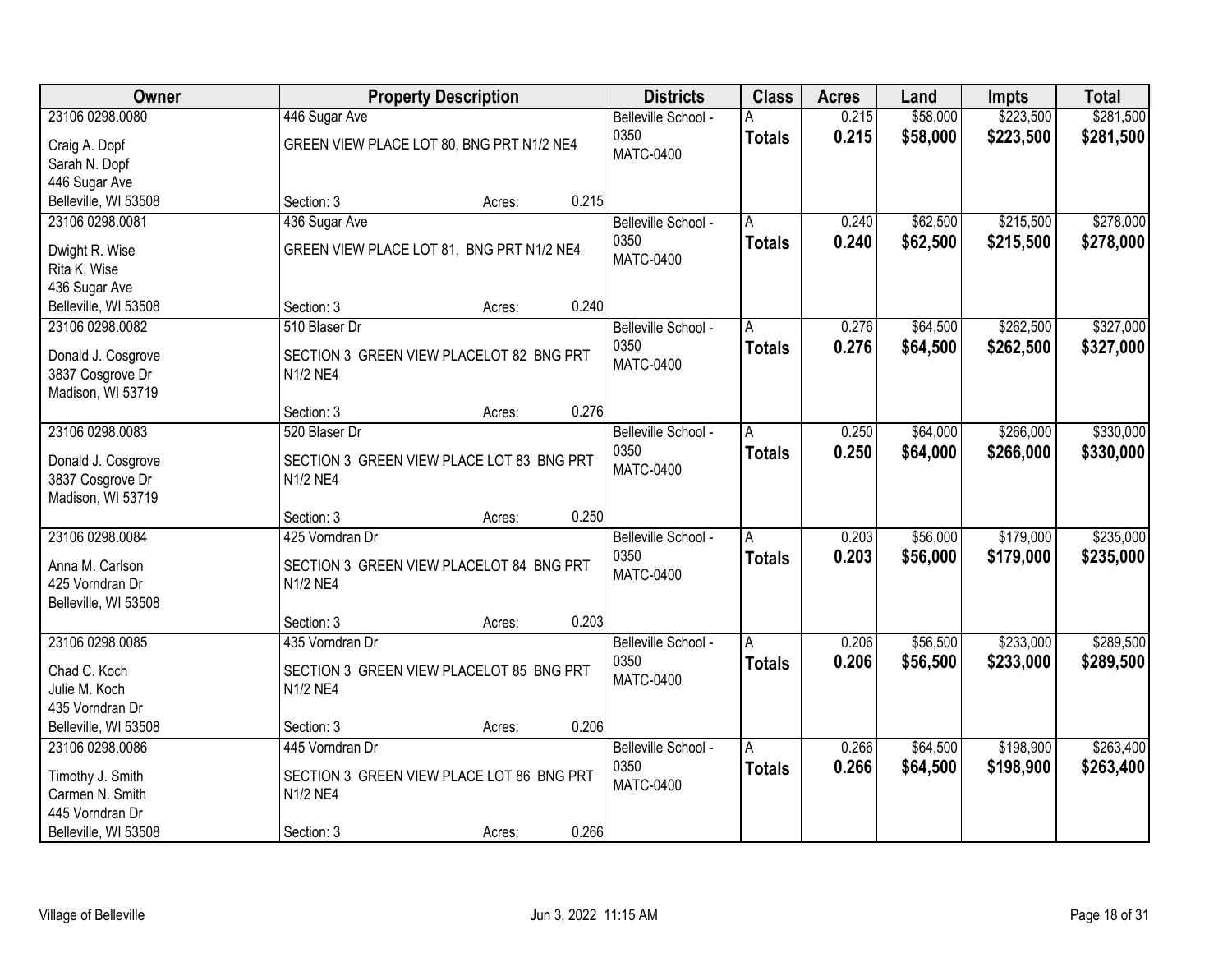| Owner                                   |                                          | <b>Property Description</b> |       | <b>Districts</b>            | <b>Class</b>  | <b>Acres</b> | Land                 | <b>Impts</b> | <b>Total</b> |
|-----------------------------------------|------------------------------------------|-----------------------------|-------|-----------------------------|---------------|--------------|----------------------|--------------|--------------|
| 23106 0298.0087                         | 455 Vorndran Dr                          |                             |       | Belleville School -         | А             | 0.278        | \$64,500             | \$261,500    | \$326,000    |
| John J. Cassidy                         | GREEN VIEW PLACE LOT 87 BNG PRT N1/2 NE4 |                             |       | 0350                        | <b>Totals</b> | 0.278        | \$64,500             | \$261,500    | \$326,000    |
| 455 Vorndran Dr                         |                                          |                             |       | MATC-0400                   |               |              |                      |              |              |
| Belleville, WI 53508                    |                                          |                             |       |                             |               |              |                      |              |              |
|                                         | Section: 3                               | Acres:                      | 0.278 |                             |               |              |                      |              |              |
| 23106 0298.0088                         | 465 Vorndran Dr                          |                             |       | Belleville School -         | A             | 0.329        | \$66,000             | \$220,000    | \$286,000    |
| David J. Karr                           | SECTION 3 GREEN VIEW PLACELOT 88 BNG PRT |                             |       | 0350                        | <b>Totals</b> | 0.329        | \$66,000             | \$220,000    | \$286,000    |
| Laurie K. Karr                          | N1/2 NE4                                 |                             |       | MATC-0400                   |               |              |                      |              |              |
| 465 Vorndran Dr                         |                                          |                             |       |                             |               |              |                      |              |              |
| Belleville, WI 53508                    | Section: 3                               | Acres:                      | 0.329 |                             |               |              |                      |              |              |
| 23106 0298.0089                         | 446 Vorndran Dr                          |                             |       | Belleville School -         | A             | 0.232        | \$61,000             | \$194,000    | \$255,000    |
| Eric Cooper                             | SECTION 3 GREEN VIEW PLACELOT 89 BNG PT  |                             |       | 0350                        | <b>Totals</b> | 0.232        | \$61,000             | \$194,000    | \$255,000    |
| Anna Cooper                             | N1/2 NE4                                 |                             |       | <b>MATC-0400</b>            |               |              |                      |              |              |
| 446 Vorndran Dr                         |                                          |                             |       |                             |               |              |                      |              |              |
| Belleville, WI 53508                    | Section: 3                               | Acres:                      | 0.232 |                             |               |              |                      |              |              |
| 23106 0298.0090                         | 436 Vorndran Dr                          |                             |       | Belleville School -         | Α             | 0.189        | \$53,500             | \$179,000    | \$232,500    |
|                                         | GREEN VIEW PLACELOT 90 BNG PRT N1/2 NE4  |                             |       | 0350                        | <b>Totals</b> | 0.189        | \$53,500             | \$179,000    | \$232,500    |
| James R. Dufty<br>Tracy M. Schult       |                                          |                             |       | <b>MATC-0400</b>            |               |              |                      |              |              |
| 436 Vorndran Dr                         |                                          |                             |       |                             |               |              |                      |              |              |
| Belleville, WI 53508                    | Section: 3                               | Acres:                      | 0.189 |                             |               |              |                      |              |              |
| 23106 0298.0091                         | 426 Vorndran Dr                          |                             |       | Belleville School -         | A             | 0.189        | \$53,500             | \$226,400    | \$279,900    |
|                                         |                                          |                             |       | 0350                        | <b>Totals</b> | 0.189        | \$53,500             | \$226,400    | \$279,900    |
| Jisela M. Hagedorn                      | <b>GREEN VIEW PLACE LOT 91</b>           |                             |       | <b>MATC-0400</b>            |               |              |                      |              |              |
| Lucas M. Zakrzewski<br>426 Vorndran Dr  |                                          |                             |       |                             |               |              |                      |              |              |
| Belleville, WI 53508                    | Section: 3                               | Acres:                      | 0.189 |                             |               |              |                      |              |              |
| 23106 0298.0092                         | 416 Vorndran Dr                          |                             |       | Belleville School -         | A             | 0.189        | \$53,500             | \$185,300    | \$238,800    |
|                                         |                                          |                             |       | 0350                        | <b>Totals</b> | 0.189        | \$53,500             | \$185,300    | \$238,800    |
| Craig A. Strassburg                     | <b>GREEN VIEW PLACELOT 92</b>            |                             |       | <b>MATC-0400</b>            |               |              |                      |              |              |
| Lithe A. Strassburg                     |                                          |                             |       |                             |               |              |                      |              |              |
| 416 Vorndran Dr                         |                                          |                             |       |                             |               |              |                      |              |              |
| Belleville, WI 53508<br>23106 0298.0093 | Section: 3<br>406 Vorndran Dr            | Acres:                      | 0.189 |                             | A             | 0.189        |                      | \$186,000    |              |
|                                         |                                          |                             |       | Belleville School -<br>0350 |               | 0.189        | \$53,500<br>\$53,500 | \$186,000    | \$239,500    |
| Nicholas J. Myatt                       | GREEN VIEW PLACE LOT 93 BNG PRT N1/2 NE4 |                             |       | <b>MATC-0400</b>            | <b>Totals</b> |              |                      |              | \$239,500    |
| Alayna M. Myatt                         |                                          |                             |       |                             |               |              |                      |              |              |
| 406 Vorndran Dr                         |                                          |                             |       |                             |               |              |                      |              |              |
| Belleville, WI 53508                    | Section: 3                               | Acres:                      | 0.189 |                             |               |              |                      |              |              |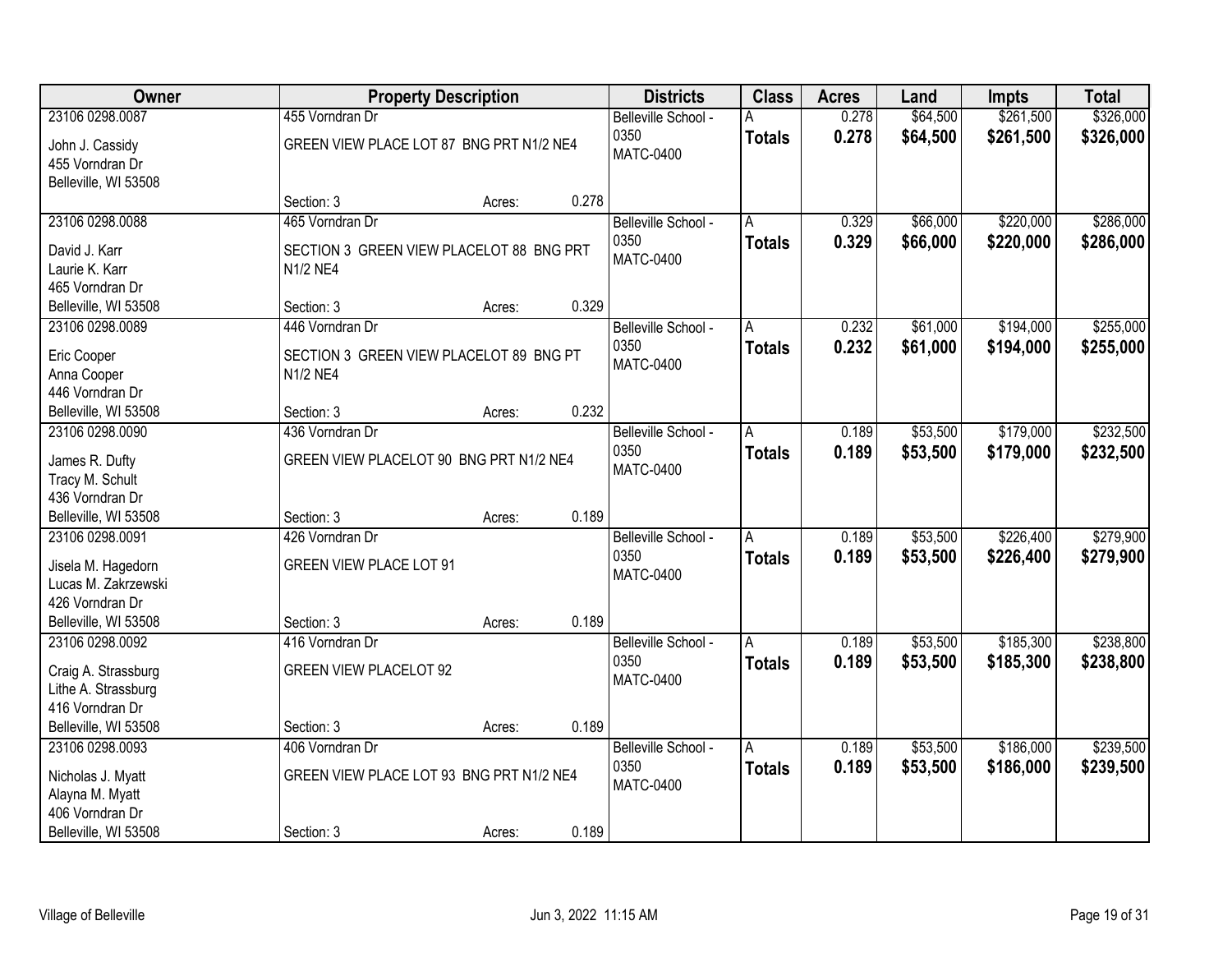| Owner                                  |                                             | <b>Property Description</b> |       | <b>Districts</b>    | <b>Class</b>  | <b>Acres</b> | Land     | <b>Impts</b> | <b>Total</b> |
|----------------------------------------|---------------------------------------------|-----------------------------|-------|---------------------|---------------|--------------|----------|--------------|--------------|
| 23106 0298.0094                        | 376 Vorndran Dr                             |                             |       | Belleville School - | Α             | 0.201        | \$56,000 | \$204,300    | \$260,300    |
| Scott K. Ellis                         | <b>GREEN VIEW PLACELOT 94</b>               |                             |       | 0350                | <b>Totals</b> | 0.201        | \$56,000 | \$204,300    | \$260,300    |
| Tracie R. Ellis                        |                                             |                             |       | <b>MATC-0400</b>    |               |              |          |              |              |
| 376 Vorndran Dr                        |                                             |                             |       |                     |               |              |          |              |              |
| Belleville, WI 53508                   | Section: 3                                  | Acres:                      | 0.201 |                     |               |              |          |              |              |
| 23106 0298.0095                        | 356 Vorndran Dr                             |                             |       | Belleville School - | A             | 0.201        | \$56,000 | \$208,500    | \$264,500    |
|                                        |                                             |                             |       | 0350                | <b>Totals</b> | 0.201        | \$56,000 | \$208,500    | \$264,500    |
| lan R. Clark                           | SECTION 3 GREEN VIEW PLACE LOT 95 BNG PT    |                             |       | <b>MATC-0400</b>    |               |              |          |              |              |
| Katherine Grimm<br>356 Vorndran Dr     | N1/2 NE4                                    |                             |       |                     |               |              |          |              |              |
| Belleville, WI 53508                   | Section: 3                                  | Acres:                      | 0.201 |                     |               |              |          |              |              |
| 23106 0298.0096                        | 346 Vorndran Dr                             |                             |       | Belleville School - | A             | 0.189        | \$53,500 | \$190,500    | \$244,000    |
|                                        |                                             |                             |       | 0350                |               | 0.189        | \$53,500 | \$190,500    | \$244,000    |
| Brandon L. Laufenberg                  | GREEN VIEW PLACE LOT 96 BNG PRT N1/2 NE4    |                             |       | <b>MATC-0400</b>    | <b>Totals</b> |              |          |              |              |
| Brooke M. Clark                        |                                             |                             |       |                     |               |              |          |              |              |
| 346 Vorndran Dr                        |                                             |                             |       |                     |               |              |          |              |              |
| Belleville, WI 53508                   | Section: 3                                  | Acres:                      | 0.189 |                     |               |              |          |              |              |
| 23106 0298.0097                        | 336 Vorndran Dr                             |                             |       | Belleville School - | A             | 0.189        | \$53,500 | \$198,500    | \$252,000    |
| <b>Gabriel Ramirez</b>                 | SECTION 3 GREEN VIEW PLACELOT 97 BNG PT     |                             |       | 0350                | <b>Totals</b> | 0.189        | \$53,500 | \$198,500    | \$252,000    |
| 336 Vorndron Dr                        | N1/2 NE4                                    |                             |       | <b>MATC-0400</b>    |               |              |          |              |              |
| Belleville, WI 53508                   |                                             |                             |       |                     |               |              |          |              |              |
|                                        | Section: 3                                  | Acres:                      | 0.189 |                     |               |              |          |              |              |
| 23106 0298.0098                        | 326 Vorndran Dr                             |                             |       | Belleville School - | A             | 0.189        | \$53,500 | \$224,500    | \$278,000    |
|                                        | <b>GREEN VIEW PLACE LOT 98</b>              |                             |       | 0350                | <b>Totals</b> | 0.189        | \$53,500 | \$224,500    | \$278,000    |
| Daniel Larsen<br><b>Tiffany Larsen</b> |                                             |                             |       | <b>MATC-0400</b>    |               |              |          |              |              |
| 326 Vorndran Dr                        |                                             |                             |       |                     |               |              |          |              |              |
| Belleville, WI 53508                   | Section: 3                                  | Acres:                      | 0.189 |                     |               |              |          |              |              |
| 23106 0298.0099                        | 316 Vorndran Dr                             |                             |       | Belleville School - | A             | 0.189        | \$53,500 | \$209,900    | \$263,400    |
|                                        |                                             |                             |       | 0350                | <b>Totals</b> | 0.189        | \$53,500 | \$209,900    | \$263,400    |
| Dawn Hill                              | SEC 3 GREEN VIEW PLACELOT 99 BNG PRT N2 NE4 |                             |       | <b>MATC-0400</b>    |               |              |          |              |              |
| 316 Vorndran Dr                        |                                             |                             |       |                     |               |              |          |              |              |
| Belleville, WI 53508                   |                                             |                             |       |                     |               |              |          |              |              |
|                                        | Section: 3                                  | Acres:                      | 0.189 |                     |               |              |          |              |              |
| 23106 0298.0100                        | 330 East School St                          |                             |       | Belleville School - | A             | 0.690        | \$72,000 | \$206,500    | \$278,500    |
| Gerald N. Reis                         | CSM 1122 (V3-P457) LOT 2 BNG PRT NE4 NE4    |                             |       | 0350                | <b>Totals</b> | 0.690        | \$72,000 | \$206,500    | \$278,500    |
| Ashley N. Reis                         |                                             |                             |       | <b>MATC-0400</b>    |               |              |          |              |              |
| 330 E School St                        |                                             |                             |       |                     |               |              |          |              |              |
| Belleville, WI 53508                   | Section: 3                                  | Acres:                      | 0.690 |                     |               |              |          |              |              |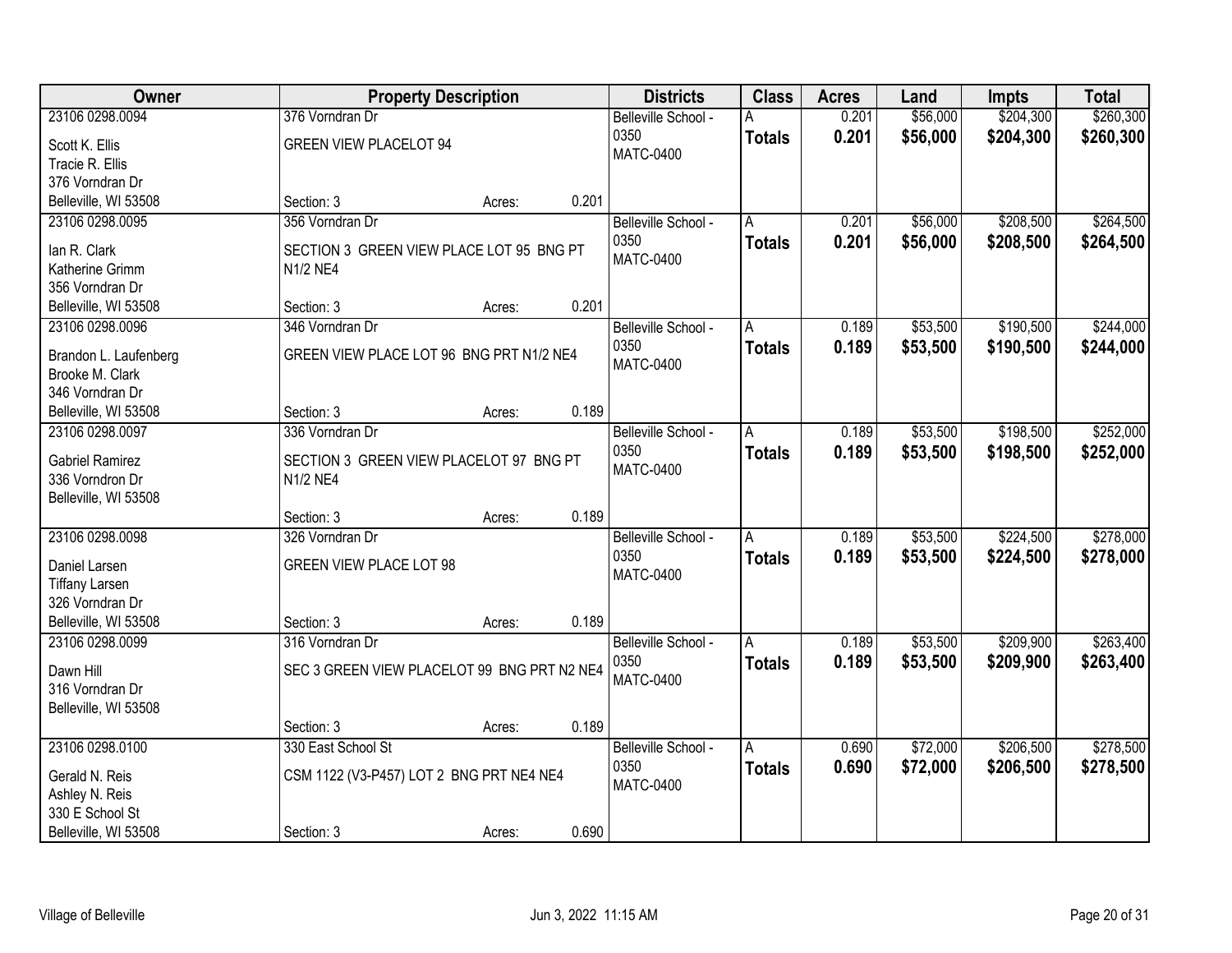| <b>Owner</b>                               |                                            | <b>Property Description</b> |       | <b>Districts</b>         | <b>Class</b>   | <b>Acres</b> | Land     | <b>Impts</b> | <b>Total</b> |
|--------------------------------------------|--------------------------------------------|-----------------------------|-------|--------------------------|----------------|--------------|----------|--------------|--------------|
| 23106 0298.0103                            | 337 Vorndran Dr                            |                             |       | Belleville School -      | A              | 0.231        | \$61,000 | \$268,000    | \$329,000    |
| Nathan J. Leonard-Starr<br>337 Vorndran Dr | GREEN VIEW PLACELOT 103 BNG PRT N1/2 NE4   |                             |       | 0350<br><b>MATC-0400</b> | <b>Totals</b>  | 0.231        | \$61,000 | \$268,000    | \$329,000    |
| Belleville, WI 53508                       |                                            |                             |       |                          |                |              |          |              |              |
|                                            | Section: 3                                 | Acres:                      | 0.231 |                          |                |              |          |              |              |
| 23106 0298.0104                            | 355 Vorndran Dr                            |                             |       | Belleville School -      | A              | 0.233        | \$61,000 | \$209,000    | \$270,000    |
| Christopher Huff                           | SECTION 3 GREEN VIEW PLACE LOT 104 BNG PRT |                             |       | 0350<br><b>MATC-0400</b> | <b>Totals</b>  | 0.233        | \$61,000 | \$209,000    | \$270,000    |
| Alanna Schulz                              | N1/2 NE4                                   |                             |       |                          |                |              |          |              |              |
| 355 Vorndran Dr                            |                                            |                             |       |                          |                |              |          |              |              |
| Belleville, WI 53508                       | Section: 3                                 | Acres:                      | 0.233 |                          |                |              |          |              |              |
| 23106 0298.0105                            | 365 Vorndran Dr                            |                             |       | Belleville School -      | A              | 0.234        | \$61,500 | \$217,000    | \$278,500    |
| Christopher Burnard                        | GREEN VIEW PLACE LOT 105 BNG PRT N2 NE4    |                             |       | 0350                     | <b>Totals</b>  | 0.234        | \$61,500 | \$217,000    | \$278,500    |
| Carmen Burnard                             |                                            |                             |       | <b>MATC-0400</b>         |                |              |          |              |              |
| 365 Vorndran Dr                            |                                            |                             |       |                          |                |              |          |              |              |
| Belleville, WI 53508                       | Section: 3                                 | Acres:                      | 0.234 |                          |                |              |          |              |              |
| 23106 0298.0106                            | 519 Blaser Dr                              |                             |       | Belleville School -      | Α              | 0.296        | \$65,000 | \$265,000    | \$330,000    |
| Obrenski Living Trust                      | GREEN VIEW PLACELOT 106 BNG PRT N1/2 NE4   |                             |       | 0350                     | <b>Totals</b>  | 0.296        | \$65,000 | \$265,000    | \$330,000    |
| 2170 Fitchburg Rd                          |                                            |                             |       | <b>MATC-0400</b>         |                |              |          |              |              |
| Fitchburg, WI 53575                        |                                            |                             |       |                          |                |              |          |              |              |
|                                            | Section: 3                                 | Acres:                      | 0.296 |                          |                |              |          |              |              |
| 23106 0298.0107                            | 509 Blaser Dr                              |                             |       | Belleville School -      | $\overline{A}$ | 0.297        | \$65,000 | \$261,500    | \$326,500    |
|                                            |                                            |                             |       | 0350                     | <b>Totals</b>  | 0.297        | \$65,000 | \$261,500    | \$326,500    |
| John T. Bremmer<br>Melissa M. Bremmer      | <b>GREEN VIEW PLACELOT 107</b>             |                             |       | <b>MATC-0400</b>         |                |              |          |              |              |
| 1501 Range Trl                             |                                            |                             |       |                          |                |              |          |              |              |
| Verona, WI 53593                           | Section: 3                                 | Acres:                      | 0.297 |                          |                |              |          |              |              |
| 23106 0298.0108                            | 366 Sugar Ave                              |                             |       | Belleville School -      | A              | 0.234        | \$61,500 | \$181,500    | \$243,000    |
|                                            |                                            |                             |       | 0350                     | <b>Totals</b>  | 0.234        | \$61,500 | \$181,500    | \$243,000    |
| Joel Olayo                                 | SECTION 3 GREEN VIEW PLACELOT 108 BNG PRT  |                             |       | <b>MATC-0400</b>         |                |              |          |              |              |
| Naomi Olayo                                | N1/2 NE4                                   |                             |       |                          |                |              |          |              |              |
| 366 Sugar Ave<br>Belleville, WI 53508      | Section: 3                                 |                             | 0.234 |                          |                |              |          |              |              |
| 23106 0298.0109                            | 356 Sugar Ave                              | Acres:                      |       | Belleville School -      | A              | 0.233        | \$61,000 | \$172,500    | \$233,500    |
|                                            |                                            |                             |       | 0350                     | <b>Totals</b>  | 0.233        | \$61,000 | \$172,500    | \$233,500    |
| Dawn M. Sass                               | GREEN VIEW PLACE LOT 109, BNG PRT N1/2 NE4 |                             |       | <b>MATC-0400</b>         |                |              |          |              |              |
| 356 Sugar Ave                              |                                            |                             |       |                          |                |              |          |              |              |
| Belleville, WI 53508                       |                                            |                             |       |                          |                |              |          |              |              |
|                                            | Section: 3                                 | Acres:                      | 0.233 |                          |                |              |          |              |              |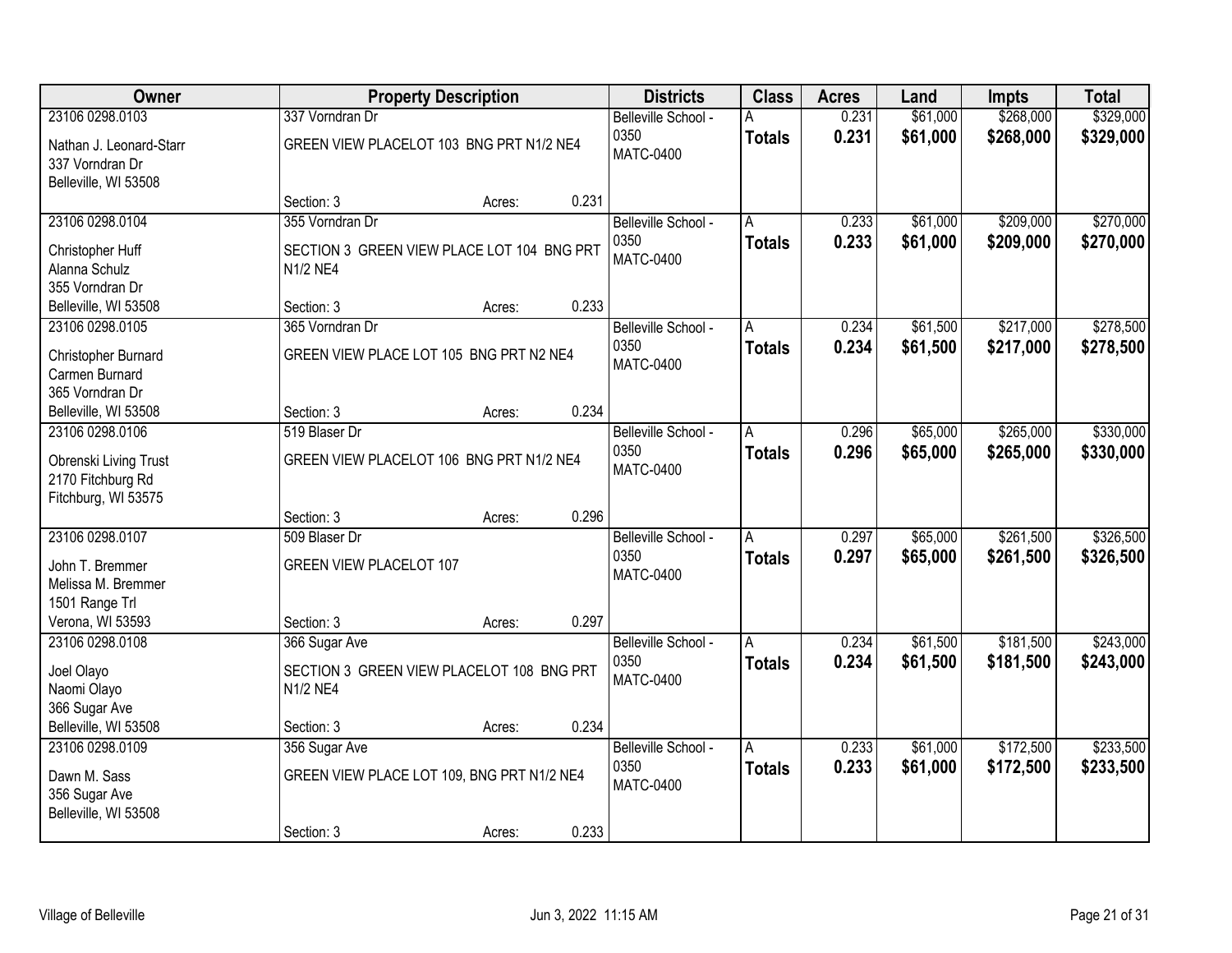| Owner                |                                            | <b>Property Description</b> |       | <b>Districts</b>    | <b>Class</b>  | <b>Acres</b> | Land     | <b>Impts</b> | <b>Total</b> |
|----------------------|--------------------------------------------|-----------------------------|-------|---------------------|---------------|--------------|----------|--------------|--------------|
| 23106 0298.0110      | 320 East School St                         |                             |       | Belleville School - | А             | 0.341        | \$66,000 | \$180,200    | \$246,200    |
| Duane M. Schlimgen   | CSM 1122 (V3-P457) LOT 1 BNG PRT NE4 NE4   |                             |       | 0350                | <b>Totals</b> | 0.341        | \$66,000 | \$180,200    | \$246,200    |
| Monica L. Schlimgen  |                                            |                             |       | MATC-0400           |               |              |          |              |              |
| 320 E School St      |                                            |                             |       |                     |               |              |          |              |              |
| Belleville, WI 53508 | Section: 3                                 | Acres:                      | 0.341 |                     |               |              |          |              |              |
| 23106 0298.0111      | 336 Sugar Ave                              |                             |       | Belleville School - | A             | 0.231        | \$61,000 | \$270,000    | \$331,000    |
| Joshua M. Schaffer   | SECTION 3 GREEN VIEW PLACELOT 110 BNG PRT  |                             |       | 0350                | <b>Totals</b> | 0.231        | \$61,000 | \$270,000    | \$331,000    |
| 336 Sugar Ave        | N1/2 NE4                                   |                             |       | <b>MATC-0400</b>    |               |              |          |              |              |
| Belleville, WI 53508 |                                            |                             |       |                     |               |              |          |              |              |
|                      | Section: 3                                 | Acres:                      | 0.231 |                     |               |              |          |              |              |
| 23106 0298.0113      | 305 Sugar Ave                              |                             |       | Belleville School - | A             | 0.210        | \$57,500 | \$197,000    | \$254,500    |
| <b>Daniel Warner</b> | GREEN VIEW PLACE LOT 113 BNG PRT N1/2 NE4  |                             |       | 0350                | <b>Totals</b> | 0.210        | \$57,500 | \$197,000    | \$254,500    |
| Amanda Dietz         |                                            |                             |       | <b>MATC-0400</b>    |               |              |          |              |              |
| 305 Sugar Ave        |                                            |                             |       |                     |               |              |          |              |              |
| Belleville, WI 53508 | Section: 3                                 | Acres:                      | 0.210 |                     |               |              |          |              |              |
| 23106 0298.0114      | 315 Sugar Ave                              |                             |       | Belleville School - | A             | 0.190        | \$54,000 | \$178,000    | \$232,000    |
| Jason D. Stewart     | SECTION 3 GREEN VIEW PLACE LOT 114 BNG PRT |                             |       | 0350                | <b>Totals</b> | 0.190        | \$54,000 | \$178,000    | \$232,000    |
| Samantha A. Stewart  | N1/2 NE4                                   |                             |       | <b>MATC-0400</b>    |               |              |          |              |              |
| 315 Sugar Ave        |                                            |                             |       |                     |               |              |          |              |              |
| Belleville, WI 53508 | Section: 3                                 | Acres:                      | 0.190 |                     |               |              |          |              |              |
| 23106 0298.0115      | 325 Sugar Ave                              |                             |       | Belleville School - | А             | 0.187        | \$53,500 | \$183,000    | \$236,500    |
| Eric A. Scott        | GREEN VIEW PLACELOT 115 BNG PRT N1/2 NE4   |                             |       | 0350                | <b>Totals</b> | 0.187        | \$53,500 | \$183,000    | \$236,500    |
| Eva Scott            |                                            |                             |       | <b>MATC-0400</b>    |               |              |          |              |              |
| 325 Sugar Ave        |                                            |                             |       |                     |               |              |          |              |              |
| Belleville, WI 53508 | Section: 3                                 | Acres:                      | 0.187 |                     |               |              |          |              |              |
| 23106 0298.0116      | 335 Sugar Ave                              |                             |       | Belleville School - | A             | 0.185        | \$53,000 | \$182,500    | \$235,500    |
| Scott Canon          | GREEN VIEW PLACE LOT 116 BNG PRT N1/2 NE4  |                             |       | 0350                | <b>Totals</b> | 0.185        | \$53,000 | \$182,500    | \$235,500    |
| Latisha Canon        |                                            |                             |       | <b>MATC-0400</b>    |               |              |          |              |              |
| 335 Sugar Ave        |                                            |                             |       |                     |               |              |          |              |              |
| Belleville, WI 53508 | Section: 3                                 | Acres:                      | 0.185 |                     |               |              |          |              |              |
| 23106 0298.0117      | 345 Sugar Ave                              |                             |       | Belleville School - | A             | 0.183        | \$52,500 | \$220,500    | \$273,000    |
| Brian K. Allen       | GREEN VIEW PLACE LOT 117 BNG PRT N1/2 NE4  |                             |       | 0350                | <b>Totals</b> | 0.183        | \$52,500 | \$220,500    | \$273,000    |
| Kimberly M. Allen    |                                            |                             |       | <b>MATC-0400</b>    |               |              |          |              |              |
| 345 Sugar Ave        |                                            |                             |       |                     |               |              |          |              |              |
| Belleville, WI 53508 | Section: 3                                 | Acres:                      | 0.183 |                     |               |              |          |              |              |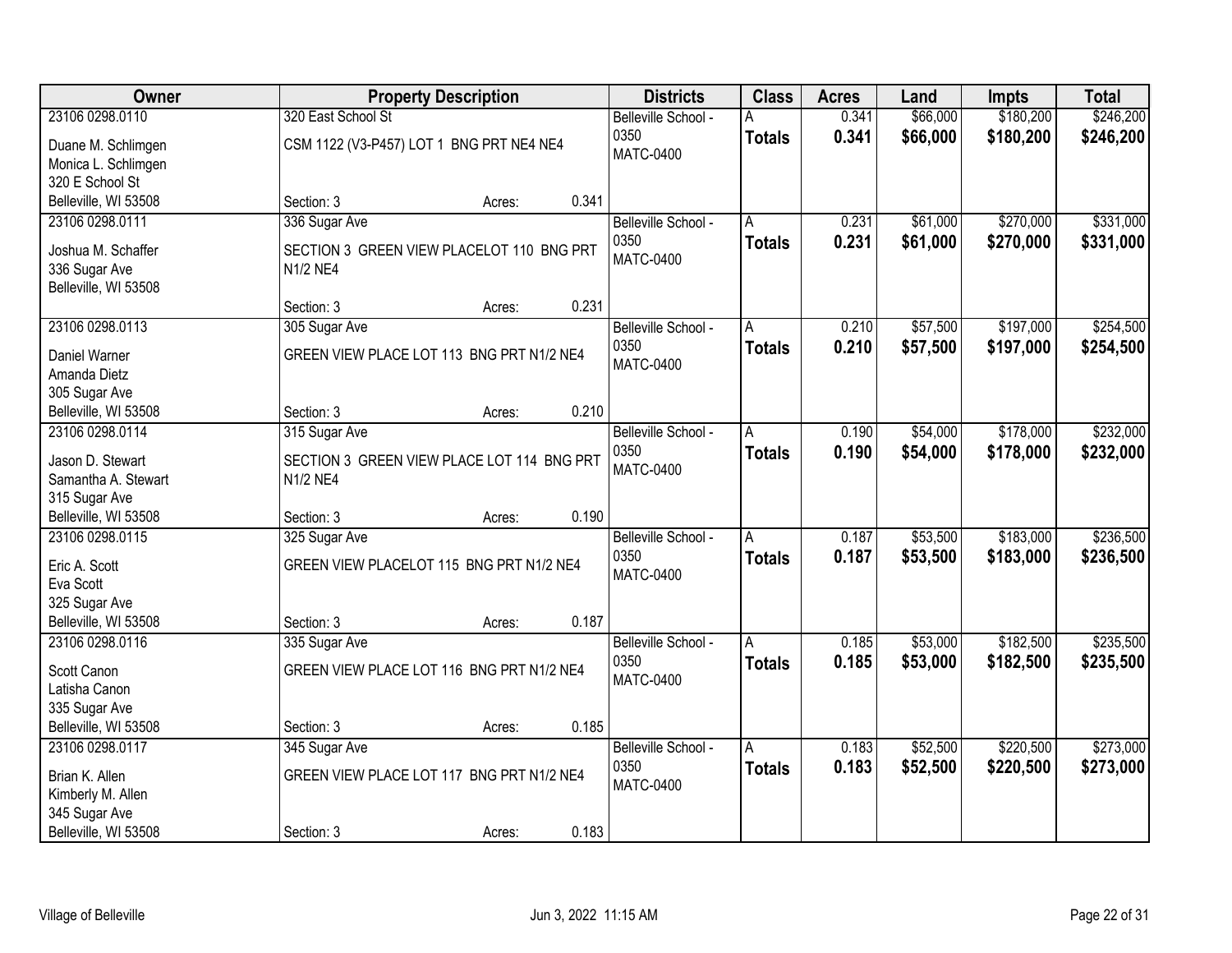| \$227,500<br>23106 0298.0118<br>\$52,500<br>\$175,000<br>355 Sugar Ave<br>Belleville School -<br>0.181<br>A<br>0350<br>0.181<br>\$52,500<br>\$175,000<br>\$227,500<br><b>Totals</b><br>Nick J. Miller<br>SECTION 3 GREEN VIEW PLACE LOT 118 BNG PRT<br><b>MATC-0400</b><br>Tiffany A. Miller<br>N1/2 NE4<br>355 Sugar Ave<br>Belleville, WI 53508<br>0.181<br>Section: 3<br>Acres:<br>\$189,500<br>\$240,500<br>23106 0298.0119<br>365 Sugar Ave<br>0.174<br>\$51,000<br>Belleville School -<br>A<br>0350<br>0.174<br>\$51,000<br>\$189,500<br>\$240,500<br><b>Totals</b><br>SECTION 3 GREEN VIEW PLACELOT 119 BNG PRT<br>Amy L. Hendrickson<br><b>MATC-0400</b><br>365 Sugar Ave<br>N1/2 NE4<br>Belleville, WI 53508<br>0.174<br>Section: 3<br>Acres:<br>23106 0298.0120<br>\$40,000<br>\$175,000<br>\$215,000<br>407 East Ave Unit 2<br>Belleville School -<br>0.000<br>A<br>0350<br>0.000<br>\$40,000<br>\$175,000<br>\$215,000<br><b>Totals</b><br>Andrew C. Anderson<br>THE WOODS CONDOMINIUM COMMUNITY<br><b>MATC-0400</b><br>DEVELOPMENTUNIT 2 BNG PRT CSM 2195 IN NE4<br>Patricia L. Anderson<br>NE4<br>407 East Ave Unit 2<br>0.000<br>Section: 3<br>Belleville, WI 53508<br>Acres:<br>\$131,500<br>407 East Ave Unit 1<br>\$40,000<br>\$171,500<br>23106 0298.0121<br>Belleville School -<br>0.000<br>Α<br>0350<br>0.000<br>\$40,000<br>\$131,500<br>\$171,500<br><b>Totals</b><br>Pamela A. Eggers (Mcnelly<br>SECTION 3 THE WOODS CONDOMINIUM<br><b>MATC-0400</b><br>c/o Pamela A. Eggers (Mcnelly<br>COMMUNITY DEVELOPMENTUNIT 1, FKA PRT LOT 1<br>407 East Ave Unit 1<br>CSM 2195 BNG PRT NE4 NE4<br>0.000<br>Belleville, WI 53508<br>Section: 3<br>Acres:<br>\$128,000<br>\$168,000<br>23106 0298.0123<br>407 East Ave Unit 3<br>0.000<br>\$40,000<br>Belleville School -<br>$\overline{A}$<br>0350<br>0.000<br>\$128,000<br>\$168,000<br>\$40,000<br><b>Totals</b><br>Kenneth Dill<br>THE WOODS CONDOMINIUM COMMUNITY<br><b>MATC-0400</b> |
|-----------------------------------------------------------------------------------------------------------------------------------------------------------------------------------------------------------------------------------------------------------------------------------------------------------------------------------------------------------------------------------------------------------------------------------------------------------------------------------------------------------------------------------------------------------------------------------------------------------------------------------------------------------------------------------------------------------------------------------------------------------------------------------------------------------------------------------------------------------------------------------------------------------------------------------------------------------------------------------------------------------------------------------------------------------------------------------------------------------------------------------------------------------------------------------------------------------------------------------------------------------------------------------------------------------------------------------------------------------------------------------------------------------------------------------------------------------------------------------------------------------------------------------------------------------------------------------------------------------------------------------------------------------------------------------------------------------------------------------------------------------------------------------------------------------------------------------------------------------------------------------------------------------------------------------------------------------|
|                                                                                                                                                                                                                                                                                                                                                                                                                                                                                                                                                                                                                                                                                                                                                                                                                                                                                                                                                                                                                                                                                                                                                                                                                                                                                                                                                                                                                                                                                                                                                                                                                                                                                                                                                                                                                                                                                                                                                           |
|                                                                                                                                                                                                                                                                                                                                                                                                                                                                                                                                                                                                                                                                                                                                                                                                                                                                                                                                                                                                                                                                                                                                                                                                                                                                                                                                                                                                                                                                                                                                                                                                                                                                                                                                                                                                                                                                                                                                                           |
|                                                                                                                                                                                                                                                                                                                                                                                                                                                                                                                                                                                                                                                                                                                                                                                                                                                                                                                                                                                                                                                                                                                                                                                                                                                                                                                                                                                                                                                                                                                                                                                                                                                                                                                                                                                                                                                                                                                                                           |
|                                                                                                                                                                                                                                                                                                                                                                                                                                                                                                                                                                                                                                                                                                                                                                                                                                                                                                                                                                                                                                                                                                                                                                                                                                                                                                                                                                                                                                                                                                                                                                                                                                                                                                                                                                                                                                                                                                                                                           |
|                                                                                                                                                                                                                                                                                                                                                                                                                                                                                                                                                                                                                                                                                                                                                                                                                                                                                                                                                                                                                                                                                                                                                                                                                                                                                                                                                                                                                                                                                                                                                                                                                                                                                                                                                                                                                                                                                                                                                           |
|                                                                                                                                                                                                                                                                                                                                                                                                                                                                                                                                                                                                                                                                                                                                                                                                                                                                                                                                                                                                                                                                                                                                                                                                                                                                                                                                                                                                                                                                                                                                                                                                                                                                                                                                                                                                                                                                                                                                                           |
|                                                                                                                                                                                                                                                                                                                                                                                                                                                                                                                                                                                                                                                                                                                                                                                                                                                                                                                                                                                                                                                                                                                                                                                                                                                                                                                                                                                                                                                                                                                                                                                                                                                                                                                                                                                                                                                                                                                                                           |
|                                                                                                                                                                                                                                                                                                                                                                                                                                                                                                                                                                                                                                                                                                                                                                                                                                                                                                                                                                                                                                                                                                                                                                                                                                                                                                                                                                                                                                                                                                                                                                                                                                                                                                                                                                                                                                                                                                                                                           |
|                                                                                                                                                                                                                                                                                                                                                                                                                                                                                                                                                                                                                                                                                                                                                                                                                                                                                                                                                                                                                                                                                                                                                                                                                                                                                                                                                                                                                                                                                                                                                                                                                                                                                                                                                                                                                                                                                                                                                           |
|                                                                                                                                                                                                                                                                                                                                                                                                                                                                                                                                                                                                                                                                                                                                                                                                                                                                                                                                                                                                                                                                                                                                                                                                                                                                                                                                                                                                                                                                                                                                                                                                                                                                                                                                                                                                                                                                                                                                                           |
|                                                                                                                                                                                                                                                                                                                                                                                                                                                                                                                                                                                                                                                                                                                                                                                                                                                                                                                                                                                                                                                                                                                                                                                                                                                                                                                                                                                                                                                                                                                                                                                                                                                                                                                                                                                                                                                                                                                                                           |
|                                                                                                                                                                                                                                                                                                                                                                                                                                                                                                                                                                                                                                                                                                                                                                                                                                                                                                                                                                                                                                                                                                                                                                                                                                                                                                                                                                                                                                                                                                                                                                                                                                                                                                                                                                                                                                                                                                                                                           |
|                                                                                                                                                                                                                                                                                                                                                                                                                                                                                                                                                                                                                                                                                                                                                                                                                                                                                                                                                                                                                                                                                                                                                                                                                                                                                                                                                                                                                                                                                                                                                                                                                                                                                                                                                                                                                                                                                                                                                           |
|                                                                                                                                                                                                                                                                                                                                                                                                                                                                                                                                                                                                                                                                                                                                                                                                                                                                                                                                                                                                                                                                                                                                                                                                                                                                                                                                                                                                                                                                                                                                                                                                                                                                                                                                                                                                                                                                                                                                                           |
|                                                                                                                                                                                                                                                                                                                                                                                                                                                                                                                                                                                                                                                                                                                                                                                                                                                                                                                                                                                                                                                                                                                                                                                                                                                                                                                                                                                                                                                                                                                                                                                                                                                                                                                                                                                                                                                                                                                                                           |
|                                                                                                                                                                                                                                                                                                                                                                                                                                                                                                                                                                                                                                                                                                                                                                                                                                                                                                                                                                                                                                                                                                                                                                                                                                                                                                                                                                                                                                                                                                                                                                                                                                                                                                                                                                                                                                                                                                                                                           |
|                                                                                                                                                                                                                                                                                                                                                                                                                                                                                                                                                                                                                                                                                                                                                                                                                                                                                                                                                                                                                                                                                                                                                                                                                                                                                                                                                                                                                                                                                                                                                                                                                                                                                                                                                                                                                                                                                                                                                           |
|                                                                                                                                                                                                                                                                                                                                                                                                                                                                                                                                                                                                                                                                                                                                                                                                                                                                                                                                                                                                                                                                                                                                                                                                                                                                                                                                                                                                                                                                                                                                                                                                                                                                                                                                                                                                                                                                                                                                                           |
|                                                                                                                                                                                                                                                                                                                                                                                                                                                                                                                                                                                                                                                                                                                                                                                                                                                                                                                                                                                                                                                                                                                                                                                                                                                                                                                                                                                                                                                                                                                                                                                                                                                                                                                                                                                                                                                                                                                                                           |
|                                                                                                                                                                                                                                                                                                                                                                                                                                                                                                                                                                                                                                                                                                                                                                                                                                                                                                                                                                                                                                                                                                                                                                                                                                                                                                                                                                                                                                                                                                                                                                                                                                                                                                                                                                                                                                                                                                                                                           |
|                                                                                                                                                                                                                                                                                                                                                                                                                                                                                                                                                                                                                                                                                                                                                                                                                                                                                                                                                                                                                                                                                                                                                                                                                                                                                                                                                                                                                                                                                                                                                                                                                                                                                                                                                                                                                                                                                                                                                           |
|                                                                                                                                                                                                                                                                                                                                                                                                                                                                                                                                                                                                                                                                                                                                                                                                                                                                                                                                                                                                                                                                                                                                                                                                                                                                                                                                                                                                                                                                                                                                                                                                                                                                                                                                                                                                                                                                                                                                                           |
|                                                                                                                                                                                                                                                                                                                                                                                                                                                                                                                                                                                                                                                                                                                                                                                                                                                                                                                                                                                                                                                                                                                                                                                                                                                                                                                                                                                                                                                                                                                                                                                                                                                                                                                                                                                                                                                                                                                                                           |
|                                                                                                                                                                                                                                                                                                                                                                                                                                                                                                                                                                                                                                                                                                                                                                                                                                                                                                                                                                                                                                                                                                                                                                                                                                                                                                                                                                                                                                                                                                                                                                                                                                                                                                                                                                                                                                                                                                                                                           |
| DEVELOPMENT UNIT 3 PRT NE4 NE4<br>Denise Spors-Dill                                                                                                                                                                                                                                                                                                                                                                                                                                                                                                                                                                                                                                                                                                                                                                                                                                                                                                                                                                                                                                                                                                                                                                                                                                                                                                                                                                                                                                                                                                                                                                                                                                                                                                                                                                                                                                                                                                       |
| 407 East Ave #3                                                                                                                                                                                                                                                                                                                                                                                                                                                                                                                                                                                                                                                                                                                                                                                                                                                                                                                                                                                                                                                                                                                                                                                                                                                                                                                                                                                                                                                                                                                                                                                                                                                                                                                                                                                                                                                                                                                                           |
| Belleville, WI 53508<br>0.000<br>Section: 3<br>Acres:                                                                                                                                                                                                                                                                                                                                                                                                                                                                                                                                                                                                                                                                                                                                                                                                                                                                                                                                                                                                                                                                                                                                                                                                                                                                                                                                                                                                                                                                                                                                                                                                                                                                                                                                                                                                                                                                                                     |
| \$130,000<br>\$170,000<br>23106 0298.0124<br>407 East Ave Unit 4<br>\$40,000<br>Belleville School -<br>0.000<br>A                                                                                                                                                                                                                                                                                                                                                                                                                                                                                                                                                                                                                                                                                                                                                                                                                                                                                                                                                                                                                                                                                                                                                                                                                                                                                                                                                                                                                                                                                                                                                                                                                                                                                                                                                                                                                                         |
| 0350<br>0.000<br>\$40,000<br>\$130,000<br>\$170,000<br><b>Totals</b><br>Neal J. Gehin<br>SECTION 3 THE WOODS CONDOMINIUM                                                                                                                                                                                                                                                                                                                                                                                                                                                                                                                                                                                                                                                                                                                                                                                                                                                                                                                                                                                                                                                                                                                                                                                                                                                                                                                                                                                                                                                                                                                                                                                                                                                                                                                                                                                                                                  |
| <b>MATC-0400</b><br>Nannette J. Hilliard<br>COMMUNITY DEVELOPMENT UNIT 4, FKA PRT LOT 1                                                                                                                                                                                                                                                                                                                                                                                                                                                                                                                                                                                                                                                                                                                                                                                                                                                                                                                                                                                                                                                                                                                                                                                                                                                                                                                                                                                                                                                                                                                                                                                                                                                                                                                                                                                                                                                                   |
| 7120 Karl Ave<br><b>CSM 2195 IN NE4 NE4</b>                                                                                                                                                                                                                                                                                                                                                                                                                                                                                                                                                                                                                                                                                                                                                                                                                                                                                                                                                                                                                                                                                                                                                                                                                                                                                                                                                                                                                                                                                                                                                                                                                                                                                                                                                                                                                                                                                                               |
| 0.000<br>Belleville, WI 53508<br>Section: 3<br>Acres:                                                                                                                                                                                                                                                                                                                                                                                                                                                                                                                                                                                                                                                                                                                                                                                                                                                                                                                                                                                                                                                                                                                                                                                                                                                                                                                                                                                                                                                                                                                                                                                                                                                                                                                                                                                                                                                                                                     |
| \$135,000<br>\$175,000<br>23106 0298.0125<br>\$40,000<br>407 East Ave Unit 5<br>Belleville School -<br>A<br>0.000                                                                                                                                                                                                                                                                                                                                                                                                                                                                                                                                                                                                                                                                                                                                                                                                                                                                                                                                                                                                                                                                                                                                                                                                                                                                                                                                                                                                                                                                                                                                                                                                                                                                                                                                                                                                                                         |
| 0350<br>0.000<br>\$40,000<br>\$135,000<br>\$175,000<br><b>Totals</b>                                                                                                                                                                                                                                                                                                                                                                                                                                                                                                                                                                                                                                                                                                                                                                                                                                                                                                                                                                                                                                                                                                                                                                                                                                                                                                                                                                                                                                                                                                                                                                                                                                                                                                                                                                                                                                                                                      |
| THE WOODS CONDOMINIUM COMMUNITY<br>Gary Sweeney<br><b>MATC-0400</b><br>Ellen Sweeney<br>DEVELOPMENT UNIT 5                                                                                                                                                                                                                                                                                                                                                                                                                                                                                                                                                                                                                                                                                                                                                                                                                                                                                                                                                                                                                                                                                                                                                                                                                                                                                                                                                                                                                                                                                                                                                                                                                                                                                                                                                                                                                                                |
| 407 East Ave Unit 5                                                                                                                                                                                                                                                                                                                                                                                                                                                                                                                                                                                                                                                                                                                                                                                                                                                                                                                                                                                                                                                                                                                                                                                                                                                                                                                                                                                                                                                                                                                                                                                                                                                                                                                                                                                                                                                                                                                                       |
| 0.000<br>Belleville, WI 53508<br>Section: 3<br>Acres:                                                                                                                                                                                                                                                                                                                                                                                                                                                                                                                                                                                                                                                                                                                                                                                                                                                                                                                                                                                                                                                                                                                                                                                                                                                                                                                                                                                                                                                                                                                                                                                                                                                                                                                                                                                                                                                                                                     |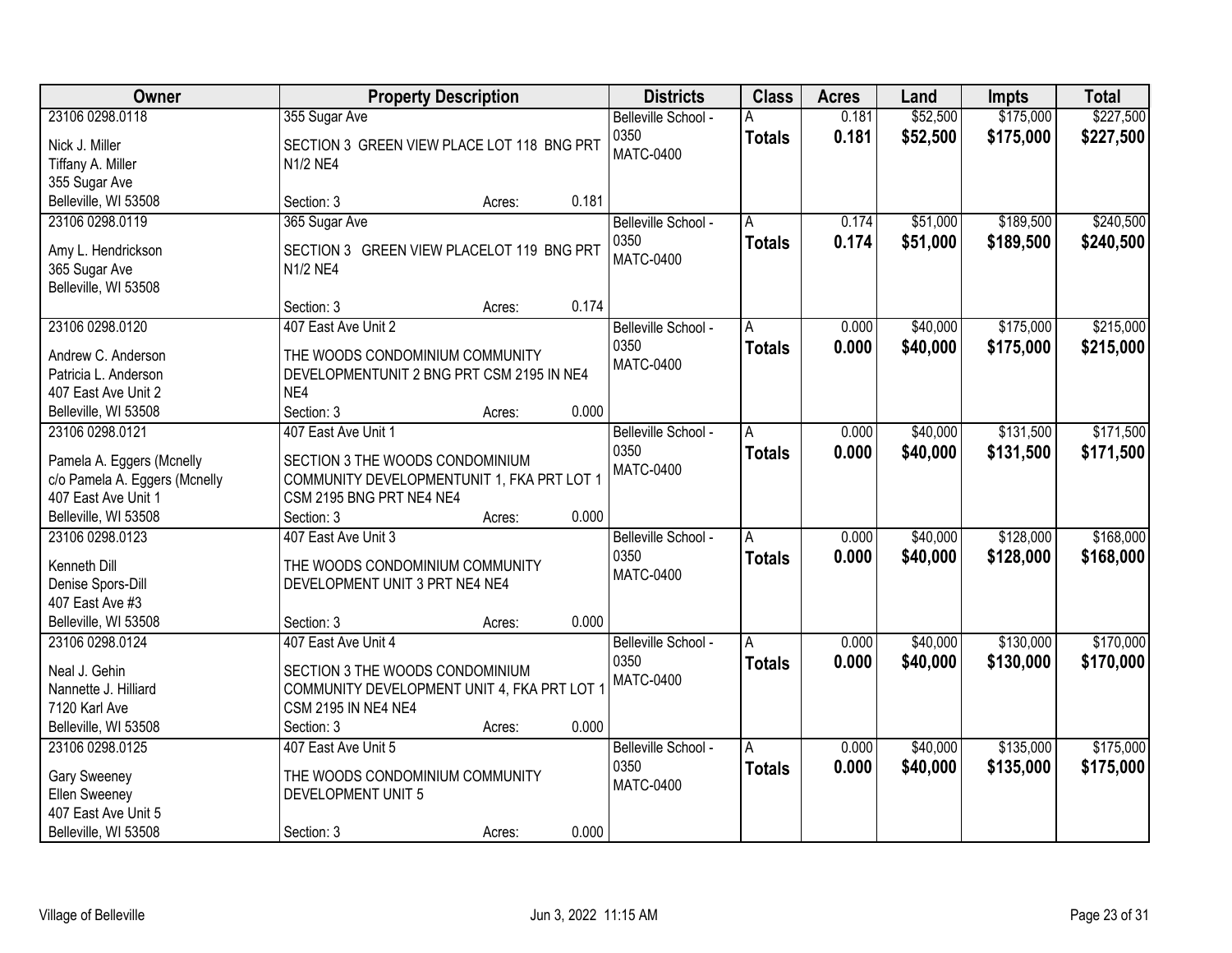| Owner                                  | <b>Property Description</b>                |        |       | <b>Districts</b>    | <b>Class</b>  | <b>Acres</b> | Land     | <b>Impts</b> | <b>Total</b> |
|----------------------------------------|--------------------------------------------|--------|-------|---------------------|---------------|--------------|----------|--------------|--------------|
| 23106 0298.0126                        | 407 East Ave Unit 6                        |        |       | Belleville School - |               | 0.000        | \$40,000 | \$130,000    | \$170,000    |
| Frederick F. Graves II                 | SECTION 3 THE WOODS CONDOMINIUM            |        |       | 0350                | <b>Totals</b> | 0.000        | \$40,000 | \$130,000    | \$170,000    |
| 407 East Avenue - #6                   | COMMUNITY DEVELOPMENT UNIT 6 FKA PT LOT 1  |        |       | <b>MATC-0400</b>    |               |              |          |              |              |
| Belleville, WI 53508                   | <b>CSM 2195 IN NE4 NE4</b>                 |        |       |                     |               |              |          |              |              |
|                                        | Section: 3                                 | Acres: | 0.000 |                     |               |              |          |              |              |
| 23106 0298.0127                        | 407 East Ave Unit 7                        |        |       | Belleville School - | A             | 0.000        | \$40,000 | \$145,500    | \$185,500    |
| Lewis Susan E Irrevocable Grantor Trus | THE WOODS CONDOMINIUM COMMUNITY            |        |       | 0350                | <b>Totals</b> | 0.000        | \$40,000 | \$145,500    | \$185,500    |
| Dtd May 7, 2021                        | DEVELOPMENTUNIT 7                          |        |       | <b>MATC-0400</b>    |               |              |          |              |              |
| c/o Lewis Susan E Irrev Grantor Trust  |                                            |        |       |                     |               |              |          |              |              |
| 407 East Ave Unit 7                    | Section: 3                                 | Acres: | 0.000 |                     |               |              |          |              |              |
| Belleville, WI 53508                   |                                            |        |       |                     |               |              |          |              |              |
| 23106 0298.0128                        | 407 East Ave Unit 8                        |        |       | Belleville School - | A             | 0.000        | \$40,000 | \$154,500    | \$194,500    |
|                                        |                                            |        |       | 0350                | <b>Totals</b> | 0.000        | \$40,000 | \$154,500    | \$194,500    |
| Mary J. Fish                           | SECTION 3 THE WOODS CONDOMINIUM UNIT 8 PRT |        |       | <b>MATC-0400</b>    |               |              |          |              |              |
| 407 East Ave Unit 8                    | NE4 NE4 (FKA PRT LOT 1 CSM 2195)           |        |       |                     |               |              |          |              |              |
| Belleville, WI 53508                   | Section: 3                                 | Acres: | 0.000 |                     |               |              |          |              |              |
| 23106 0298.0130                        | 415 East Ave                               |        |       | Belleville School - | B             | 0.730        | \$46,500 | \$501,300    | \$547,800    |
|                                        |                                            |        |       | 0350                |               | 0.730        | \$46,500 | \$501,300    |              |
| Bluebird Belleville, LLC               | CSM 2195 (V7-P161) LOT 2 BNG PRT LOT 1 CSM |        |       | <b>MATC-0400</b>    | <b>Totals</b> |              |          |              | \$547,800    |
| c/o Bluebird Belleville, LLC           | 1075 IN NE4 NE4                            |        |       |                     |               |              |          |              |              |
| 415 East Ave                           |                                            |        |       |                     |               |              |          |              |              |
| Belleville, WI 53508                   | Section: 3                                 | Acres: | 0.730 |                     |               |              |          |              |              |
| 23106 0298.0200                        | 305 East Ave                               |        |       | Belleville School - | A             | 0.326        | \$66,000 | \$265,500    | \$331,500    |
| Edward J. O'Connor                     | CSM 1075 (V3-P378) LOT 2 BNG PRT NE4 NE4   |        |       | 0350                | <b>Totals</b> | 0.326        | \$66,000 | \$265,500    | \$331,500    |
| Kathleen E. O'Connor                   |                                            |        |       | <b>MATC-0400</b>    |               |              |          |              |              |
| 305 East Ave                           |                                            |        |       |                     |               |              |          |              |              |
| Belleville, WI 53508                   | Section: 3                                 | Acres: | 0.326 |                     |               |              |          |              |              |
| 23106 0298.0220                        | 256 Blaser Dr                              |        |       | Belleville School - | A             | 0.188        | \$53,500 | \$178,000    | \$231,500    |
| Dylan R. Taylor                        | <b>GREEN VIEW PLACE LOT 20</b>             |        |       | 0350                | <b>Totals</b> | 0.188        | \$53,500 | \$178,000    | \$231,500    |
| 256 Blaser Dr                          |                                            |        |       | <b>MATC-0400</b>    |               |              |          |              |              |
| Belleville, WI 53508                   |                                            |        |       |                     |               |              |          |              |              |
|                                        | Section: 3                                 | Acres: | 0.188 |                     |               |              |          |              |              |
| 23106 0298.0300                        | 410 East School St                         |        |       | Belleville School - | A             | 0.306        | \$65,500 | \$186,000    | \$251,500    |
|                                        |                                            |        |       | 0350                | <b>Totals</b> | 0.306        | \$65,500 | \$186,000    | \$251,500    |
| Joshua Venne                           | CSM 1075 (V3-P378) LOT 3 BNG PRT NE4 NE4   |        |       | <b>MATC-0400</b>    |               |              |          |              |              |
| Youngjin Ki<br>410 E School St         |                                            |        |       |                     |               |              |          |              |              |
| Belleville, WI 53508                   | Section: 3                                 |        | 0.306 |                     |               |              |          |              |              |
|                                        |                                            | Acres: |       |                     |               |              |          |              |              |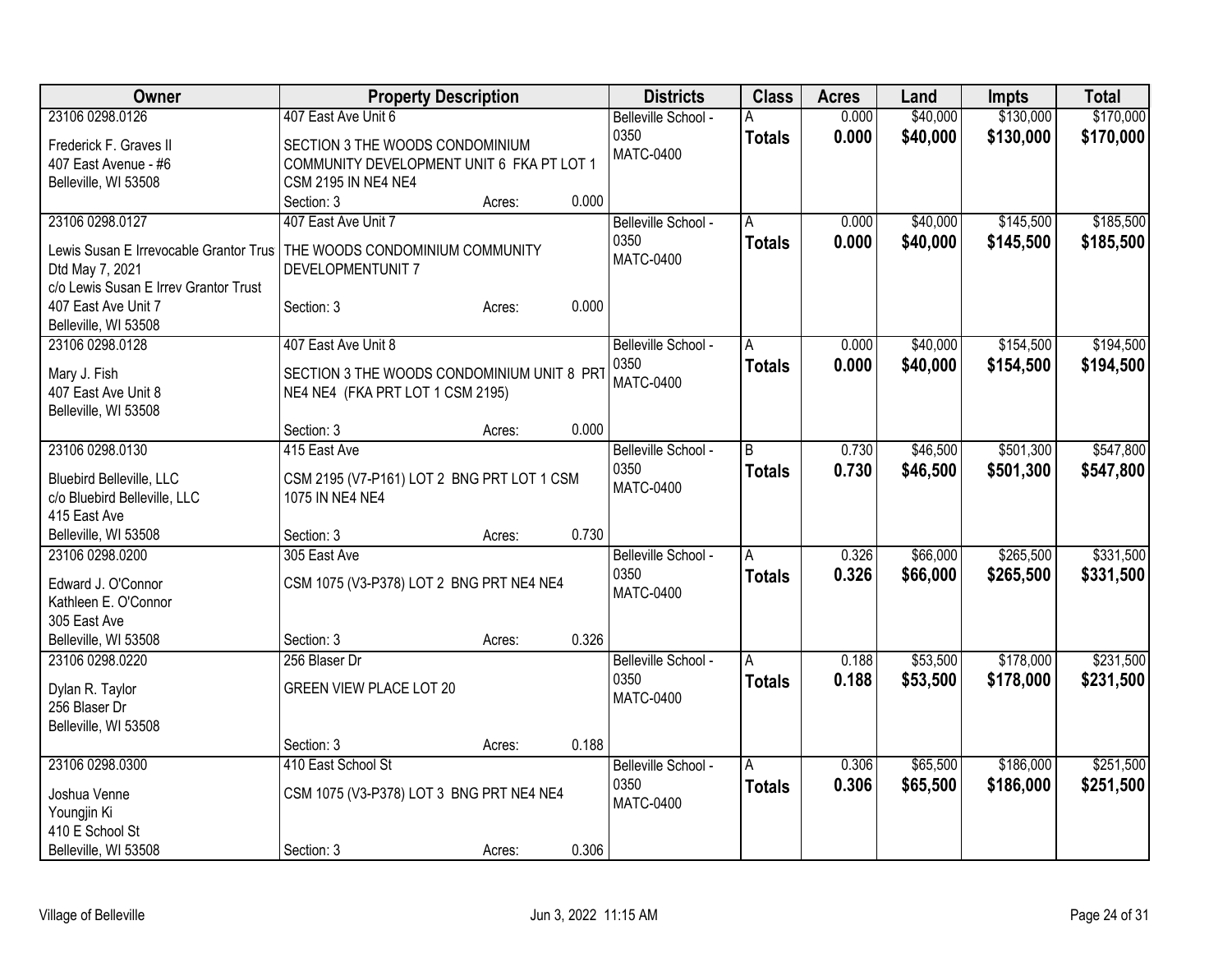| Owner                                   | <b>Property Description</b>                 |        |       | <b>Districts</b>    | <b>Class</b>  | <b>Acres</b> | Land     | <b>Impts</b> | <b>Total</b> |
|-----------------------------------------|---------------------------------------------|--------|-------|---------------------|---------------|--------------|----------|--------------|--------------|
| 23106 0298.0330                         | 428 Blaser Dr                               |        |       | Belleville School - |               | 0.248        | \$64,000 | \$262,500    | \$326,500    |
| John T. Bremmer                         | GREEN VIEW PLACE LOT 30                     |        |       | 0350                | <b>Totals</b> | 0.248        | \$64,000 | \$262,500    | \$326,500    |
| Melissa M. Bremmer                      |                                             |        |       | <b>MATC-0400</b>    |               |              |          |              |              |
| 1501 Range Trl                          |                                             |        |       |                     |               |              |          |              |              |
| Verona, WI 53593                        | Section: 3                                  | Acres: | 0.248 |                     |               |              |          |              |              |
| 23106 0298.0400                         | 314 East Ave                                |        |       | Belleville School - | A             | 0.291        | \$65,000 | \$228,000    | \$293,000    |
| Scott A. Pederson                       | BLASER SUB EAST VIEW ADD ITIONLOT 1         |        |       | 0350                | <b>Totals</b> | 0.291        | \$65,000 | \$228,000    | \$293,000    |
| Amber L. Tollefson                      |                                             |        |       | <b>MATC-0400</b>    |               |              |          |              |              |
| 314 East Ave                            |                                             |        |       |                     |               |              |          |              |              |
| Belleville, WI 53508                    | Section: 3                                  | Acres: | 0.291 |                     |               |              |          |              |              |
| 23106 0298.0410                         | 324 East Ave                                |        |       | Belleville School - | A             | 0.291        | \$65,000 | \$281,000    | \$346,000    |
|                                         |                                             |        |       | 0350                | <b>Totals</b> | 0.291        | \$65,000 | \$281,000    | \$346,000    |
| Gile Living Trust Dated January 10, 201 | BLASER SUBDIVISION EAST VIEW ADD ITIONLOT 2 |        |       | <b>MATC-0400</b>    |               |              |          |              |              |
| c/o Gile Living Trust                   |                                             |        |       |                     |               |              |          |              |              |
| Kathleen Irene Gile Ttee                |                                             |        | 0.291 |                     |               |              |          |              |              |
| PO Box 166<br>Belleville, WI 53508      | Section: 3                                  | Acres: |       |                     |               |              |          |              |              |
| 23106 0298.0420                         | 406 East Ave                                |        |       | Belleville School - | A             | 0.291        | \$65,000 | \$204,500    | \$269,500    |
|                                         |                                             |        |       | 0350                |               |              | \$65,000 |              |              |
| Elaine Ayala                            | BLASER SUB EAST VIEW ADD ITIONLOT 3         |        |       | <b>MATC-0400</b>    | <b>Totals</b> | 0.291        |          | \$204,500    | \$269,500    |
| 406 East Ave                            |                                             |        |       |                     |               |              |          |              |              |
| Belleville, WI 53508                    |                                             |        |       |                     |               |              |          |              |              |
|                                         | Section: 3                                  | Acres: | 0.291 |                     |               |              |          |              |              |
| 23106 0298.0430                         | 414 East Ave                                |        |       | Belleville School - | A             | 0.291        | \$65,000 | \$265,500    | \$330,500    |
| Larry D. Pauli                          | BLASER SUB EAST VIEW ADD ITIONLOT 4         |        |       | 0350                | <b>Totals</b> | 0.291        | \$65,000 | \$265,500    | \$330,500    |
| Jan M. Pauli                            |                                             |        |       | MATC-0400           |               |              |          |              |              |
| 414 East Ave                            |                                             |        |       |                     |               |              |          |              |              |
| Belleville, WI 53508                    | Section: 3                                  | Acres: | 0.291 |                     |               |              |          |              |              |
| 23106 0298.0440                         | 605 Sugar Ave                               |        |       | Belleville School - | A             | 0.174        | \$51,000 | \$167,500    | \$218,500    |
| Jeffrey J. Baumgartner                  | SECTION 3 GREEN VIEW PLACELOT 40 BNG PRT    |        |       | 0350                | <b>Totals</b> | 0.174        | \$51,000 | \$167,500    | \$218,500    |
| Erin M. Baumgartner                     | N1/2 NE4                                    |        |       | <b>MATC-0400</b>    |               |              |          |              |              |
| 605 Sugar Ave                           |                                             |        |       |                     |               |              |          |              |              |
| Belleville, WI 53508                    | Section: 3                                  | Acres: | 0.174 |                     |               |              |          |              |              |
| 23106 0298.1100                         | 675 Sugar Ave                               |        |       | Belleville School - | A             | 0.221        | \$59,000 | \$191,500    | \$250,500    |
|                                         |                                             |        |       | 0350                | <b>Totals</b> | 0.221        | \$59,000 | \$191,500    | \$250,500    |
| Brady N. Robinson<br>675 Sugar Ave      | GREEN VIEW PLACE LOT 10 BNG PRT N1/2 NE4    |        |       | <b>MATC-0400</b>    |               |              |          |              |              |
| Belleville, WI 53508                    |                                             |        |       |                     |               |              |          |              |              |
|                                         | Section: 3                                  | Acres: | 0.221 |                     |               |              |          |              |              |
|                                         |                                             |        |       |                     |               |              |          |              |              |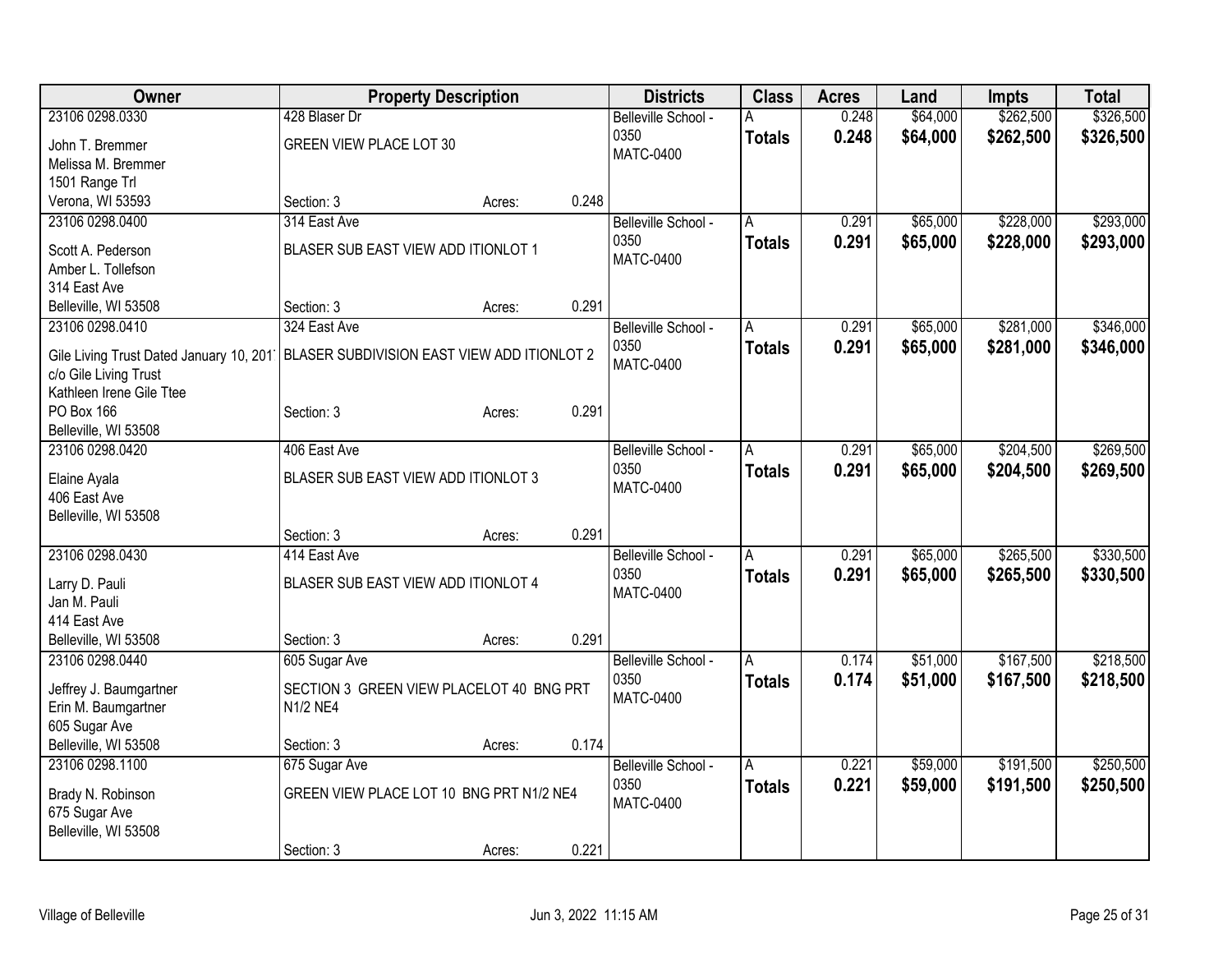| <b>Class</b><br>Owner<br><b>Districts</b><br><b>Acres</b><br><b>Property Description</b><br>Land                                          | <b>Total</b><br><b>Impts</b>       |
|-------------------------------------------------------------------------------------------------------------------------------------------|------------------------------------|
| 23106 0298.1110<br>\$56,000<br>306 Vorndran Dr<br>0.203<br>Belleville School -<br>А                                                       | \$193,500<br>\$249,500             |
| 0.203<br>0350<br>\$56,000<br><b>Totals</b><br>GREEN VIEW PLACE LOT 100, BNG PRT N1/2 NE4<br><b>Bryon Honl</b>                             | \$193,500<br>\$249,500             |
| <b>MATC-0400</b><br><b>Emily Pfaller</b>                                                                                                  |                                    |
| 306 Vorndran Dr                                                                                                                           |                                    |
| 0.203<br>Belleville, WI 53508<br>Section: 3<br>Acres:                                                                                     |                                    |
| 419 Blaser Dr<br>\$64,500<br>23106 0298.1120<br>Belleville School -<br>0.266<br>A                                                         | \$262,500<br>\$327,000             |
| 0.266<br>0350<br>\$64,500<br><b>Totals</b><br><b>GREEN VIEW PLACELOT 120</b><br>John T. Bremmer                                           | \$262,500<br>\$327,000             |
| <b>MATC-0400</b><br>Melissa M. Bremmer                                                                                                    |                                    |
| 1501 Range Trl                                                                                                                            |                                    |
| 0.266<br>Verona, WI 53593<br>Section: 3<br>Acres:                                                                                         |                                    |
| 23106 0298.1121<br>\$65,500<br>409 Blaser Dr<br>Belleville School -<br>0.306<br>A                                                         | \$327,500<br>\$262,000             |
| 0350<br>0.306<br>\$65,500<br><b>Totals</b><br><b>GREEN VIEW PLACELOT 121</b><br>John T. Bremmer                                           | \$262,000<br>\$327,500             |
| <b>MATC-0400</b><br>Melissa M. Bremmer                                                                                                    |                                    |
| 1501 Range Trl                                                                                                                            |                                    |
| 0.306<br>Verona, WI 53593<br>Section: 3<br>Acres:                                                                                         |                                    |
| 23106 0298.1140<br>\$1,000<br>Walk Ways to Park<br>Belleville School -<br>0.050<br>Α                                                      | \$1,000<br>\$0                     |
| 0350<br>0.050<br>\$1,000<br><b>Totals</b><br>Scott R. Lettman<br>SECTION 3 GREEN VIEW PLACEOUTLOT 4 BNG                                   | \$0<br>\$1,000                     |
| <b>MATC-0400</b><br>N8966 Blazer Rd<br>PRT N2 NE4                                                                                         |                                    |
| Belleville, WI 53508                                                                                                                      |                                    |
| 0.050<br>Section: 3<br>Acres:                                                                                                             |                                    |
| 23106 0298.1150<br><b>Green View Dr</b><br>$\overline{X4}$<br>0.625<br>$\overline{50}$<br>Belleville School -                             | $\overline{50}$<br>$\overline{50}$ |
| 0.625<br>\$0<br>0350<br><b>Totals</b>                                                                                                     | \$0<br>\$0                         |
| Village of Belleville<br>SECTION 3 GREEN VIEW PLACEOL 2; OL 3 -.075A;<br><b>MATC-0400</b><br>PO Box 79<br>OL 5 - .474A BNG PRT NE4 EXEMPT |                                    |
| Belleville, WI 53508                                                                                                                      |                                    |
| 0.625<br>Section: 3<br>Acres:                                                                                                             |                                    |
| \$70,000<br>23106 0298.1200<br>446 S Park St<br>Belleville School -<br>0.514<br>A                                                         | \$165,000<br>\$235,000             |
| 0.514<br>\$70,000<br>0350<br><b>Totals</b>                                                                                                | \$165,000<br>\$235,000             |
| CSM 5176 (V24-P211) LOT 1 BNG PRT NW4 NE4<br>Joseph B. Mandt<br><b>MATC-0400</b><br>Margaret E. Mandt                                     |                                    |
| N9695 Christen Rd                                                                                                                         |                                    |
| 0.514<br>Belleville, WI 53508<br>Section:<br>Acres:                                                                                       |                                    |
| 456 S Park St<br>\$69,500<br>23106 0298.1300<br>Belleville School -<br>A<br>0.489                                                         | \$244,500<br>\$314,000             |
| 0350<br>0.489<br>\$69,500<br><b>Totals</b>                                                                                                | \$244,500<br>\$314,000             |
| CSM 5176 (V24-P211) LOT 2 BNG PRT NW4 NE4<br>Jason Christenson<br><b>MATC-0400</b>                                                        |                                    |
| Ashley Christenson<br>456 S Park St                                                                                                       |                                    |
| 0.489<br>Belleville, WI 53508<br>Section:<br>Acres:                                                                                       |                                    |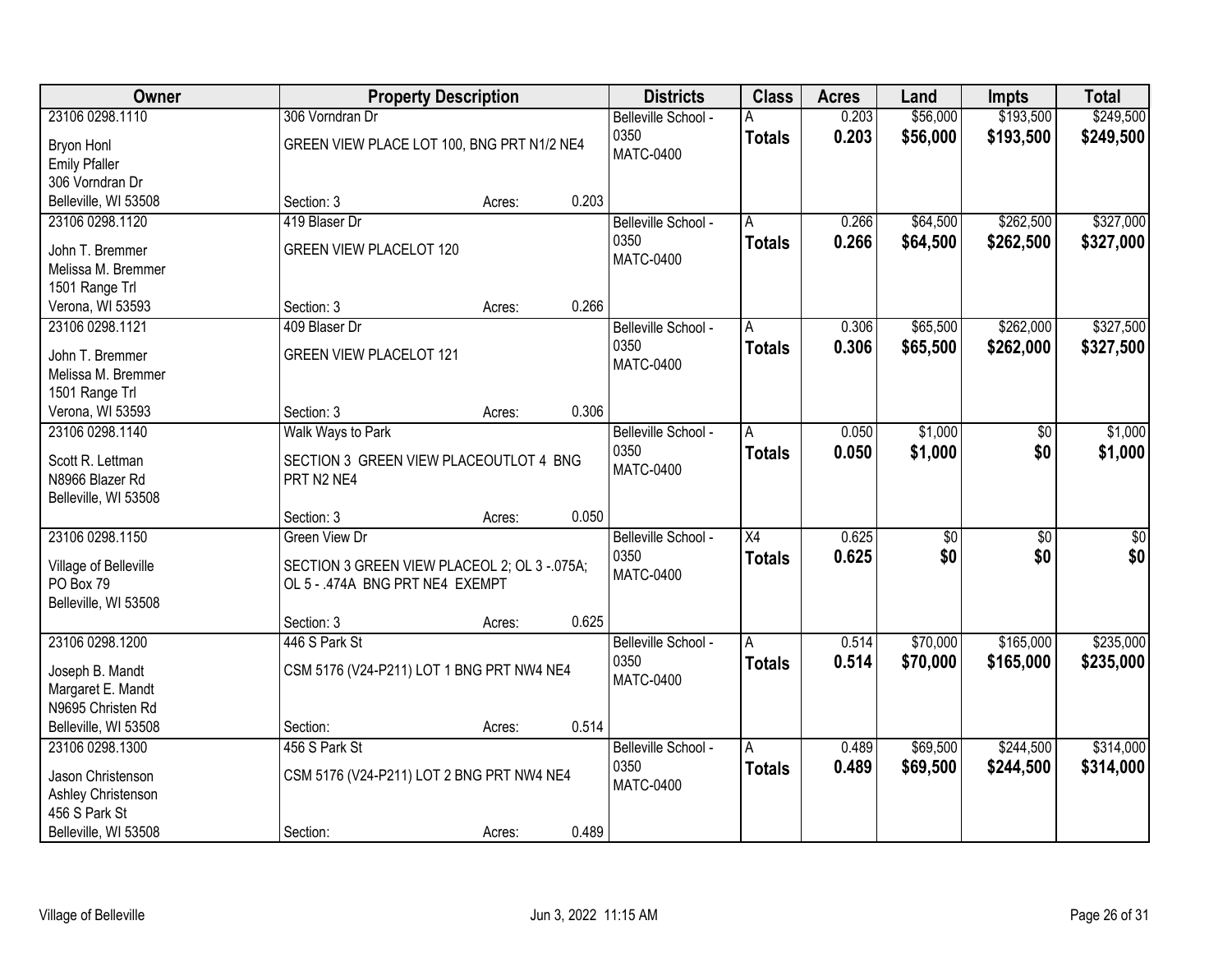| Owner                                             | <b>Property Description</b>                     |       | <b>Districts</b>    | <b>Class</b>  | <b>Acres</b> | Land     | <b>Impts</b> | <b>Total</b> |
|---------------------------------------------------|-------------------------------------------------|-------|---------------------|---------------|--------------|----------|--------------|--------------|
| 23106 0298.2000                                   | 447 S Park St                                   |       | Belleville School - |               | 0.700        | \$72,000 | \$163,700    | \$235,700    |
| R & C Francois Trust Dated 12/9/2013              | PRT NW4 NE4 SEC 3 DESC AS: COM SW COR           |       | 0350                | <b>Totals</b> | 0.700        | \$72,000 | \$163,700    | \$235,700    |
| c/o R & C Francois Trust                          | HOESLY ADD TH S0*W 26.40 FT TH W 198 FT TO W    |       | <b>MATC-0400</b>    |               |              |          |              |              |
| PO Box 404                                        | LN PARK ST POB TH W 104.1 FT TO PT INTERSEC     |       |                     |               |              |          |              |              |
| Belleville, WI 53508                              | Section: 3<br>Acres:                            | 0.700 |                     |               |              |          |              |              |
| 23106 0298.3000                                   | 460 S Park St                                   |       | Belleville School - | A             | 0.400        | \$67,500 | \$199,500    | \$267,000    |
| Daniel T. Humke                                   | SECTION 3PRT NW4 NE4 COM SW COR HOESLY          |       | 0350                | <b>Totals</b> | 0.400        | \$67,500 | \$199,500    | \$267,000    |
| Tanya L. Humke                                    | ADD TH E ALG S LN SD ADD 42.15 FT TH S0*W 271.8 |       | <b>MATC-0400</b>    |               |              |          |              |              |
| 460 S Park St                                     | FT POB TH S0*W 120 FT TH N88*W TO E LN PARK ST  |       |                     |               |              |          |              |              |
| Belleville, WI 53508                              | Section: 3<br>Acres:                            | 0.400 |                     |               |              |          |              |              |
| 23106 0298.3151                                   | 315 Vorndran Dr Unit 1                          |       | Belleville School - | Α             | 0.084        | \$15,000 | \$148,500    | \$163,500    |
|                                                   |                                                 |       | 0350                | <b>Totals</b> | 0.084        | \$15,000 | \$148,500    | \$163,500    |
| Kyle T. Zachman-Brockmeyer                        | SECTION 3 GREEN VIEW CONDOMINIUM UNIT 315-1     |       | <b>MATC-0400</b>    |               |              |          |              |              |
| 315 Vorndran Dr #1                                | (FKA PRT LOT 101 GREEN VIEW PLACE)              |       |                     |               |              |          |              |              |
| Belleville, WI 53508                              |                                                 |       |                     |               |              |          |              |              |
|                                                   | Section: 3<br>Acres:                            | 0.084 |                     |               |              |          |              |              |
| 23106 0298.3152                                   | 315 Vorndran Dr Unit 2                          |       | Belleville School - | A             | 0.084        | \$15,000 | \$165,000    | \$180,000    |
| Terri L. Hare                                     | <b>GREEN VIEW CONDOMINIUMUNIT 315-2</b>         |       | 0350                | <b>Totals</b> | 0.084        | \$15,000 | \$165,000    | \$180,000    |
| 315 Vordan Dr Unit 2                              |                                                 |       | MATC-0400           |               |              |          |              |              |
| Belleville, WI 53508                              |                                                 |       |                     |               |              |          |              |              |
|                                                   | Section: 3<br>Acres:                            | 0.084 |                     |               |              |          |              |              |
| 23106 0298.3153                                   | 315 Vorndran Dr Unit 3                          |       | Belleville School - | Α             | 0.084        | \$15,000 | \$152,500    | \$167,500    |
| Melissa Thompson                                  | <b>GREEN VIEW CONDOMINIUMUNIT 315-3</b>         |       | 0350                | <b>Totals</b> | 0.084        | \$15,000 | \$152,500    | \$167,500    |
| 315 Vorndran Dr Unit 3                            |                                                 |       | <b>MATC-0400</b>    |               |              |          |              |              |
| Belleville, WI 53508                              |                                                 |       |                     |               |              |          |              |              |
|                                                   | Section: 3<br>Acres:                            | 0.084 |                     |               |              |          |              |              |
| 23106 0298.3154                                   | 315 Vorndran Dr Unit 4                          |       | Belleville School - | A             | 0.085        | \$15,000 | \$148,500    | \$163,500    |
|                                                   |                                                 |       | 0350                | <b>Totals</b> | 0.085        | \$15,000 | \$148,500    | \$163,500    |
| Crowley Kimberly S Living Trust Dtd               | GREEN VIEW CONDOMINIUM UNIT 315-4 (FKA PRT      |       | <b>MATC-0400</b>    |               |              |          |              |              |
| June 26, 2020                                     | LOT 101 GREEN VIEW PLACE)                       |       |                     |               |              |          |              |              |
| c/o Crowley Kimberly S Living Trust<br>PO Box 314 |                                                 | 0.085 |                     |               |              |          |              |              |
| Belleville, WI 53508                              | Section: 3<br>Acres:                            |       |                     |               |              |          |              |              |
| 23106 0298.3161                                   | 316 Sugar Ave Unit 1                            |       | Belleville School - | A             | 0.000        | \$15,000 | \$148,500    | \$163,500    |
|                                                   |                                                 |       | 0350                | <b>Totals</b> | 0.000        | \$15,000 | \$148,500    | \$163,500    |
| Wilma Faerber                                     | <b>GREEN VIEW CONDOMINIUMUNIT 316-1</b>         |       | <b>MATC-0400</b>    |               |              |          |              |              |
| 316 Sugar Ave Unit 1                              |                                                 |       |                     |               |              |          |              |              |
| Belleville, WI 53508                              |                                                 |       |                     |               |              |          |              |              |
|                                                   | Section: 3<br>Acres:                            | 0.000 |                     |               |              |          |              |              |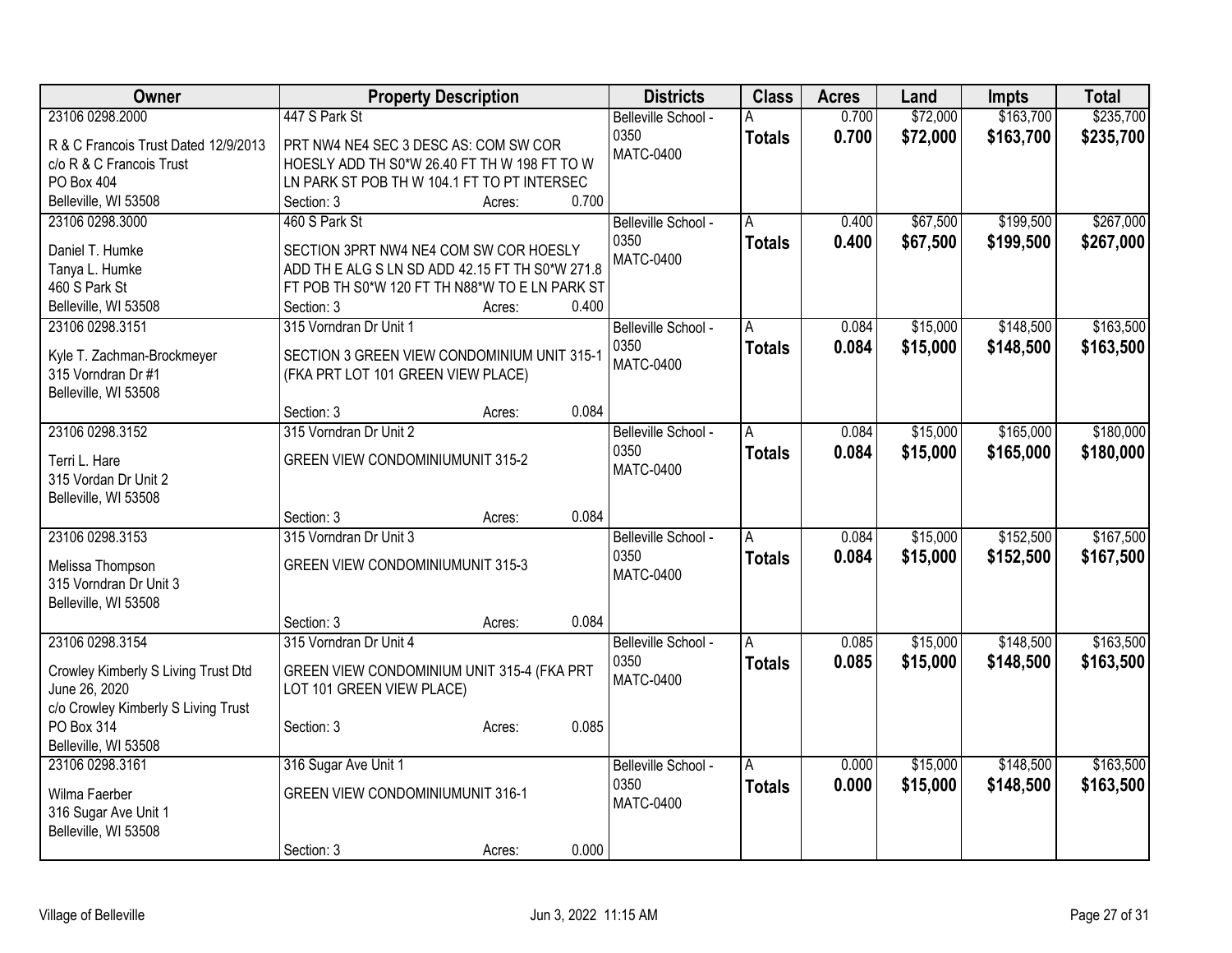| <b>Owner</b>                                                                              |                                                                                                                  | <b>Property Description</b> |       | <b>Districts</b>                                | <b>Class</b>       | <b>Acres</b>   | Land                 | <b>Impts</b>           | <b>Total</b>           |
|-------------------------------------------------------------------------------------------|------------------------------------------------------------------------------------------------------------------|-----------------------------|-------|-------------------------------------------------|--------------------|----------------|----------------------|------------------------|------------------------|
| 23106 0298.3162<br>Jonathan E. Sunderlage<br>Jason R. Sunderlage<br>316 Sugar Ave Apt 2   | 316 Sugar Ave Unit 2<br>SECTION 3 GREEN VIEW CONDOMINIUMUNIT 316-2<br>(FKA PRT LOT 112 GREEN VIEW PLACE)         |                             |       | Belleville School -<br>0350<br>MATC-0400        | А<br><b>Totals</b> | 0.000<br>0.000 | \$15,000<br>\$15,000 | \$148,500<br>\$148,500 | \$163,500<br>\$163,500 |
| Belleville, WI 53508                                                                      | Section: 3                                                                                                       | Acres:                      | 0.000 |                                                 |                    |                |                      |                        |                        |
| 23106 0298.3163<br>Galina P. Simonova<br>316 Sugar Ave Unit 3<br>Belleville, WI 53508     | 316 Sugar Ave Unit 3<br>SECTION 3 GREEN VIEW CONDOMINIUMUNIT 316-3.<br>BNG PRT LOT 112 GREEN VIEW PLACE          |                             |       | Belleville School -<br>0350<br><b>MATC-0400</b> | А<br><b>Totals</b> | 0.000<br>0.000 | \$15,000<br>\$15,000 | \$148,500<br>\$148,500 | \$163,500<br>\$163,500 |
| 23106 0298.3164                                                                           | Section: 3<br>316 Sugar Ave Unit 4                                                                               | Acres:                      | 0.000 | Belleville School -                             | A                  | 0.000          | \$15,000             | \$148,500              | \$163,500              |
| Nita J. Larson<br>316 Sugar Ave Unit 4<br>Belleville, WI 53508                            | SECTION 3 GREEN VIEW CONDOMINIUM UNIT 316-4<br>(FKA PT LOT 112 GREEN VIEW PLACE)                                 |                             |       | 0350<br><b>MATC-0400</b>                        | <b>Totals</b>      | 0.000          | \$15,000             | \$148,500              | \$163,500              |
|                                                                                           | Section: 3                                                                                                       | Acres:                      | 0.000 |                                                 |                    |                |                      |                        |                        |
| 23106 0298.3251<br>Debra J. Buol<br>325 Vorndran Dr - #1<br>Belleville, WI 53508          | 325 Vorndran Dr Unit 1<br>SECTION 3 GREEN VIEW CONDOMINIUM UNIT 325-1<br>(FKA PT LOT 102 GREEN VIEW PLACE)       |                             |       | Belleville School -<br>0350<br><b>MATC-0400</b> | A<br><b>Totals</b> | 0.000<br>0.000 | \$15,000<br>\$15,000 | \$148,500<br>\$148,500 | \$163,500<br>\$163,500 |
|                                                                                           | Section: 3                                                                                                       | Acres:                      | 0.000 |                                                 |                    |                |                      |                        |                        |
| 23106 0298.3252<br>Bradley K. Kimmel<br>325 Vorndron Dr - Unit 2<br>Belleville, WI 53508  | 325 Vorndran Dr<br>SECTION 3 GREEN VIEW CONDOMINIUM UNIT 325-2<br>FKA PRT LOT 102 GREEN VIEW PLACE               |                             |       | Belleville School -<br>0350<br><b>MATC-0400</b> | A<br><b>Totals</b> | 0.000<br>0.000 | \$15,000<br>\$15,000 | \$148,500<br>\$148,500 | \$163,500<br>\$163,500 |
|                                                                                           | Section: 3                                                                                                       | Acres:                      | 0.000 |                                                 |                    |                |                      |                        |                        |
| 23106 0298.3253<br>Victoria L. Booth<br>325 Vorndran Drive-Unit 3<br>Belleville, WI 53508 | 325 Vorndran Dr Unit 3<br>SECTION 3 GREEN VIEW CONDOMINIUM UNIT 325-3                                            |                             |       | Belleville School -<br>0350<br><b>MATC-0400</b> | A<br><b>Totals</b> | 0.000<br>0.000 | \$15,000<br>\$15,000 | \$148,500<br>\$148,500 | \$163,500<br>\$163,500 |
|                                                                                           | Section: 3                                                                                                       | Acres:                      | 0.000 |                                                 |                    |                |                      |                        |                        |
| 23106 0298.3254<br>Suzin A. Rogers<br>325 Vorndran Dr - Unit 4<br>Belleville, WI 53508    | 325 Vorndran Dr Unit 4<br>GREEN VIEW CONDO0MINIUM UNIT 325-4 (FKA PRT<br>LOT 102 GREEN VIEW PLACE)<br>Section: 3 | Acres:                      | 0.000 | Belleville School -<br>0350<br><b>MATC-0400</b> | A<br><b>Totals</b> | 0.000<br>0.000 | \$15,000<br>\$15,000 | \$148,500<br>\$148,500 | \$163,500<br>\$163,500 |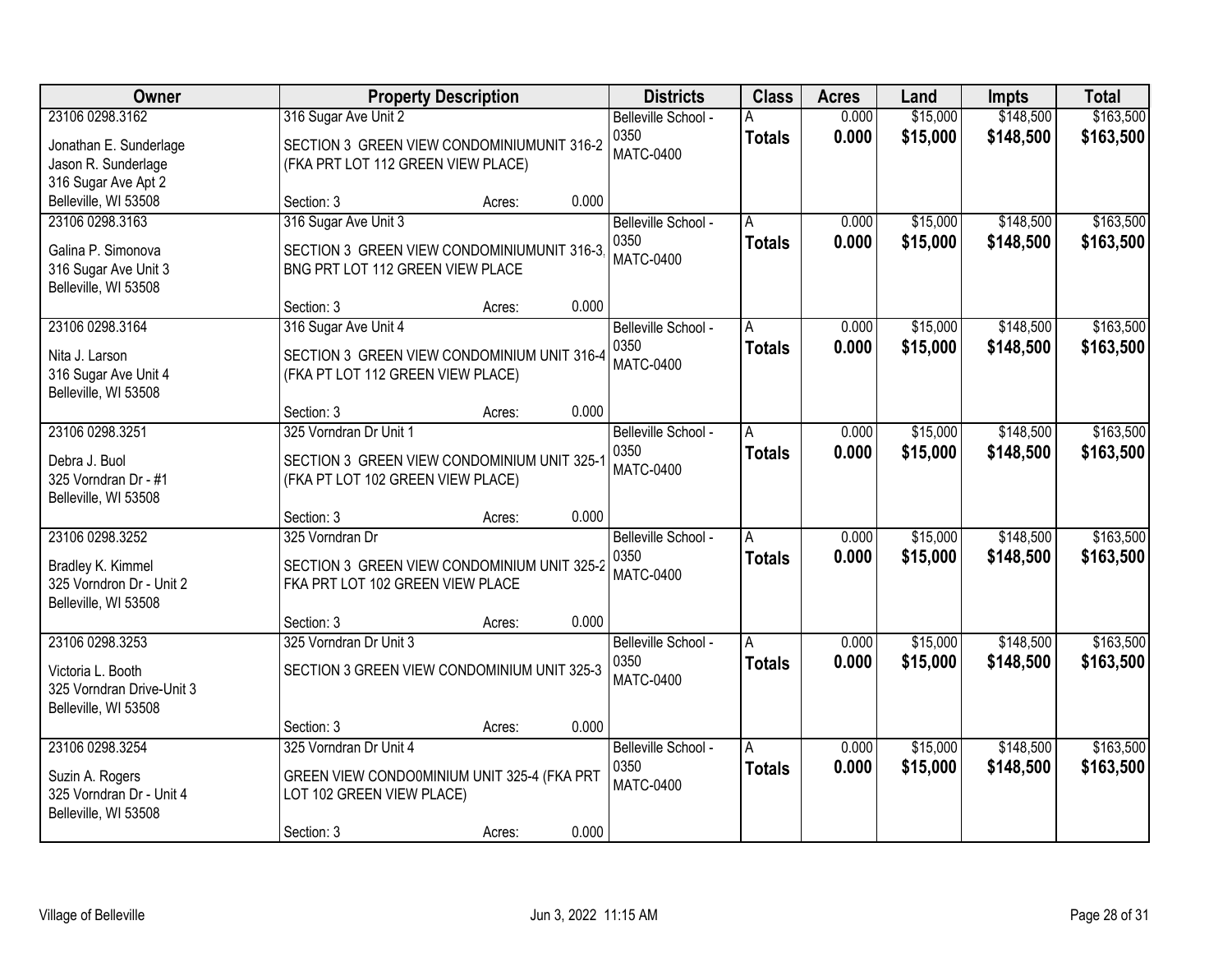| <b>Owner</b>                          | <b>Property Description</b>                       | <b>Districts</b> | <b>Class</b>                | <b>Acres</b>            | Land  | <b>Impts</b> | <b>Total</b> |           |
|---------------------------------------|---------------------------------------------------|------------------|-----------------------------|-------------------------|-------|--------------|--------------|-----------|
| 23106 0298.3261                       | 326 Sugar Ave Unit 1                              |                  | Belleville School -         |                         | 0.000 | \$15,000     | \$148,500    | \$163,500 |
| Janet E. Fenley                       | SECTION 3 GREEN VIEW CONDOMINIUM UNIT 326-1       |                  | 0350                        | <b>Totals</b>           | 0.000 | \$15,000     | \$148,500    | \$163,500 |
| 326 Sugar Ave Unit 1                  | (FKA PT LOT 111 GREEN VIEW PLACE)                 |                  | <b>MATC-0400</b>            |                         |       |              |              |           |
| Belleville, WI 53508                  |                                                   |                  |                             |                         |       |              |              |           |
|                                       | Section: 3                                        | 0.000<br>Acres:  |                             |                         |       |              |              |           |
| 23106 0298.3262                       | 326 Sugar Ave Unit 2                              |                  | Belleville School -         | A                       | 0.000 | \$15,000     | \$148,500    | \$163,500 |
|                                       |                                                   |                  | 0350                        | <b>Totals</b>           | 0.000 | \$15,000     | \$148,500    | \$163,500 |
| Taylor M. Legler et al                | GREEN VIEW CONDOMINIUM UNIT 326-2, FKA PRT        |                  | <b>MATC-0400</b>            |                         |       |              |              |           |
| c/o James A. Legler<br>209 Harmon Ave | LOT 111 GREEN VIEW PLACE                          |                  |                             |                         |       |              |              |           |
| Belleville, WI 53508                  | Section: 3                                        | 0.000            |                             |                         |       |              |              |           |
|                                       |                                                   | Acres:           |                             |                         |       |              |              |           |
| 23106 0298.3263                       | 326 Sugar Ave Unit 3                              |                  | Belleville School -<br>0350 | A                       | 0.000 | \$15,000     | \$150,000    | \$165,000 |
| Heather Shemanski                     | SECTION 3 GREEN VIEW CONDOMINIUM UNIT             |                  |                             | <b>Totals</b>           | 0.000 | \$15,000     | \$150,000    | \$165,000 |
| 326 Sugar Ave Unit 3                  | 326-3, FKA PRT LOT 111 GREEN VIEW PLACE           |                  | <b>MATC-0400</b>            |                         |       |              |              |           |
| Belleville, WI 53508                  |                                                   |                  |                             |                         |       |              |              |           |
|                                       | Section: 3                                        | 0.000<br>Acres:  |                             |                         |       |              |              |           |
| 23106 0298.3264                       | 326 Sugar Ave Unit 4                              |                  | Belleville School -         | A                       | 0.000 | \$15,000     | \$148,500    | \$163,500 |
|                                       |                                                   |                  | 0350                        | <b>Totals</b>           | 0.000 | \$15,000     | \$148,500    | \$163,500 |
| Jason Wenzel                          | SECTION 3 GREEN VIEW CONDOMINIUM UNIT 326-4       |                  | <b>MATC-0400</b>            |                         |       |              |              |           |
| Sarah Wenzel                          |                                                   |                  |                             |                         |       |              |              |           |
| 326 Sugar Ave #4                      |                                                   |                  |                             |                         |       |              |              |           |
| Belleville, WI 53508                  | Section: 3                                        | 0.000<br>Acres:  |                             |                         |       |              |              |           |
| 23106 0298.4000                       | 476 S Park St                                     |                  | Belleville School -         | A                       | 0.400 | \$67,500     | \$241,000    | \$308,500 |
| Beyer Steven R Revocable Trust Dated  | PRT NW4 NE4 COM SW COR HOESLY ADD TH E ALG        |                  | 0350                        | <b>Totals</b>           | 0.400 | \$67,500     | \$241,000    | \$308,500 |
| December 5, 2017                      | S LN 42.15 FT TH S0*W 391.8 FT POB TH S0*W 121.65 |                  | <b>MATC-0400</b>            |                         |       |              |              |           |
| c/o Beyer Steven R Revocable Trust    | FT TO S LN VLG BELLEVILLE TH N88* W ALG S LN      |                  |                             |                         |       |              |              |           |
| 476 S Park St                         | Section: 3                                        | 0.400<br>Acres:  |                             |                         |       |              |              |           |
| Belleville, WI 53508                  |                                                   |                  |                             |                         |       |              |              |           |
| 23106 0298.5000                       | 463 S Park St                                     |                  | Belleville School -         | A                       | 0.600 | \$71,000     | \$182,100    | \$253,100 |
| Rodger H. Moe                         | SECTION 3PT NW4 NE4 COM SW COR HOESLY ADD         |                  | 0350                        | <b>Totals</b>           | 0.600 | \$71,000     | \$182,100    | \$253,100 |
| Judith R. Moe                         | TH S0*W 26.40 FT TH W 198 FT TH S0*W 244 FT POB   |                  | <b>MATC-0400</b>            |                         |       |              |              |           |
| 463 S Park St                         | TH S0*W 238.3 FT TH N88*W 112.25 FT TH N1*E 236   |                  |                             |                         |       |              |              |           |
| Belleville, WI 53508                  | Section: 3                                        | 0.600<br>Acres:  |                             |                         |       |              |              |           |
| 23106 0298.6100                       | 10 West School St                                 |                  |                             | $\overline{\mathsf{B}}$ | 1.302 | \$71,500     | \$36,400     | \$107,900 |
|                                       |                                                   |                  | Belleville School -<br>0350 |                         |       |              |              |           |
| Jamie F. Auman                        | CSM 5326 (V26-P19) PRT LOT 1 BNG PRT BLK C &      |                  | TID 5 - 3605                | <b>Totals</b>           | 1.302 | \$71,500     | \$36,400     | \$107,900 |
| Jody L. Auman                         | UNLABLED BLKS IN JOHN GILLETT'S ADDITION; CSM     |                  | <b>MATC-0400</b>            |                         |       |              |              |           |
| 232 S Harrison St                     | 1670 IN NW4 NE4 & NE4 NW4                         |                  |                             |                         |       |              |              |           |
| Belleville, WI 53508                  | Section:                                          | 1.302<br>Acres:  |                             |                         |       |              |              |           |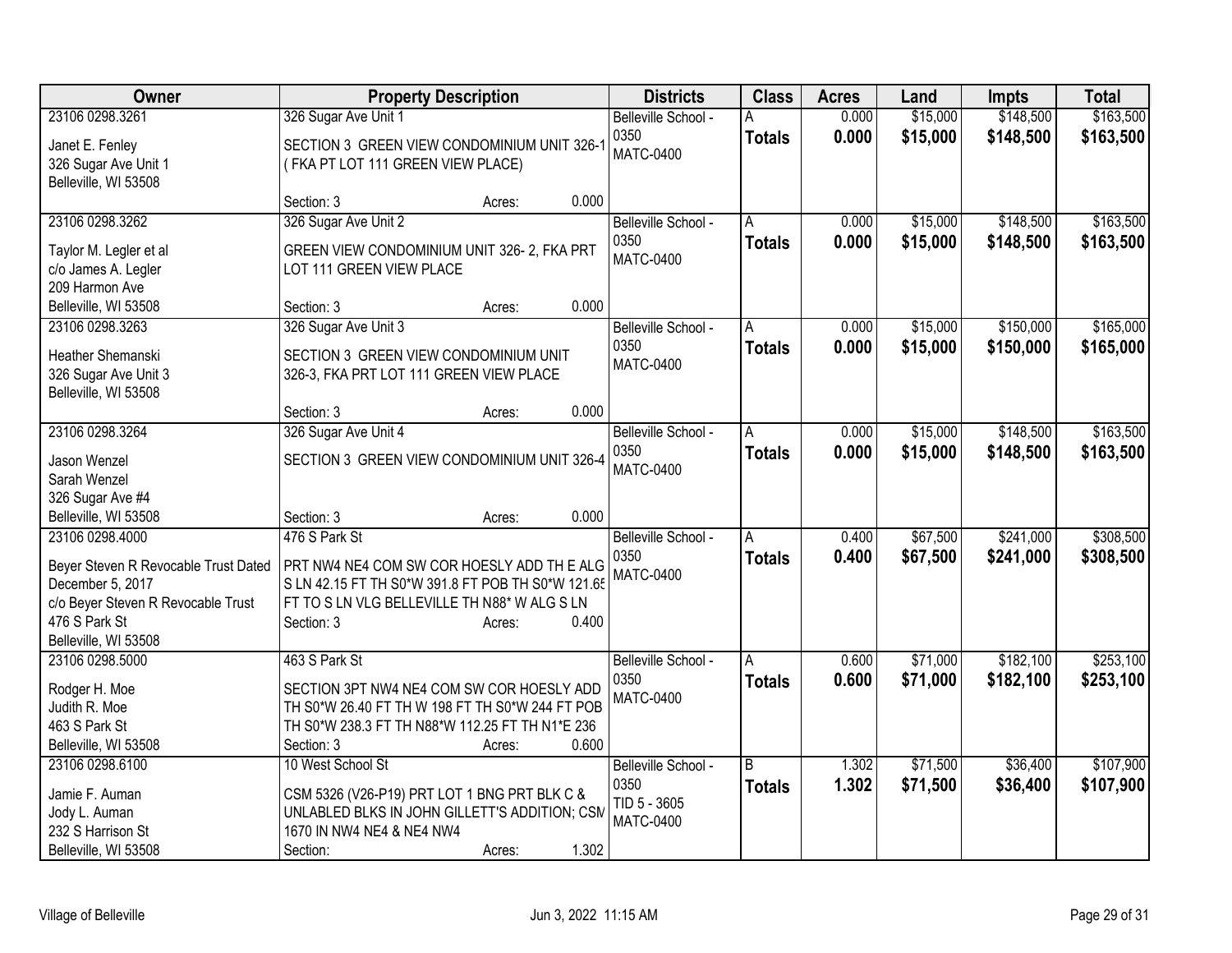| Owner                                                                                           |                                                                                                               | <b>Property Description</b> |       | <b>Districts</b>                                                | <b>Class</b>       | <b>Acres</b>   | Land                 | Impts                  | <b>Total</b>         |
|-------------------------------------------------------------------------------------------------|---------------------------------------------------------------------------------------------------------------|-----------------------------|-------|-----------------------------------------------------------------|--------------------|----------------|----------------------|------------------------|----------------------|
| 23106 0298.6200<br>Landmark Services Cooperative<br>1401 Landmark Dr<br>Cottage Grove, WI 53527 | PARC IN NW4 NE4 & NE4 NW4 EXC CSM 5326 LOT 1                                                                  |                             |       | Belleville School -<br>0350<br>TID 5 - 3605<br><b>MATC-0400</b> | B<br><b>Totals</b> | 0.498<br>0.498 | \$14,000<br>\$14,000 | $\overline{50}$<br>\$0 | \$14,000<br>\$14,000 |
|                                                                                                 | Section:                                                                                                      | Acres:                      | 0.498 |                                                                 |                    |                |                      |                        |                      |
| 23106 0298.7000                                                                                 | 308 Evarts St                                                                                                 |                             |       | Belleville School -                                             | A                  | 0.248          | \$52,500             | \$156,500              | \$209,000            |
| Logan A. Tordeur<br>308 Evarts St<br>Belleville, WI 53508                                       | CSM 498 (V2-P25) LOT 1 BNG PRT NE4 NE4                                                                        |                             |       | 0350<br><b>MATC-0400</b>                                        | <b>Totals</b>      | 0.248          | \$52,500             | \$156,500              | \$209,000            |
|                                                                                                 | Section: 3                                                                                                    | Acres:                      | 0.248 |                                                                 |                    |                |                      |                        |                      |
| 23106 0298.8000                                                                                 | 316 Evarts St                                                                                                 |                             |       | Belleville School -                                             | A                  | 0.248          | \$52,500             | \$204,400              | \$256,900            |
| Donald J. Tourdot<br>Joann Tourdot<br>316 Evarts St                                             | CSM 498 (V2-P25) LOT 2 BNG PRT NE4 NE4                                                                        |                             |       | 0350<br><b>MATC-0400</b>                                        | <b>Totals</b>      | 0.248          | \$52,500             | \$204,400              | \$256,900            |
| Belleville, WI 53508                                                                            | Section: 3                                                                                                    | Acres:                      | 0.248 |                                                                 |                    |                |                      |                        |                      |
| 23106 0298.9000                                                                                 | <b>Blaser Dr</b>                                                                                              |                             |       | Belleville School -                                             | X4                 | 1.940          | \$0                  | \$0                    | \$0                  |
| Village of Belleville<br>24 W Main St<br>Belleville, WI 53508                                   | SECTION 3 CSM 1076 (V3-P381) BNG PRT NE4 NE4<br>(PARK) EXC .06A INTO LOT 4 GREEN VIEW PLACE IN<br>2003 EXEMPT |                             |       | 0350<br><b>MATC-0400</b>                                        | <b>Totals</b>      | 1.940          | \$0                  | \$0                    | \$0                  |
|                                                                                                 | Section: 3                                                                                                    | Acres:                      | 1.940 |                                                                 |                    |                |                      |                        |                      |
| 23106 0299.0000                                                                                 | 130 4th St                                                                                                    |                             |       | Belleville School -                                             | A                  | 0.253          | \$52,500             | \$115,500              | \$168,000            |
| Debra M. Bollig<br>130 4th St<br>Belleville, WI 53508                                           | HOESLY ADDITION LOT 1                                                                                         |                             |       | 0350<br><b>MATC-0400</b>                                        | <b>Totals</b>      | 0.253          | \$52,500             | \$115,500              | \$168,000            |
|                                                                                                 | Section: 4                                                                                                    | Acres:                      | 0.253 |                                                                 |                    |                |                      |                        |                      |
| 23106 0300.0000                                                                                 | 427 Mitchell St                                                                                               |                             |       | Belleville School -                                             | A                  | 0.227          | \$51,500             | \$129,500              | \$181,000            |
| Larry E. Roosli<br>Kathryn Roosli<br>427 Mitchelle St                                           | <b>HOESLY ADDITIONLOT 2</b>                                                                                   |                             |       | 0350<br><b>MATC-0400</b>                                        | <b>Totals</b>      | 0.227          | \$51,500             | \$129,500              | \$181,000            |
| Belleville, WI 53508                                                                            | Section: 4                                                                                                    | Acres:                      | 0.227 |                                                                 |                    |                |                      |                        |                      |
| 23106 0301.0000                                                                                 | 206 4th St                                                                                                    |                             |       | Belleville School -                                             | A                  | 0.259          | \$53,000             | \$113,500              | \$166,500            |
| Ryan Peterson<br>Carla Christen<br>206 4th St                                                   | <b>HOESLY ADDITION LOT 3</b>                                                                                  |                             |       | 0350<br><b>MATC-0400</b>                                        | <b>Totals</b>      | 0.259          | \$53,000             | \$113,500              | \$166,500            |
| Belleville, WI 53508                                                                            | Section: 4                                                                                                    | Acres:                      | 0.259 |                                                                 |                    |                |                      |                        |                      |